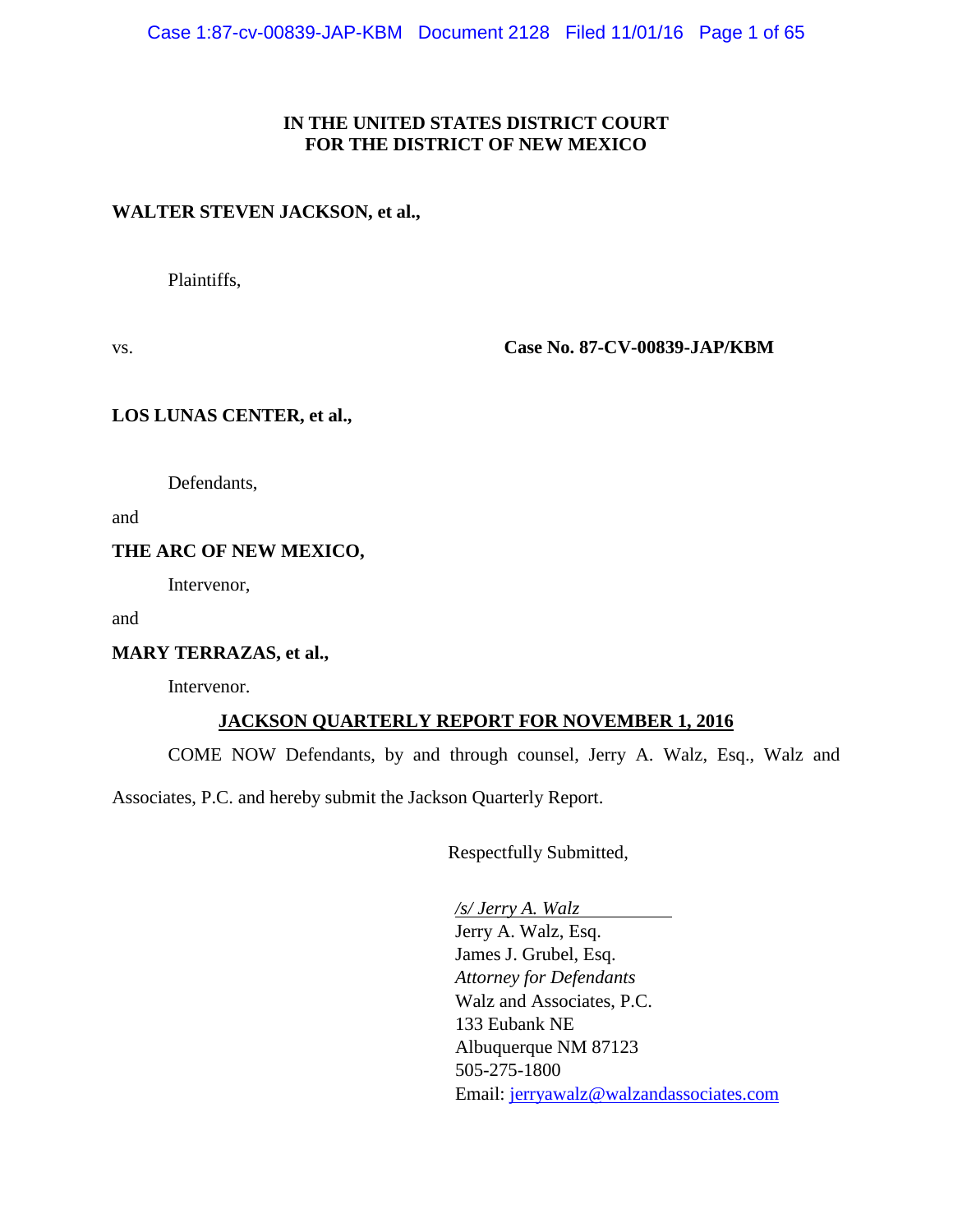I HEREBY CERTIFY that on the  $1<sup>st</sup>$  day of November 2016, I filed the foregoing pleading electronically through the CM/ECF system, which caused all counsel of record and interested parties be served by electronic means as more fully reflected in the Notice of Electronic Filing.

/s/Jerry A. Walz Jerry A. Walz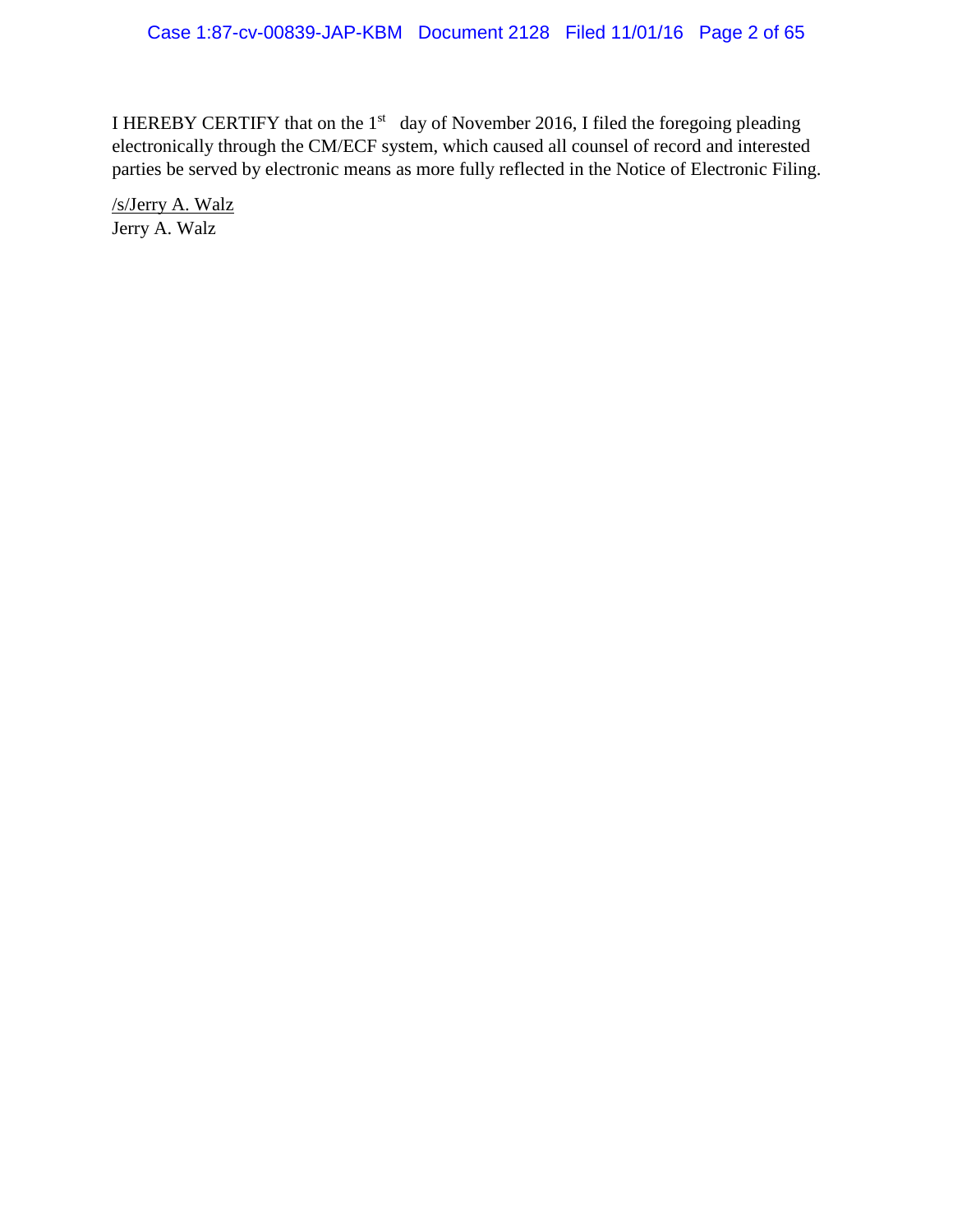|                                                                                                                                                                                                                                         | Date of<br>Completion                                                                                            | Component<br><b>Manager</b> | <b>Comments</b>                                                                                                                                                                                                                                                                                                                                                                                                                                                                                                                                                                                                         |
|-----------------------------------------------------------------------------------------------------------------------------------------------------------------------------------------------------------------------------------------|------------------------------------------------------------------------------------------------------------------|-----------------------------|-------------------------------------------------------------------------------------------------------------------------------------------------------------------------------------------------------------------------------------------------------------------------------------------------------------------------------------------------------------------------------------------------------------------------------------------------------------------------------------------------------------------------------------------------------------------------------------------------------------------------|
| <b>HEALTH PLAN</b>                                                                                                                                                                                                                      |                                                                                                                  |                             |                                                                                                                                                                                                                                                                                                                                                                                                                                                                                                                                                                                                                         |
| <b>Health Objective H1.1 Expectations for</b><br>healthcare coordination are appropriate<br>as evidenced by well-defined roles and<br>responsibilities that are carried out and<br>measured at the provider, region and state<br>level. |                                                                                                                  |                             |                                                                                                                                                                                                                                                                                                                                                                                                                                                                                                                                                                                                                         |
| H1.1a The Department of Health (DOH)<br>must define healthcare coordination roles and<br>responsibilities at the provider, regional, and<br>state levels in DOH policies, procedures, and<br>standards.                                 | <b>Original Date:</b><br>9/30/15<br>Date Ext. 1:<br>2/29/16<br>Date Ext 2:<br>6/30/16                            | <b>CSB</b> Bureau<br>Chief  | <b>Activities Completed in the Quarter:</b><br>Healthcare records were reviewed for 26 Jackson Class<br>Members in the Southwest Region. This included a review of<br>class members' records for more than 700 healthcare<br>professional appointments and resulting orders and<br>recommendations over the previous 12 months.<br>In addition to providing useful documentation, the HFST is<br>being used to provide feedback to the provider agencies<br>during the reviews. Exit interviews coordinated between the<br>DDSD Regional Offices, the reviewer and the agencies are<br>planned at each provider agency. |
| H1.1b The DOH must disseminate the<br>definitions referred to in H1.1a to all<br>pertinent providers.                                                                                                                                   | <b>Original Date:</b><br>9/30/15<br>Date Ext. 1:<br>2/29/16<br>Date Ext 2:<br>6/30/16<br>Date Ext 3:<br>12/31/16 | <b>CSB</b> Bureau<br>Chief  | <b>Activities Completed in the Quarter:</b><br>The statewide process is continuing to develop and refine<br>HCC roles and responsibilities. Due to unanticipated events,<br>the planned September meeting had to be rescheduled to<br>November 1.<br>Definitions will be included in the recommendations and<br>standards developed during this process.                                                                                                                                                                                                                                                                |
| H1.1c The definitions of healthcare<br>coordination roles and responsibilities must<br>contain measurable performance indicators<br>so that the DOH can assess whether the                                                              | <b>Original Date:</b><br>9/30/15<br>Date Ext. 1:                                                                 | <b>CSB</b> Bureau<br>Chief  | <b>Activities Completed in the Quarter:</b><br>The statewide process is continuing to develop and refine<br>HCC roles and responsibilities. Due to unanticipated events,                                                                                                                                                                                                                                                                                                                                                                                                                                                |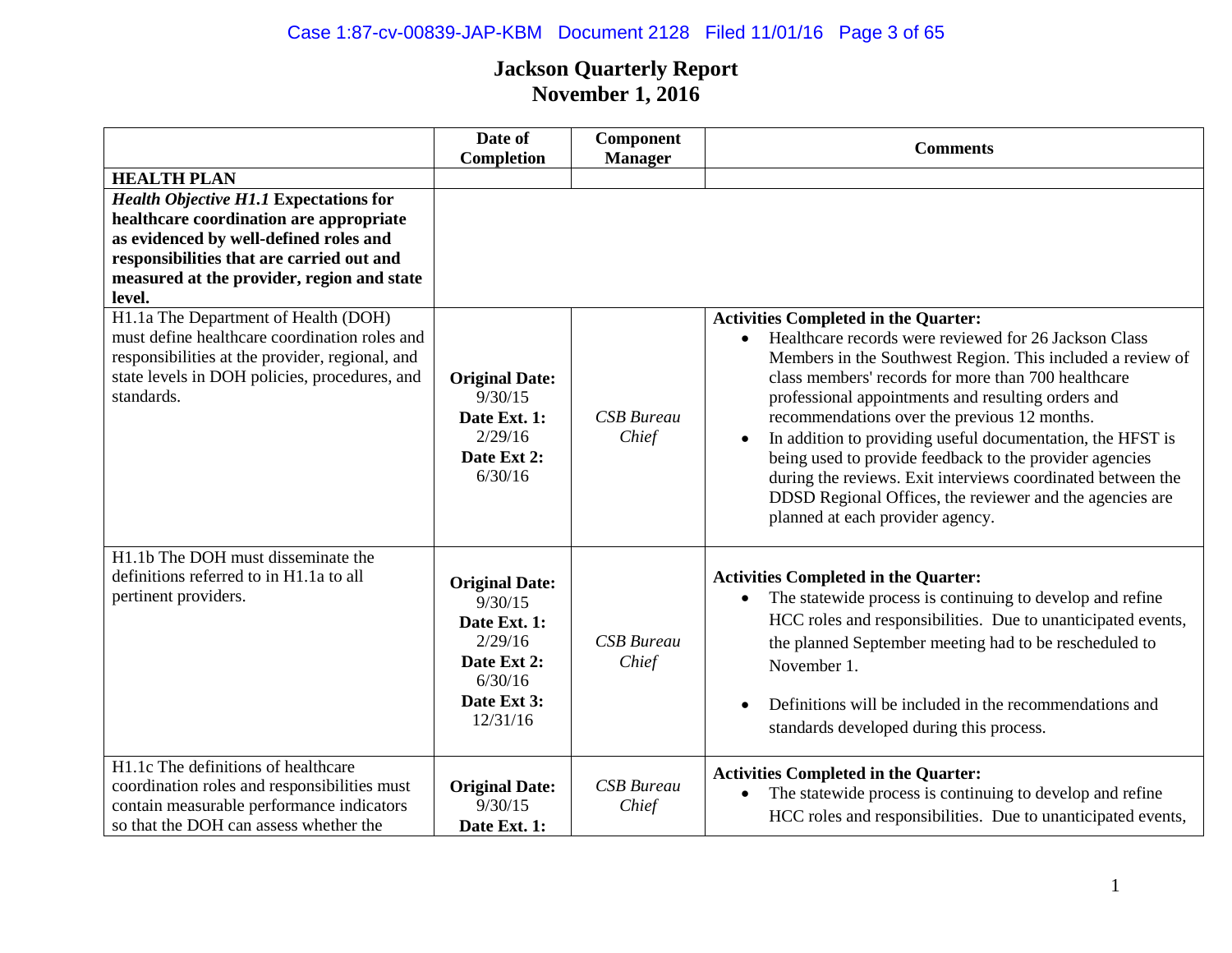| assigned responsibilities are carried out at the<br>provider, regional, and state levels.                                                                                                                                                                                                                                                                                          | 2/29/16<br>Date Ext 2:<br>6/30/16<br>Date Ext 3:<br>12/31/16  |                            | the planned September meeting had to be rescheduled to<br>November 1. This meeting will include representatives from<br>case management MCO care coordination, guardians, HSD,<br>DDSD and others and will focus on measurable, structural<br>improvements to assure health care coordination,<br>collaboration and communication.                                                                                                                                                    |
|------------------------------------------------------------------------------------------------------------------------------------------------------------------------------------------------------------------------------------------------------------------------------------------------------------------------------------------------------------------------------------|---------------------------------------------------------------|----------------------------|---------------------------------------------------------------------------------------------------------------------------------------------------------------------------------------------------------------------------------------------------------------------------------------------------------------------------------------------------------------------------------------------------------------------------------------------------------------------------------------|
| H1.1d The DOH must annually evaluate the<br>performance of healthcare coordination roles<br>and responsibilities consistent with the<br>measurable performance indicators through<br>the use of the health field survey tool or other<br>appropriate tools.                                                                                                                        | <b>Original Date:</b><br>12/31/15<br>Date Ext. 1:<br>12/31/17 | <b>CSB</b> Bureau<br>Chief | <b>Activities Completed in the Quarter:</b><br>Progress is continuing on completing the HFST in the SW<br>$\bullet$<br>Region. Records for 26 class members have been completed.<br>In addition to providing useful documentation, the HFST is<br>$\bullet$<br>being used to provide feedback to the provider agencies<br>during the reviews. Exit interviews coordinated between the<br>DDSD Regional Offices, the reviewer and the agencies are<br>planned at each provider agency. |
| H1.1e The DOH must take prompt action to<br>address healthcare coordination performance<br>that does not meet the measurable<br>performance indicators.                                                                                                                                                                                                                            | <b>Original Date:</b><br>4/30/16<br>Date Ext. 1:<br>9/30/17   | <b>CSB</b> Bureau<br>Chief | <b>Activities Completed in the Quarter:</b><br>The HFST review of class members' records included<br>information for more than 700 healthcare professional<br>appointments and resulting orders and recommendations over<br>the previous 12 months.                                                                                                                                                                                                                                   |
| <b>Health Objective H1.2 Nurses routinely</b><br>monitor Jackson Class Members'<br>individual health needs through (1)<br>oversight, (2) communication with DSP<br>(Direct Support Professionals), and (3)<br>corrective actions in order to implement<br>the Jackson Class Members' health plans,<br>to ensure that the Jackson Class<br>Members' health needs are being met, and |                                                               |                            |                                                                                                                                                                                                                                                                                                                                                                                                                                                                                       |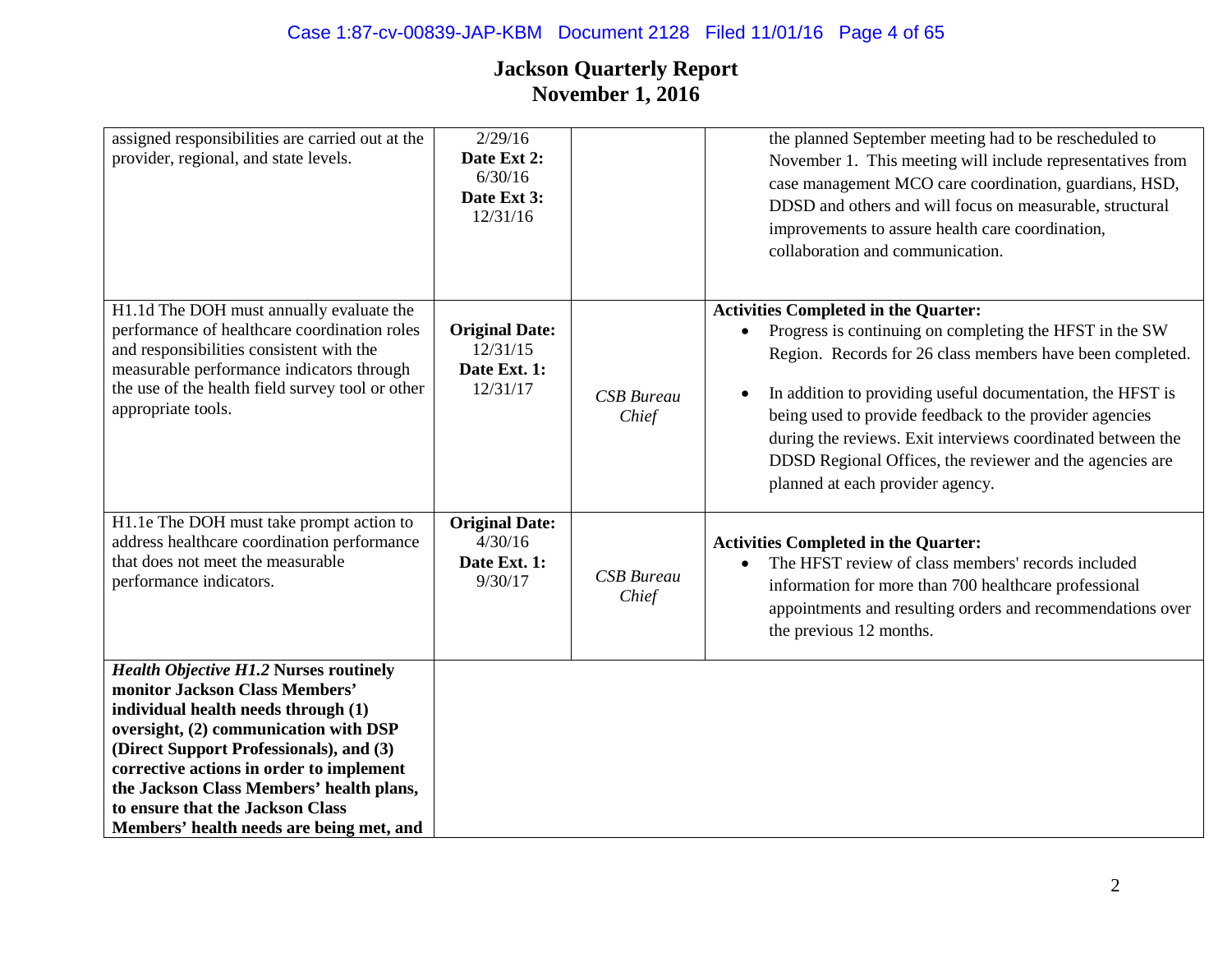# Case 1:87-cv-00839-JAP-KBM Document 2128 Filed 11/01/16 Page 5 of 65

| to timely respond to changes in Jackson<br><b>Class Members' health status.</b>                                                                                |                                                                                                                     |                            |                                                                                                                                                                                                                                                                                                                                                                                                                                                                                                                                                                                                                                                                                                                                                                                                                                                                                                                                                                                                                |
|----------------------------------------------------------------------------------------------------------------------------------------------------------------|---------------------------------------------------------------------------------------------------------------------|----------------------------|----------------------------------------------------------------------------------------------------------------------------------------------------------------------------------------------------------------------------------------------------------------------------------------------------------------------------------------------------------------------------------------------------------------------------------------------------------------------------------------------------------------------------------------------------------------------------------------------------------------------------------------------------------------------------------------------------------------------------------------------------------------------------------------------------------------------------------------------------------------------------------------------------------------------------------------------------------------------------------------------------------------|
| H1.2a Defendants must ensure that each<br>JCM's healthcare needs, conditions, and risk<br>factors are accurately documented in the<br>JCM's healthcare record. | <b>Original Date:</b><br>10/31/15<br>Date Ext. 1:<br>4/30/16<br>Date Ext 2:<br>6/30/16<br>Date Ext 3:<br><b>TBD</b> | <b>CSB</b> Bureau<br>Chief | <b>Activities Completed in the Quarter:</b><br>8/11/16: The Director's Release related to Health and<br>Healthcare requirements in the Jackson Remedial Plan was<br>revised and distributed on August 11, 2016.<br>8/12/16: Two webinar sessions were held for DDW agencies<br>$\bullet$<br>statewide that provided an overview of the Director's Release<br>in order to support provider agency awareness and<br>compliance with Judge Parker's final order on the Jackson<br>Remedial Plan.<br>Healthcare records were reviewed for 26 Jackson Class<br>Members in the Southwest Region which includes a thorough<br>review of class member healthcare records.<br><b>Supporting Documentation:</b> Revision to June 13, 2016 Director's<br>Release on Jackson Remedial Plan related to Health and Healthcare<br>(Bates Number JQR 000001-000010), PowerPoint: Overview of the<br>2016 Director's Release related to Health and Healthcare in the<br>Jackson Remedial Plan (Bates Number JQR 000011-000075). |
| H1.2b DSP and their supervisors must<br>receive training by nurses in order to<br>competently and correctly implement each<br>JCM's healthcare plan.           | <b>Original Date:</b><br>10/31/15<br>Date Ext. 1:<br>4/30/16<br>Date Ext 2:<br>6/30/16<br>Date Ext 3:<br><b>TBD</b> | <b>CSB</b> Bureau<br>Chief | <b>Activities Completed in the Quarter:</b><br>Training records were reviewed for the more than 192 DSPs and<br>$\bullet$<br>their supervisors supporting 26 Jackson Class Members in the<br>Southwest Region. This was augmented with reviews of nurse<br>follow up actions for more than 700 healthcare professional<br>appointments and resulting orders and recommendations over the<br>previous 12 months.                                                                                                                                                                                                                                                                                                                                                                                                                                                                                                                                                                                                |
| H1.2c Nurses must visit each JCM in<br>accordance with DOH requirements.                                                                                       | <b>Original Date:</b><br>10/31/15<br>Date Ext. 1:                                                                   | <b>CSB</b> Bureau<br>Chief | <b>Activities Completed in the Quarter:</b><br>THERAP and other medical records were reviewed to determine<br>each class member's acuity level and aspiration risk, which in                                                                                                                                                                                                                                                                                                                                                                                                                                                                                                                                                                                                                                                                                                                                                                                                                                   |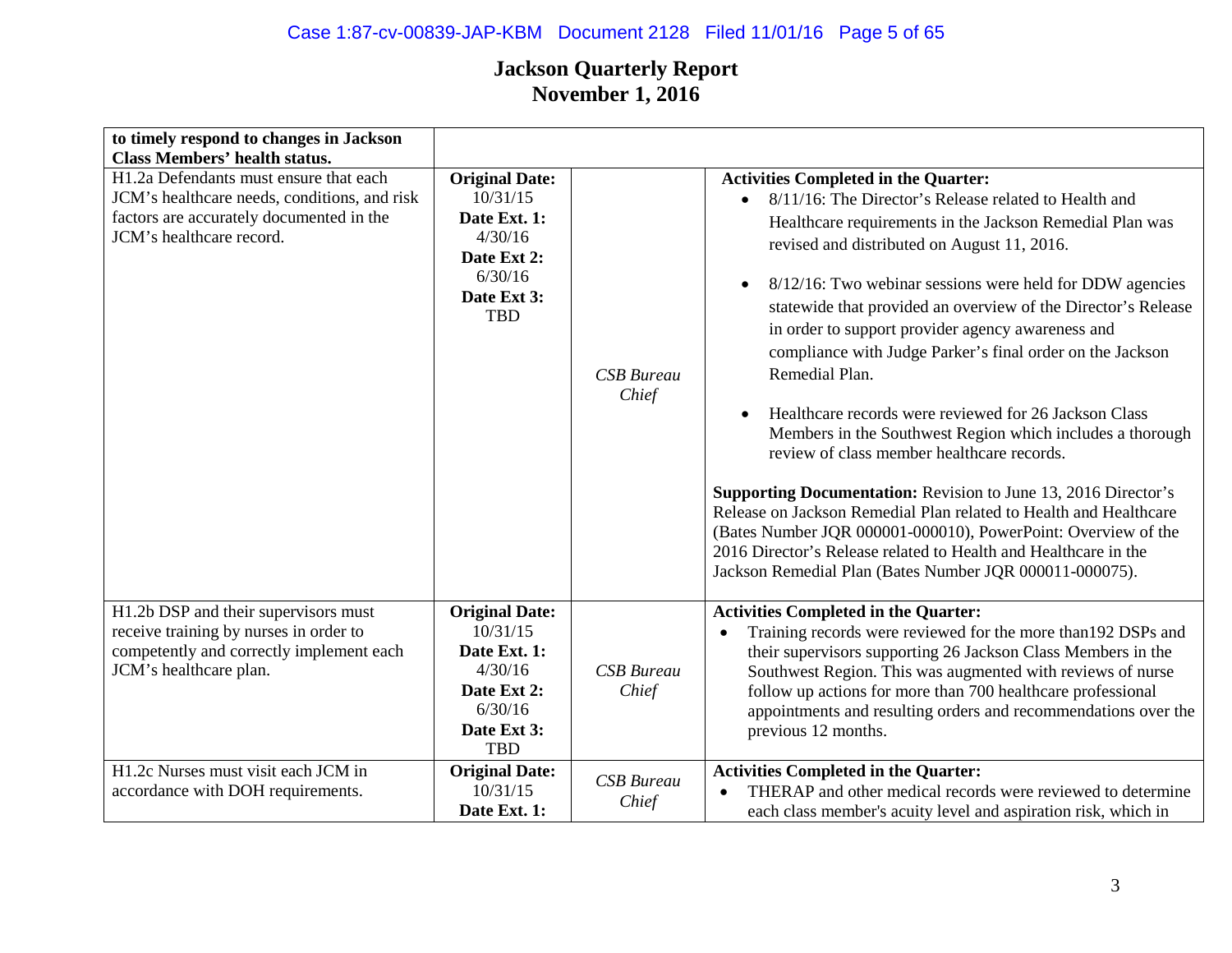# Case 1:87-cv-00839-JAP-KBM Document 2128 Filed 11/01/16 Page 6 of 65

|                                                                                                                                                                     | 4/30/16<br>Date Ext 2:<br>6/30/16<br>Date Ext 3:<br><b>TBD</b>                                                      |                                                           | turn determine the minimum expected number of nurse visits<br>from the relevant DOH standards.<br>Nursing notes, staff notes, quarterly nursing reports, and GER<br>$\bullet$<br>information for the past 12 months were reviewed for 26 Jackson<br>Class Members in the Southwest Region. This information was<br>used to determine the documented frequency of nurse visits each<br>class member had received over the past year.                                                                            |
|---------------------------------------------------------------------------------------------------------------------------------------------------------------------|---------------------------------------------------------------------------------------------------------------------|-----------------------------------------------------------|----------------------------------------------------------------------------------------------------------------------------------------------------------------------------------------------------------------------------------------------------------------------------------------------------------------------------------------------------------------------------------------------------------------------------------------------------------------------------------------------------------------|
| H1.2d Nurses must meet with DSP's as<br>needed based upon the JCM's ECHAT acuity<br>level and any significant change in health<br>status to monitor the individual. | <b>Original Date:</b><br>10/31/15<br>Date Ext. 1:<br>4/30/16<br>Date Ext 2:<br>6/30/16<br>Date Ext 3:<br><b>TBD</b> | <b>CSB</b> Bureau<br>Chief                                | <b>Activities Completed in the Quarter:</b><br>In addition to the reviews and determinations associated with<br>$\bullet$<br>H1.2c, reviews of medical records, nursing notes, staff notes,<br>quarterly nursing reports, and GER information for the past 12<br>months for 26 Jackson Class Members in the Southwest Region<br>were used to determine if nurses meet with DSPs as needed<br>based upon the JCM's ECHAT acuity level and any significant<br>change in health status to monitor the individual. |
| H1.2e Defendants must ensure prompt<br>revision of a JCM's healthcare plan if there is<br>a change in the JCM's health status.                                      | <b>Original Date:</b><br>10/31/15<br>Date Ext. 1:<br>4/30/16<br>Date Ext 2:<br>6/30/16<br>Date Ext 3:<br><b>TBD</b> | <b>CSB</b> Bureau<br>Chief                                | <b>Activities Completed in the Quarter:</b><br>Healthcare records were reviewed for 26 Jackson Class<br>$\bullet$<br>Members in the Southwest Region. This included reviews of the<br>class members' records for more than 700 healthcare<br>professional appointments and resulting orders and<br>recommendations over the previous 12 months and the class<br>members' more than 200 Healthcare Plans, MERPs, and<br>CARMPs.                                                                                 |
| <b>Health Objective H1.3 Teams use accurate</b><br>health records for Jackson Class<br>Members.                                                                     |                                                                                                                     |                                                           |                                                                                                                                                                                                                                                                                                                                                                                                                                                                                                                |
| H1.3a Defendants must monitor the accuracy<br>of each JCM's health record, including the<br>JCM's current healthcare plans.                                         | <b>Original Date:</b><br>10/31/15<br>Date Ext. 1:<br>4/30/16<br>Date Ext 2:<br>6/30/16                              | <b>BSI</b> Bureau<br>Chief and CSB<br><b>Bureau Chief</b> | <b>Activities Completed in the Quarter:</b><br>See H1.2a<br>$\bullet$                                                                                                                                                                                                                                                                                                                                                                                                                                          |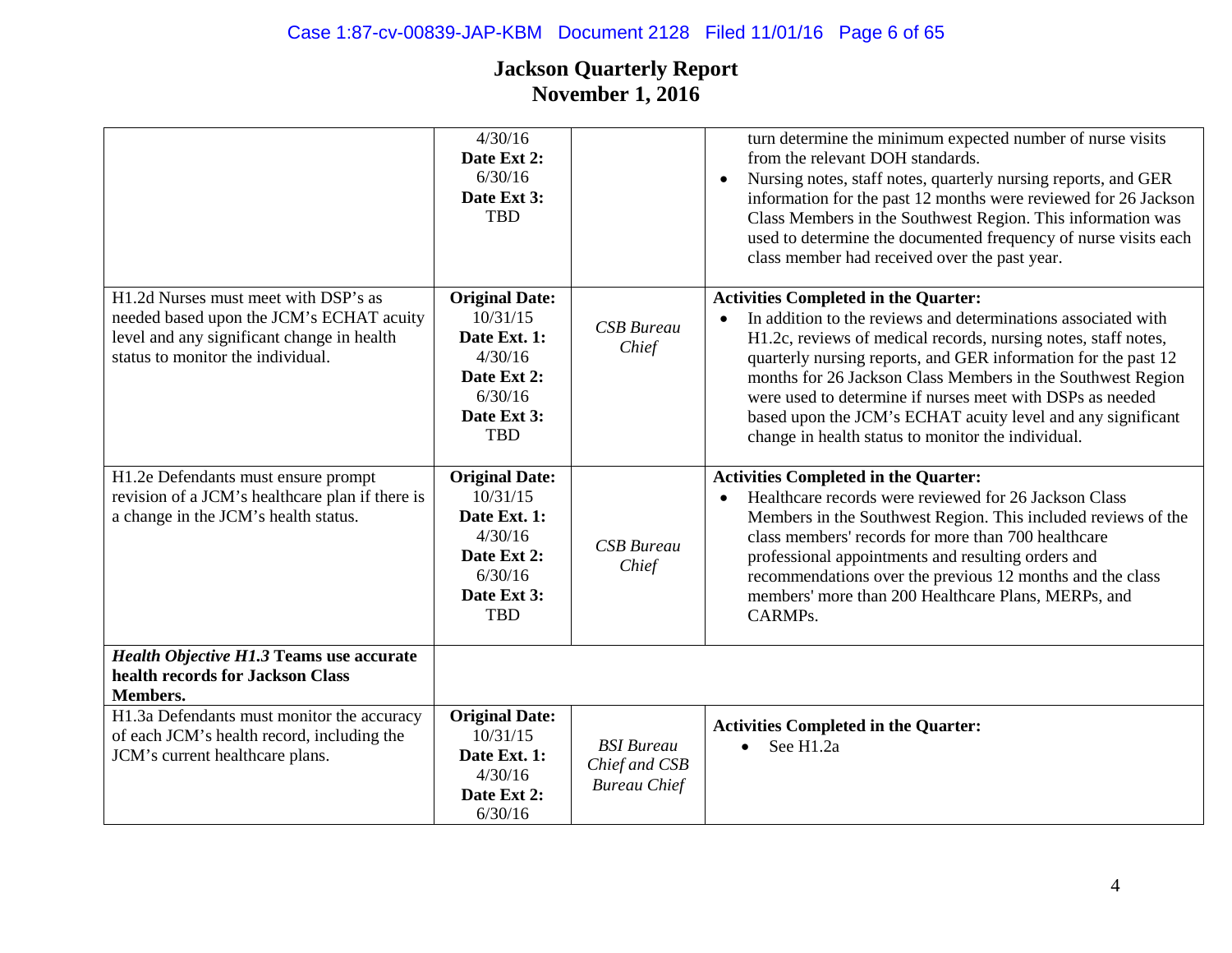# Case 1:87-cv-00839-JAP-KBM Document 2128 Filed 11/01/16 Page 7 of 65

|                                                                                                                                                                                                                                                                                                                                                                                                                     | Date Ext 3:<br><b>TBD</b>                                                                                          |                                                           |                                                                                                                                                                                                                                                                                                                                                                                                                                                                                                                                                                                                                                                |
|---------------------------------------------------------------------------------------------------------------------------------------------------------------------------------------------------------------------------------------------------------------------------------------------------------------------------------------------------------------------------------------------------------------------|--------------------------------------------------------------------------------------------------------------------|-----------------------------------------------------------|------------------------------------------------------------------------------------------------------------------------------------------------------------------------------------------------------------------------------------------------------------------------------------------------------------------------------------------------------------------------------------------------------------------------------------------------------------------------------------------------------------------------------------------------------------------------------------------------------------------------------------------------|
| H1.3b Each JCM's "Therap eCHATs"<br>("Electronic Comprehensive Assessment<br>Tool") must be updated within 45 days<br>before an IDT (Interdisciplinary Team)<br>Meeting at which the JCM's annual ISP<br>(Individual Service Plan) is created.                                                                                                                                                                      | <b>Original Date:</b><br>10/31/15<br>Date Ext. 1:<br>4/30/16<br>Date Ext. 2:<br>6/30/16<br>Date Ext 3:<br>10/31/16 | <b>BSI</b> Bureau<br>Chief and CSB<br><b>Bureau Chief</b> | <b>Activities Completed in the Quarter:</b><br>BSI continues to verify eCHAT updates in Therap. Providers<br>are contacted via SCOMM with a standard email requesting<br>remediation. The reports are re-run following the request for<br>remediation to verify completion.<br><b>Supporting Documentation:</b> See 45 day eCHAT report summary<br>results and eCHAT tally spreadsheets (Bates Number JQR 000076-<br>000078).                                                                                                                                                                                                                  |
| <b>Health Objective H1.4 Teams (including</b><br>the individual) have information<br>(education, consultant and technical<br>assistance) needed to achieve goals stated<br>in individual Healthcare Plans, MERPs<br>[Medical Emergency Response Plans],<br><b>CARMPs [Comprehensive Aspiration</b><br><b>Risk Management Plans] and written</b><br>direct support instructions as appropriate<br>to the individual. |                                                                                                                    |                                                           |                                                                                                                                                                                                                                                                                                                                                                                                                                                                                                                                                                                                                                                |
| H1.4a Upon request, DDSD will assist IDTs<br>to identify professionals with specialized<br>skills to provide needed information,<br>consultation, and technical assistance. DDSD<br>will inform IDTs of the availability of<br>DDSD's assistance.                                                                                                                                                                   | <b>Original Date:</b><br>7/31/15<br>Date Ext. 1:<br>7/31/16                                                        | <b>DDSD</b> Medical<br>Director                           | <b>Activities Completed in the Quarter:</b><br>• The DDSD Medical Director initiated a monthly Community<br>of Practice, which creates an informal forum for<br>communication and sharing of experience regarding clinical<br>cases and clinical care.<br>The DDSD Medical Director coordinated an initial meeting<br>$\bullet$<br>with the medical directors of the Medicaid MCO to create a<br>forum to discuss care and care coordination issues related to<br>the care of persons with developmental disabilities. The<br>meeting was held on October 11, and all MCOs were<br>represented. The plan is to continue to meet as a group and |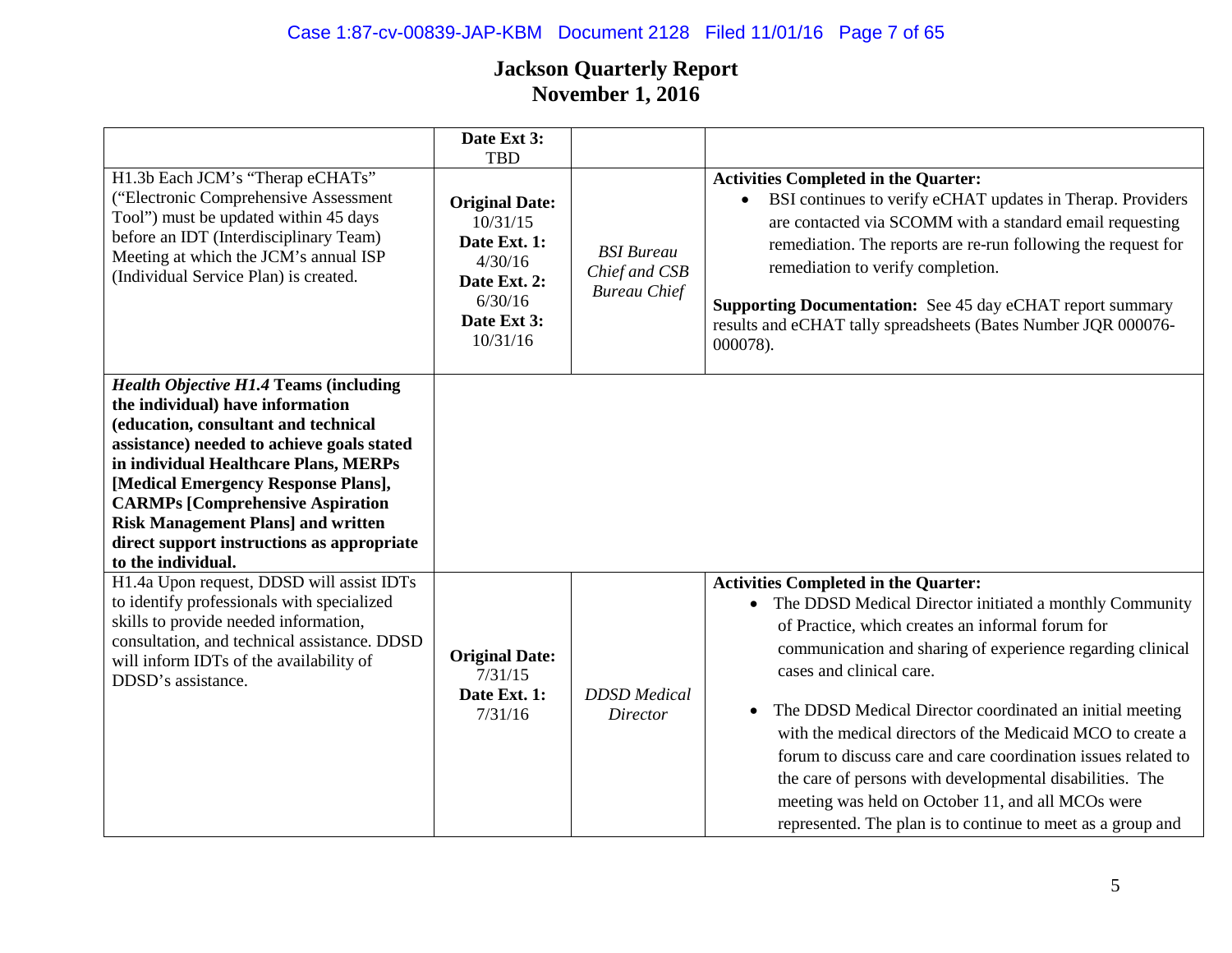# Case 1:87-cv-00839-JAP-KBM Document 2128 Filed 11/01/16 Page 8 of 65

|                                                                                                                                                                                                                                                                                                                                                                                                    |                                                                                                                     |                                        | to meet as needed to resolve individual clinical issues.                                                                                                                                                                                                                                                                                         |
|----------------------------------------------------------------------------------------------------------------------------------------------------------------------------------------------------------------------------------------------------------------------------------------------------------------------------------------------------------------------------------------------------|---------------------------------------------------------------------------------------------------------------------|----------------------------------------|--------------------------------------------------------------------------------------------------------------------------------------------------------------------------------------------------------------------------------------------------------------------------------------------------------------------------------------------------|
| H1.4b Each JCM must have access to<br>healthcare professionals with specialized<br>skills, as needed.                                                                                                                                                                                                                                                                                              | <b>Original Date:</b><br>12/31/15<br>Date Ext. 1:<br>7/31/16<br>Date Ext. 2:<br>12/31/16                            | <b>DDSD</b> Medical<br><b>Director</b> | <b>Activities Completed in the Quarter:</b><br>See H1.1 and H1.2 for HFST update.<br>$\bullet$                                                                                                                                                                                                                                                   |
| <b>Health Objective H1.5 Identified health</b><br>needs for Jackson Class Members,<br>including daily medical considerations, are<br>addressed in individualized healthcare<br>plans, MERPs, CARMPs, and written<br>direct support instructions as appropriate<br>to the Jackson Class Members. Healthcare<br>plans are reviewed and promptly modified<br>in response to changes in health status. |                                                                                                                     |                                        |                                                                                                                                                                                                                                                                                                                                                  |
| H1.5a Defendants must prepare quarterly<br>reports on a sample of the JCMs to monitor<br>the accuracy of the JCMs' individual<br>healthcare record.                                                                                                                                                                                                                                                | <b>Original Date:</b><br>10/31/15<br>Date Ext. 1:<br>4/30/16<br>Date Ext 2:<br>6/30/16<br>Date Ext 3:<br><b>TBD</b> | <b>CSB</b> Bureau<br>Chief             | <b>Activities Completed in the Quarter:</b><br>See H1.1 and H1.2 for HFST update.                                                                                                                                                                                                                                                                |
| H1.5b Defendants must take action to correct<br>inaccuracies in the JCMs' individual<br>healthcare record.                                                                                                                                                                                                                                                                                         | <b>Original Date:</b><br>10/31/15<br>Date Ext. 1:<br>4/30/16<br>Date Ext 2:<br>6/30/16<br>Date Ext 3:<br><b>TBD</b> | <b>CSB</b> Bureau<br>Chief             | <b>Activities Completed in the Quarter:</b><br>In addition to providing useful documentation, the HFST is<br>$\bullet$<br>being used to provide feedback to the provider agencies<br>during the reviews. Exit interviews coordinated between the<br>DDSD Regional Offices, the reviewer and the agencies are<br>planned at each provider agency. |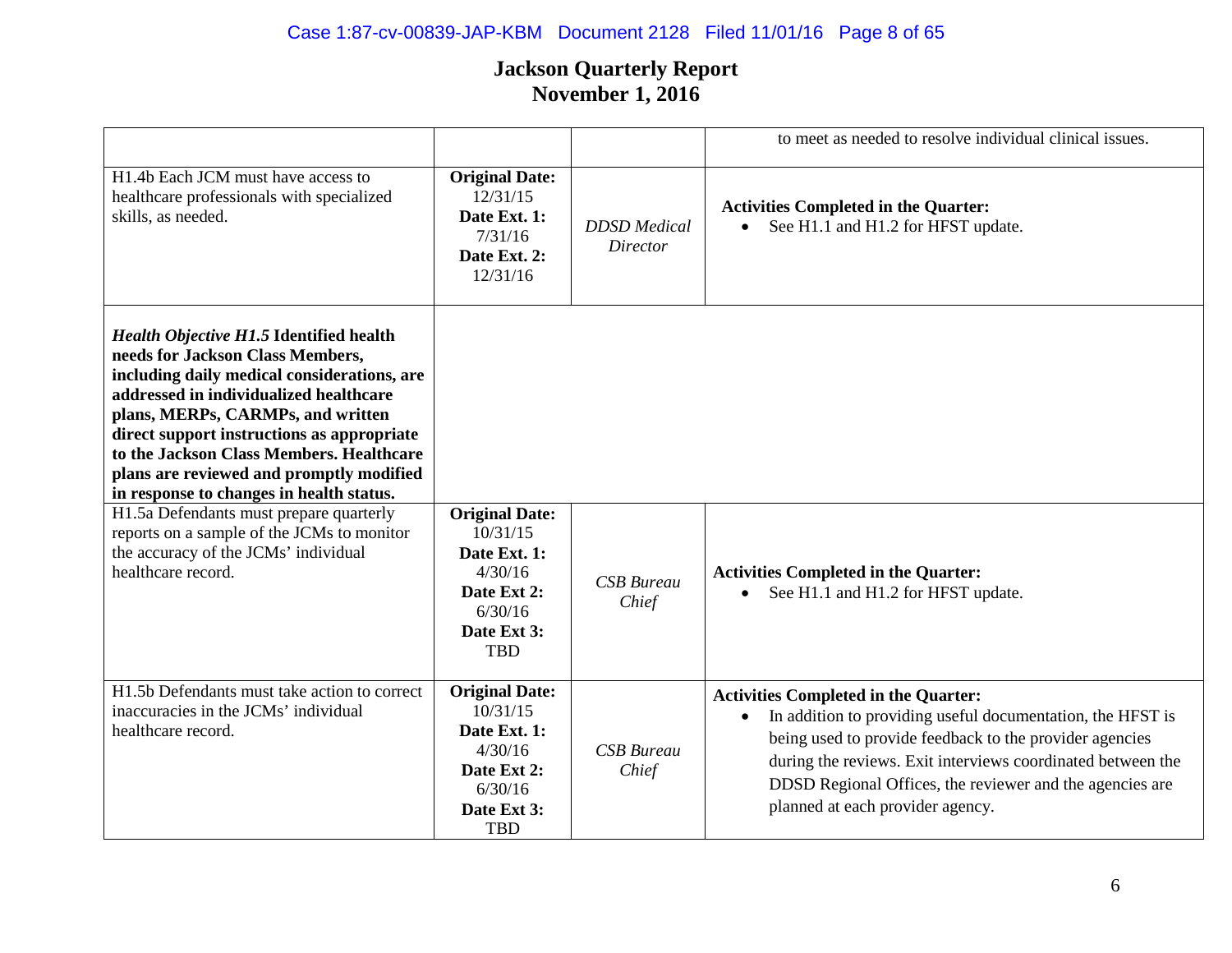## Case 1:87-cv-00839-JAP-KBM Document 2128 Filed 11/01/16 Page 9 of 65

| <b>Health Objective H1.6 Current and</b><br>complete information is provided to the<br>healthcare professionals treating or<br>evaluating the individual.<br>H1.6a Healthcare professionals, who treat or<br>evaluate a JCM, must have a copy of the<br>JCM's accurate "Health Passport."                     | <b>Original Date:</b><br>12/31/15<br>Date Ext. 1:<br>6/30/16<br>Date Ext 2:<br>12/31/16 | <b>BSI</b> Bureau<br>Chief and CSB<br><b>Bureau Chief</b>    | <b>Activities Completed in the Quarter:</b><br>Defendants finalized the Out of Home Placement report<br>$\bullet$<br>Policy and Procedure on 10-04-16.<br>Defendants met with JCA regarding Policy and incorporated<br>$\bullet$<br>recommendations.<br>Out of Home placement Report template has been modified<br>$\bullet$<br>to include tracking of delivery of Health Passport during Out<br>of Home placements.<br>Aggregate data will compiled by 12-31-16.<br>$\bullet$<br><b>Supporting Documentation:</b> Out of Home Placement Policy and<br>Procedure (Bates Number JQR 000079-000084), Out of Home<br>Placement template (Bates Number JQR 000085). |
|---------------------------------------------------------------------------------------------------------------------------------------------------------------------------------------------------------------------------------------------------------------------------------------------------------------|-----------------------------------------------------------------------------------------|--------------------------------------------------------------|-----------------------------------------------------------------------------------------------------------------------------------------------------------------------------------------------------------------------------------------------------------------------------------------------------------------------------------------------------------------------------------------------------------------------------------------------------------------------------------------------------------------------------------------------------------------------------------------------------------------------------------------------------------------|
| H1.6b DOH will revise and distribute the<br>Health Passport policy and procedure clearly<br>stating that it is the DDW provider's<br>responsibility to provide, in all settings, the<br>accurate and up to date Health Passport and<br>Physicians Consultation form to treating<br>health care professionals. | <b>Original Date:</b><br>12/31/15<br>Date Ext. 1:<br>6/30/16<br>Date Ext 2:<br>12/31/16 | <b>BSI</b> Bureau<br>Chief and CSB<br><b>Bureau</b><br>Chief | <b>Activities Completed in the Quarter:</b><br>Completed (see last Quarterly)                                                                                                                                                                                                                                                                                                                                                                                                                                                                                                                                                                                   |
| H1.6c A JCM's provider must ensure a<br>JCM's current healthcare information is<br>provided to treating and evaluating<br>healthcare professionals and the case<br>manager must verify that through review of<br>the Physician Consultation Form.<br><b>Health Objective H1.7 The team assures</b>            | <b>Original Date:</b><br>12/31/15<br>Date Ext. 1:<br>6/30/16<br>Date Ext 2:<br>12/31/16 | <b>BSI</b> Bureau<br>Chief and CSB<br><b>Bureau Chief</b>    | <b>Activities Completed in the Quarter:</b><br>See H1.6a<br>$\bullet$                                                                                                                                                                                                                                                                                                                                                                                                                                                                                                                                                                                           |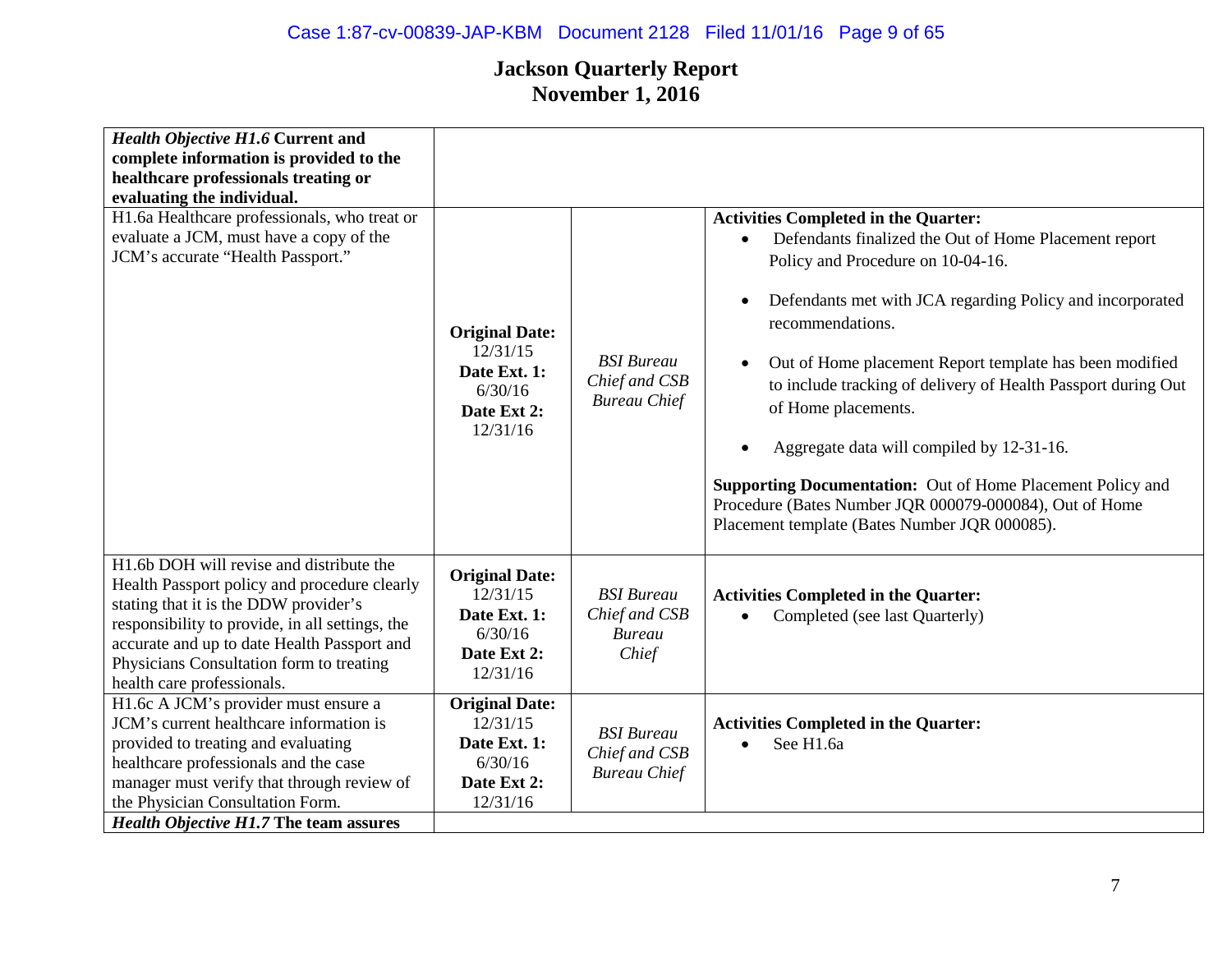| recommendations from healthcare                 |                       |              |                                                 |
|-------------------------------------------------|-----------------------|--------------|-------------------------------------------------|
|                                                 |                       |              |                                                 |
| professionals are reviewed with the             |                       |              |                                                 |
| individual and guardian in a manner that        |                       |              |                                                 |
| supports informed decision making and           |                       |              |                                                 |
| [are] either implemented, or documented         |                       |              |                                                 |
| in a Decision Consultation Form if              |                       |              |                                                 |
| recommendation is declined.                     |                       |              |                                                 |
| H1.7a A JCM's IDT must ensure that a            |                       |              |                                                 |
| healthcare professional's recommendations       |                       |              |                                                 |
| and assessments (1) are promptly                | <b>Original Date:</b> |              |                                                 |
| communicated to the nurse, guardian, DSP,       | 10/31/15              | <b>DDSD</b>  | <b>Activities Completed in the Quarter:</b>     |
| and entire healthcare team, as needed, and (2)  | Date Ext. 1:          | Statewide CM | See H1.1 and H1.2 for HFST update.<br>$\bullet$ |
| are implemented, unless the individual or       | 12/31/16              | Lead         |                                                 |
| their healthcare decision maker declines the    |                       |              |                                                 |
| healthcare professional's recommendations       |                       |              |                                                 |
| by completing a Decision Consultation Form.     |                       |              |                                                 |
| H1.7b A JCM's healthcare records must           | <b>Original Date:</b> |              |                                                 |
| accurately identify and reflect any             | 10/31/15              | <b>DDSD</b>  | <b>Activities Completed in the Quarter:</b>     |
| recommendations and assessments of the          | Date Ext. 1:          | Statewide CM | See H1.1 and H1.2 for HFST update.<br>$\bullet$ |
| JCM's treating and evaluating healthcare        | 12/31/16              | Lead         |                                                 |
| professionals.                                  |                       |              |                                                 |
| H1.7c Defendants, through appropriate           |                       |              |                                                 |
| personnel, e.g., provider agencies and case     | <b>Original Date:</b> |              |                                                 |
| managers, must ensure that a healthcare         | 10/31/15              | <b>DDSD</b>  | <b>Activities Completed in the Quarter:</b>     |
| professional's recommendations are              | Date Ext. 1:          | Statewide CM | See H1.1 and H1.2 for HFST update.<br>$\bullet$ |
| implemented within the prescribed               | 12/31/16              | Lead         |                                                 |
| timeframe.                                      |                       |              |                                                 |
| H1.7d The JCM's Case Manager must               |                       |              |                                                 |
| complete a Decision Consultation Form, as       | <b>Original Date:</b> |              |                                                 |
| appropriate, for use by the JCM's healthcare    | 10/31/15              | <b>DDSD</b>  | <b>Activities Completed in the Quarter:</b>     |
|                                                 | Date Ext. 1:          | Statewide CM | See H1.1 and H1.2 for HFST update.<br>$\bullet$ |
| professionals. The Decision Consultation        | 12/31/16              | Lead         |                                                 |
| Form must be kept in the JCM's healthcare       |                       |              |                                                 |
| records                                         |                       |              |                                                 |
| <b>Health Objective H1.8 Each Jackson Class</b> |                       |              |                                                 |
| <b>Member will receive the Jackson Class</b>    |                       |              |                                                 |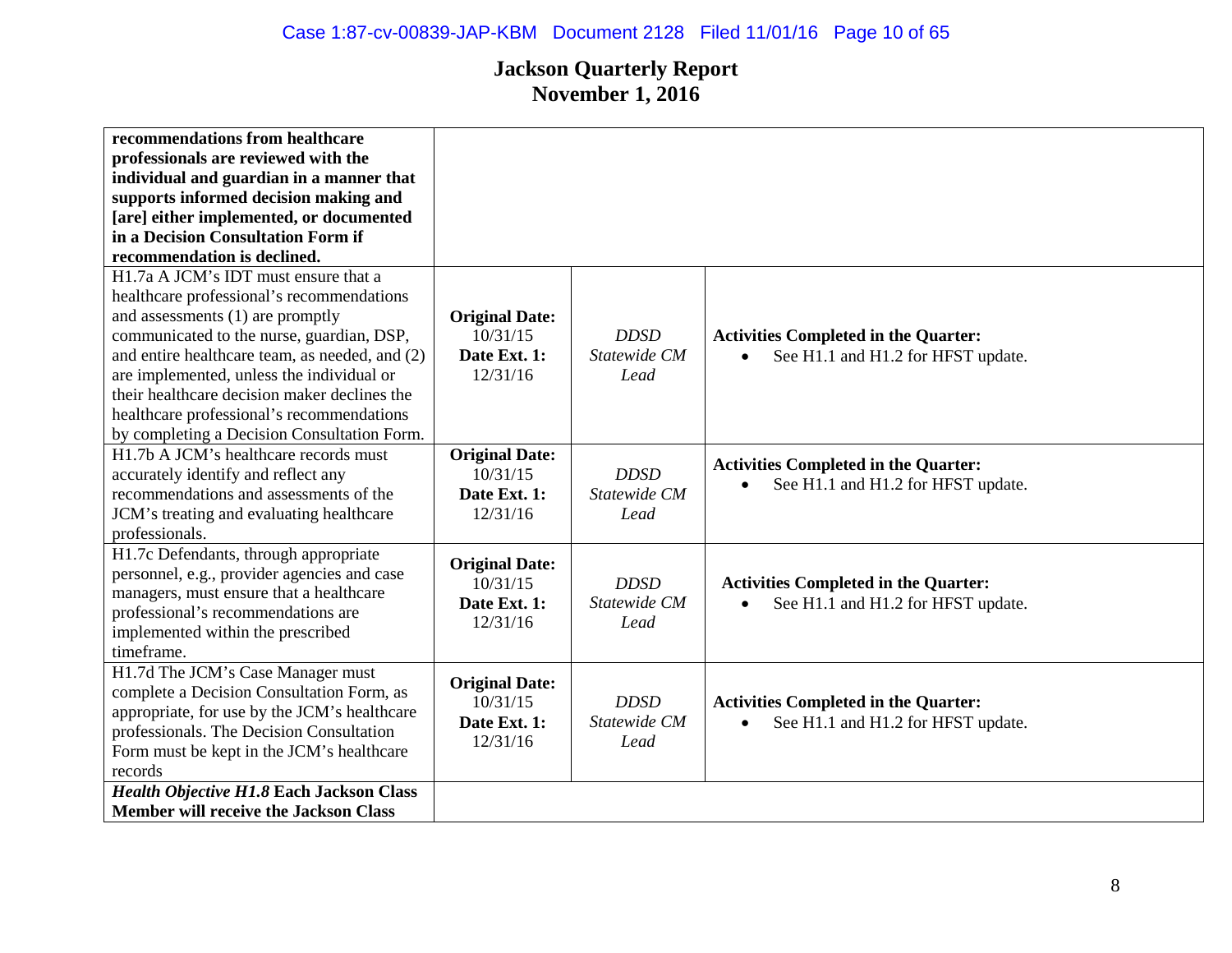## Case 1:87-cv-00839-JAP-KBM Document 2128 Filed 11/01/16 Page 11 of 65

| Member's medications (1) in the doses<br>prescribed, $(2)$ in the manner and<br>frequency prescribed, and (3) at the times<br>prescribed.                                                                                                             |                                                                                                                     |                            |                                                                                                                                                                                                                                                                                                                                                                                                    |
|-------------------------------------------------------------------------------------------------------------------------------------------------------------------------------------------------------------------------------------------------------|---------------------------------------------------------------------------------------------------------------------|----------------------------|----------------------------------------------------------------------------------------------------------------------------------------------------------------------------------------------------------------------------------------------------------------------------------------------------------------------------------------------------------------------------------------------------|
| H1.8a Defendants must monitor the accuracy<br>of administration of prescription medications<br>to each JCM.                                                                                                                                           | <b>Original Date:</b><br>10/31/15<br>Date Ext. 1:<br>4/30/16<br>Date Ext 2:<br>6/30/16<br>Date Ext 3:<br><b>TBD</b> | <b>CSB</b> Bureau<br>Chief | <b>Activities Completed in the Quarter:</b><br>See H1.1 and H1.2 for HFST update.                                                                                                                                                                                                                                                                                                                  |
| H1.8b Defendants must take prompt action to<br>correct any failure to properly administer<br>medications to a JCM in accordance with<br>prescriptions.                                                                                                | <b>Original Date:</b><br>10/31/15<br>Date Ext. 1:<br>4/30/16<br>Date Ext 2:<br>6/30/16<br>Date Ext 3:<br><b>TBD</b> | <b>CSB</b> Bureau<br>Chief |                                                                                                                                                                                                                                                                                                                                                                                                    |
| <b>Health Objective H2.1 Jackson Class</b><br>Members receive age appropriate<br>preventive/early detection<br>screening/immunizations for health risk<br>factors.                                                                                    |                                                                                                                     |                            |                                                                                                                                                                                                                                                                                                                                                                                                    |
| H2.1a The DOH must publish and promote<br>routine preventive and early detection<br>healthcare screening standards guidelines that<br>are consistent with national standards and<br>adjustable for the age and the specific<br>condition of each JCM. | <b>Original Date:</b><br>9/30/15<br>Date Ext. 1:<br>2/29/16<br>Date Ext 2:<br>6/30/16<br>Date Ext 3:<br>10/31/16    | <b>CSB</b> Bureau<br>Chief | <b>Activities Completed in the Quarter:</b><br>The proposed use of the <i>HealthFinder.gov</i> online prevention<br>recommendations was discussed with the MCO medical<br>directors.<br>Two new sets of condition-specific prevention guidelines<br>$\bullet$<br>have been identified and means to incorporate them into the<br>overall preventive services recommendations are being<br>explored. |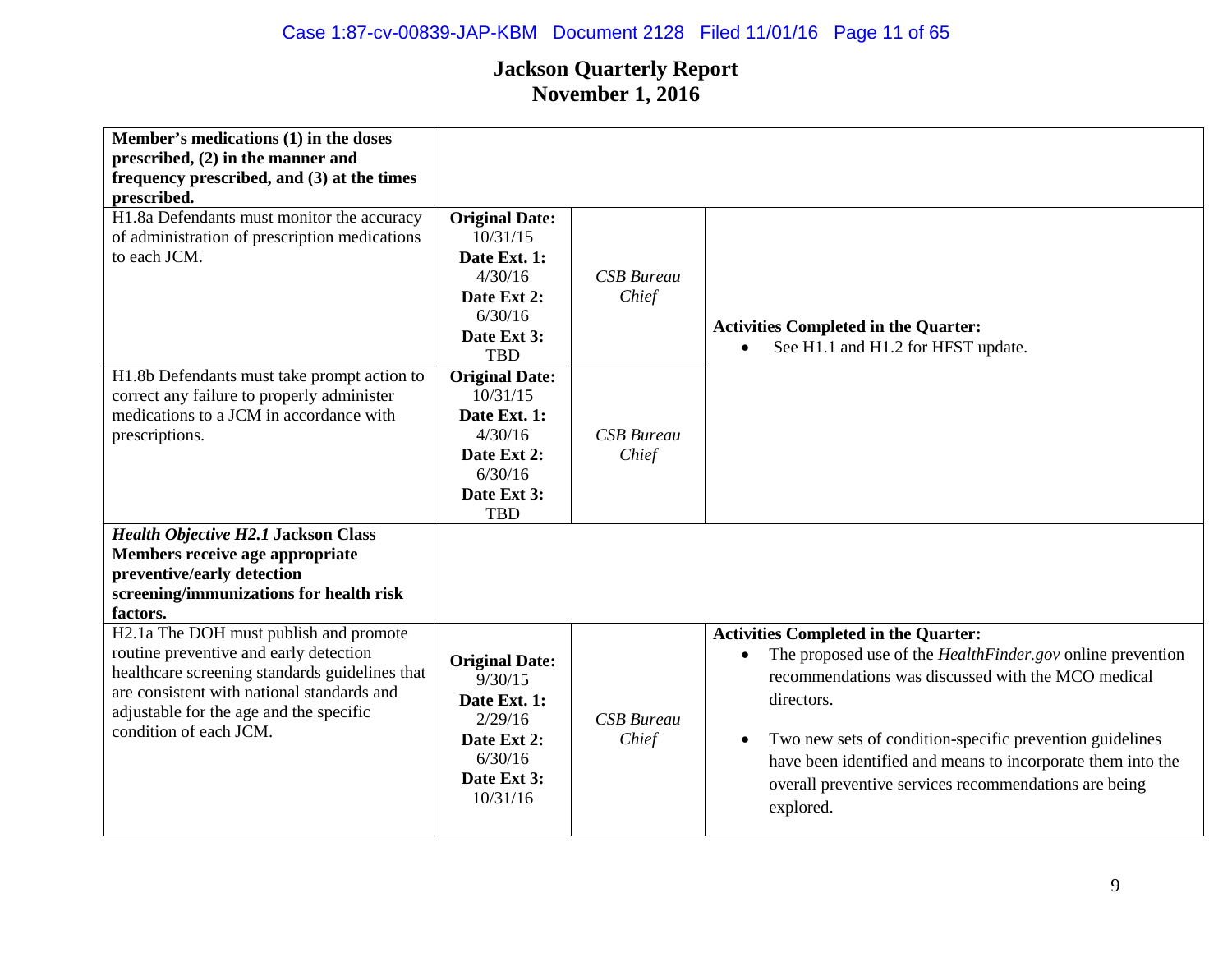## Case 1:87-cv-00839-JAP-KBM Document 2128 Filed 11/01/16 Page 12 of 65

| H <sub>2</sub> .1b Each JCM must receive routine<br>preventive screening and immunizations<br>consistent with the national standards unless<br>the JCM, in conjunction with the JCM's<br>guardian and primary healthcare provider,<br>makes an informed choice to reject the<br>recommended screening and immunization<br>standards.                                                                                                                                                                                                                          | <b>Original Date:</b><br>12/31/15<br>Date Ext. 1:<br>4/30/16<br>Date Ext 2:<br>6/30/16<br>Date Ext 3:<br>10/31/16  | <b>CSB</b> Bureau<br>Chief | <b>Activities Completed in the Quarter:</b><br>See H1.2a for Director's Release and Powerpoint<br>$\bullet$<br>The presentation included an overview of the Decision<br>$\bullet$<br>Consultation process related to declining health care<br>recommendations. Refer to slides 52- 55. |
|---------------------------------------------------------------------------------------------------------------------------------------------------------------------------------------------------------------------------------------------------------------------------------------------------------------------------------------------------------------------------------------------------------------------------------------------------------------------------------------------------------------------------------------------------------------|--------------------------------------------------------------------------------------------------------------------|----------------------------|----------------------------------------------------------------------------------------------------------------------------------------------------------------------------------------------------------------------------------------------------------------------------------------|
| <b>Health Objective H3.1 Jackson Class</b><br>Members receive increased intensity of<br>services during acute episodes or illnesses.                                                                                                                                                                                                                                                                                                                                                                                                                          |                                                                                                                    |                            |                                                                                                                                                                                                                                                                                        |
| H3.1a A nurse's monitoring, including<br>nursing assessments and oversight, must<br>increase during a JCM's acute episodes or<br>illnesses.                                                                                                                                                                                                                                                                                                                                                                                                                   | <b>Original Date:</b><br>10/31/15<br>Date Ext. 1:<br>4/30/16<br>Date Ext. 2:<br>6/30/16<br>Date Ext 3:<br>12/31/16 | <b>CSB</b> Bureau<br>Chief | <b>Activities Completed in the Quarter:</b><br>See H1.1 and H1.2 for HFST update.                                                                                                                                                                                                      |
| H3.1b Prompt face to face visits by a Nurse<br>must occur upon a JCM's significant change<br>of condition unless the Nurse directs and the<br>JCM receives care from a Healthcare<br>Practitioner, from urgent care or from<br>emergency services. This visit will include a<br>nursing assessment, monitoring and<br>management of JCMs acute illness or<br>episodes. If the JCM receives care from a<br>Healthcare Practitioner, from urgent care or<br>from emergency services the nurse will<br>promptly assess the JCM at the conclusion of<br>the care. | <b>Original Date:</b><br>10/31/15<br>Date Ext. 1:<br>4/30/16<br>Date Ext. 2:<br>6/30/16<br>Date Ext 3:<br>12/31/16 | <b>CSB</b> Bureau<br>Chief | <b>Activities Completed in the Quarter:</b><br>See H1.1 and H1.2 for HFST update.                                                                                                                                                                                                      |
| H3.1c In each individual case where a Nurse<br>fails to comply with DOH requirements<br>regarding significant health status change, the                                                                                                                                                                                                                                                                                                                                                                                                                       | <b>Original Date:</b><br>10/31/15<br>Date Ext. 1:                                                                  | <b>CSB</b> Bureau<br>Chief | <b>Activities Completed in the Quarter:</b><br>See H1.2a for Director's Release and PowerPoint.<br>$\bullet$                                                                                                                                                                           |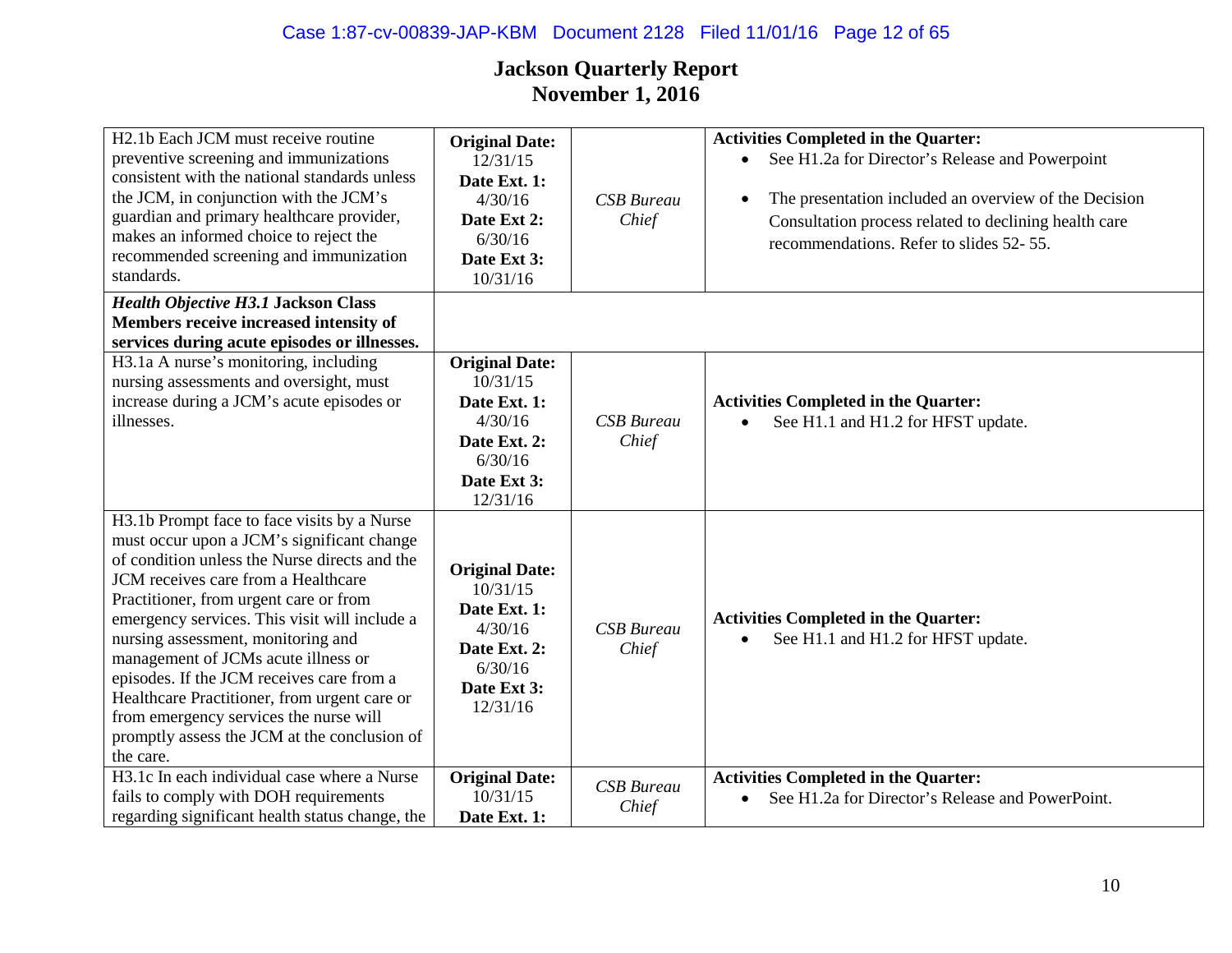| provider will report the failure to IMB. IMB<br>will investigate and take appropriate action<br>and DOH will review patterns and trends via<br>the health field tool and identify nurse<br>performance issues, and will take corrective<br>action.<br><b>Health Objective H3.2 Direct Service</b><br>Personnel/supervisors are able to identify<br>subtle signs of change/acute symptoms.                                                                                                                                                                     | 4/30/16<br>Date Ext. 2:<br>6/30/16<br>Date Ext 3:<br>12/31/16                                                        |                            |                                                                                                                                                                                                                                                                                                                             |
|---------------------------------------------------------------------------------------------------------------------------------------------------------------------------------------------------------------------------------------------------------------------------------------------------------------------------------------------------------------------------------------------------------------------------------------------------------------------------------------------------------------------------------------------------------------|----------------------------------------------------------------------------------------------------------------------|----------------------------|-----------------------------------------------------------------------------------------------------------------------------------------------------------------------------------------------------------------------------------------------------------------------------------------------------------------------------|
| H <sub>3</sub> .2a The DOH must issue healthcare<br>guidelines for use by healthcare provider<br>staff about the timely identification of and<br>response to changes in the health status of a<br>JCM so that a JCM does not experience<br>unnecessary pain, loss of optimal function, or<br>regression. The DOH may develop "fact<br>sheets" that define a specific health<br>condition, related signs and symptoms, and<br>recommended actions, or the DOH may<br>develop other pertinent policies and<br>procedures that provide the required<br>guidance. | <b>Original Date:</b><br>10/31/15<br>Date Ext. 1:<br>7/31/16                                                         | <b>CSB</b> Bureau<br>Chief | <b>Activities Completed in the Quarter:</b><br>8/12/16 The Fact sheet regarding "Subtle Signs of Illness and<br>$\bullet$<br>Injury "was revised and re-distributed on August 12, 2016.<br><b>Supporting Documentation:</b><br>8/12/16: Alert: Subtle Signs of Illness and Injury (Bates<br>$\bullet$<br>Number JQR 000086) |
| H3.2b Each JCM's healthcare plans and<br>MERP's must contain individual specific<br>information on how provider agency staff can<br>identify subtle signs of change or acute<br>symptoms.                                                                                                                                                                                                                                                                                                                                                                     | <b>Original Date:</b><br>10/31/15<br>Date Ext. 1:<br>4/30/16<br>Date Ext. 2:<br>6/30/16<br>Date Ext 3:<br><b>TBD</b> | <b>CSB</b> Bureau<br>Chief | <b>Activities Completed in the Quarter:</b><br>See H1.2a for the Director's Release and PowerPoint<br>$\bullet$                                                                                                                                                                                                             |
| H3.2c DSP and supervisors must receive and<br>must complete appropriate training on how to<br>timely identify signs of change or acute<br>symptoms in a JCM.                                                                                                                                                                                                                                                                                                                                                                                                  | <b>Original Date:</b><br>10/31/15<br>Date Ext. 1:<br>4/30/16<br>Date Ext. 2:                                         | <b>CSB</b> Bureau<br>Chief | <b>Activities Completed in the Quarter:</b><br>See H1.1 and H1.2 for HFST update.<br>$\bullet$                                                                                                                                                                                                                              |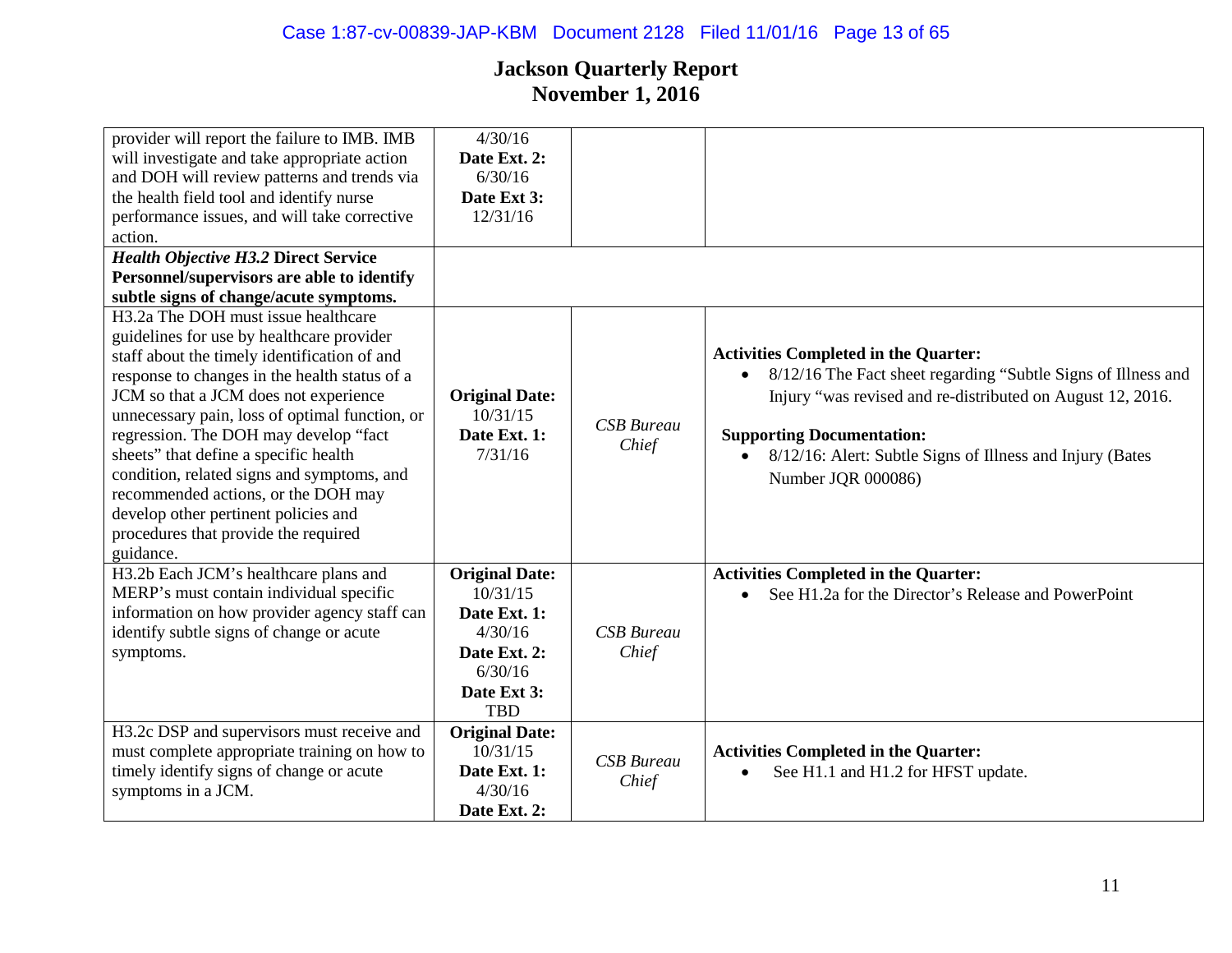|                                               | 6/30/16                          |                   |                                                 |
|-----------------------------------------------|----------------------------------|-------------------|-------------------------------------------------|
|                                               | Date Ext 3:                      |                   |                                                 |
|                                               | <b>TBD</b>                       |                   |                                                 |
| H3.2d DSP and supervisors must promptly       | <b>Original Date:</b>            |                   |                                                 |
| notify the nurse and document any acute       | 10/31/15                         |                   |                                                 |
| symptoms and any signs of change in a         | Date Ext. 1:                     |                   |                                                 |
| JCM's health status.                          | 4/30/16                          | <b>CSB</b> Bureau | <b>Activities Completed in the Quarter:</b>     |
|                                               | Date Ext. 2:                     | Chief             | See H1.1 and H1.2 for HFST update.              |
|                                               | 6/30/16                          |                   |                                                 |
|                                               | Date Ext 3:                      |                   |                                                 |
|                                               | <b>TBD</b>                       |                   |                                                 |
| <b>Health Objective H3.3 When informed of</b> |                                  |                   |                                                 |
| signs of change in health status (including   |                                  |                   |                                                 |
| chronic and acute pain) agency nurses         |                                  |                   |                                                 |
| take immediate action.                        |                                  |                   |                                                 |
| H3.3a The pertinent DDW agency nurse          |                                  |                   |                                                 |
| must implement pain management strategies     | <b>Original Date:</b><br>1/31/16 |                   |                                                 |
|                                               |                                  |                   |                                                 |
| for addressing a JCM's chronic and acute      | Date Ext. 1:<br>4/30/16          | <b>CSB</b> Bureau | <b>Activities Completed in the Quarter:</b>     |
| pain.                                         |                                  |                   | See H1.1 and H1.2 for HFST update.<br>$\bullet$ |
|                                               | Date Ext. 2:<br>6/30/16          | Chief             |                                                 |
|                                               |                                  |                   |                                                 |
|                                               | Date Ext 3:                      |                   |                                                 |
|                                               | <b>TBD</b>                       |                   |                                                 |
| H3.3b The DOH or pertinent agency must        | <b>Original Date:</b>            |                   |                                                 |
| communicate these effective pain              | 1/31/16                          |                   |                                                 |
| management strategies to the JCM's treating   | Date Ext. 1:                     |                   | <b>Activities Completed in the Quarter:</b>     |
| healthcare professionals.                     | 4/30/16                          | <b>CSB</b> Bureau | See H1.1 and H1.2 for HFST update.              |
|                                               | Date Ext. 2:                     | Chief             |                                                 |
|                                               | 6/30/16                          |                   |                                                 |
|                                               | Date Ext 3:                      |                   |                                                 |
|                                               | <b>TBD</b>                       |                   |                                                 |
| H3.3c: The DDW Agency Nurse will              | <b>Original Date:</b>            |                   | <b>Activities Completed in the Quarter:</b>     |
| evaluate the effectiveness of pain            | 1/31/16                          | <b>CSB</b> Bureau | See H1.1 and H1.2 for HFST update.<br>$\bullet$ |
| management strategies and record the          | Date Ext. 1:                     | Chief             |                                                 |
| effectiveness in nursing notes or on the      | 4/30/16                          |                   |                                                 |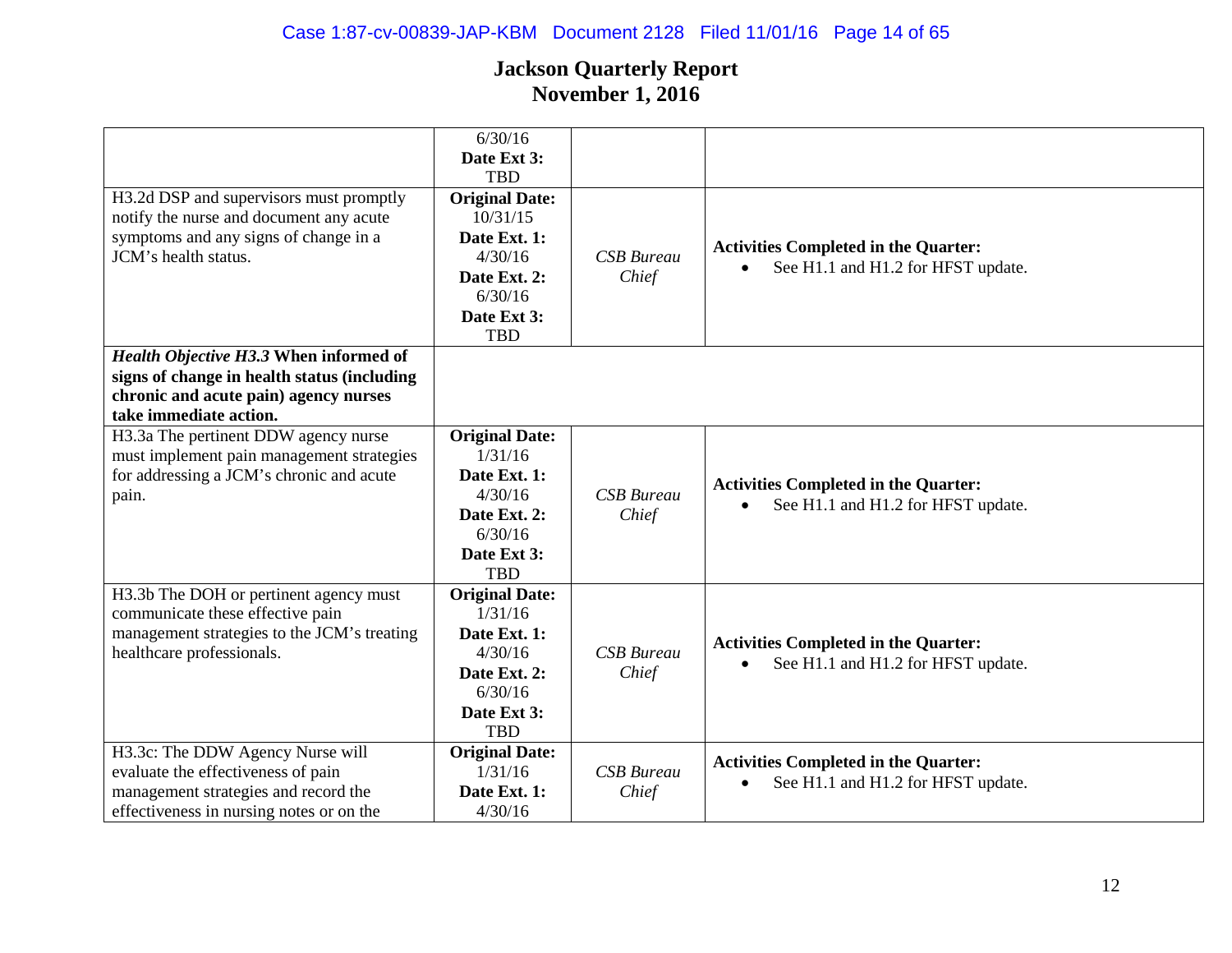| MAR. If needed, the JCM's healthcare<br>record will be promptly updated.                                                                                                                                                                                                            | Date Ext. 2:<br>6/30/16                                                                                             |                                    |                                                                                                                                                                                                                                |
|-------------------------------------------------------------------------------------------------------------------------------------------------------------------------------------------------------------------------------------------------------------------------------------|---------------------------------------------------------------------------------------------------------------------|------------------------------------|--------------------------------------------------------------------------------------------------------------------------------------------------------------------------------------------------------------------------------|
|                                                                                                                                                                                                                                                                                     | Date Ext 3:<br><b>TBD</b>                                                                                           |                                    |                                                                                                                                                                                                                                |
| H3.3d Nurses must identify and must<br>respond to signs of a JCM's chronic and<br>acute pain and must take prompt action to<br>reduce or to eliminate the JCM's pain.                                                                                                               | <b>Original Date:</b><br>1/31/16<br>Date Ext. 1:<br>4/30/16<br>Date Ext. 2:<br>6/30/16<br>Date Ext 3:<br><b>TBD</b> | <b>CSB</b> Bureau<br>Chief         | <b>Activities Completed in the Quarter:</b><br>See H1.1 and H1.2 for HFST update.                                                                                                                                              |
| <b>Health Objective H3.4 When an individual</b><br>is receiving healthcare in an out of home<br>setting, critical health and functional<br>information will be provided and the<br>individual's existing adaptive equipment<br>that can be used in that setting will be<br>offered. |                                                                                                                     |                                    |                                                                                                                                                                                                                                |
| H3.4a The DOH must develop and must<br>implement a procedure to ensure<br>communication of a JCM's need for existing<br>AT, adaptive equipment and supports to an<br>out-of-home provider.                                                                                          | <b>Original Date:</b><br>10/31/15<br>Date Ext. 1:<br>4/30/16<br>Date Ext 2:<br>6/30/16<br>Date Ext 3:<br>12/31/16   | JCO and CSB<br><b>Bureau Chief</b> | <b>Activities Completed in the Quarter:</b><br>Out of Home placement Report template has been modified<br>to include tracking of delivery of AT during Out of Home<br>placements.<br><b>Supporting Documentation: See H1.6</b> |
| H3.4b The out-of-home provider must<br>receive a JCM's Health Passport, along with<br>information concerning the JCM's mobility,<br>comfort, safety, and sensory items within 24<br>hours of the JCM's placement with an out-of<br>home provider.                                   | <b>Original Date:</b><br>12/31/15<br>Date Ext. 1:<br>4/30/16<br>Date Ext 2:<br>6/30/16<br>Date Ext 3:<br>12/31/16   | JCO and CSB<br><b>Bureau Chief</b> | <b>Activities Completed in the Quarter:</b><br>See H3.4a                                                                                                                                                                       |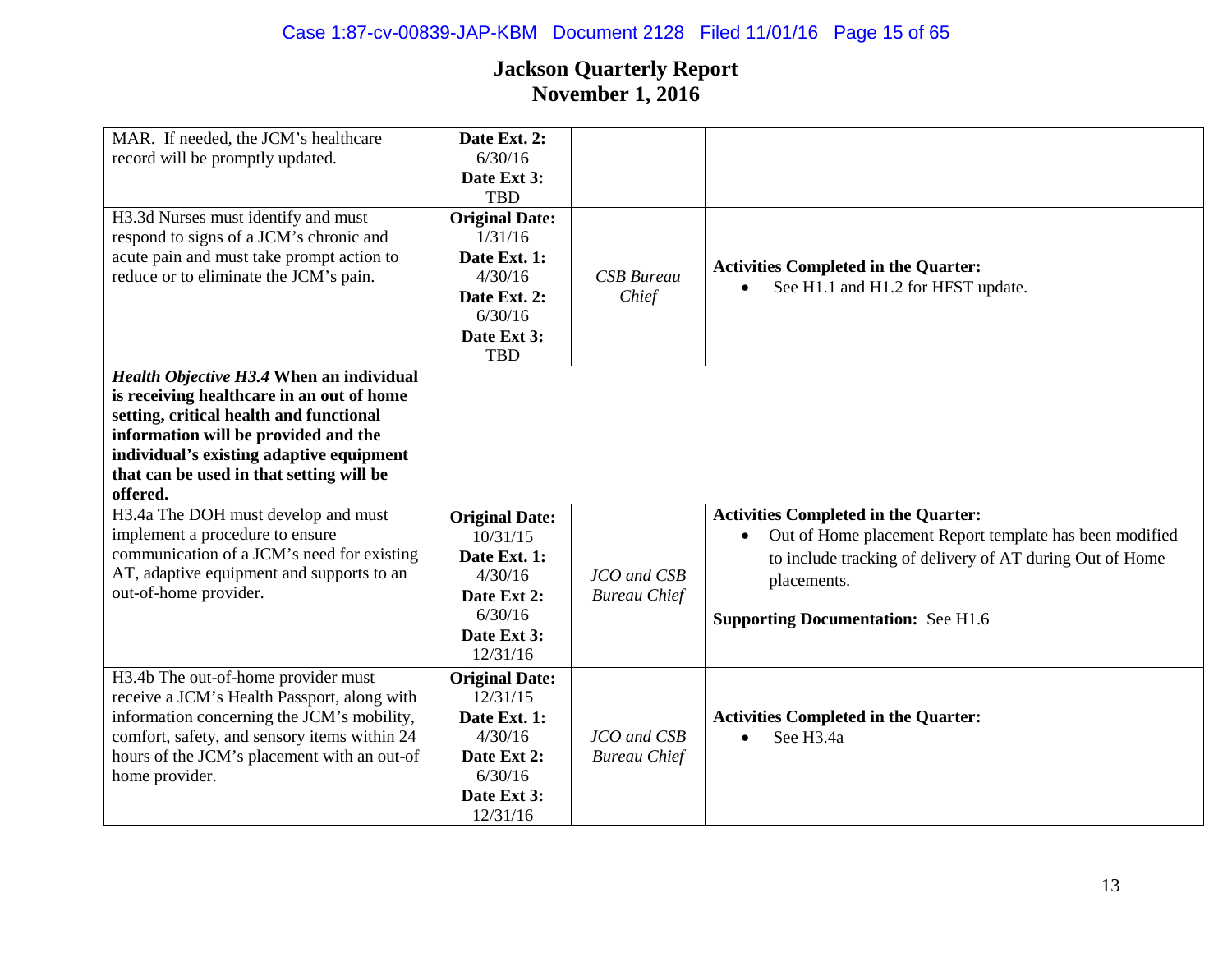## Case 1:87-cv-00839-JAP-KBM Document 2128 Filed 11/01/16 Page 16 of 65

| H3.4c The necessary adaptive supports<br>already used by a JCM must be offered to the<br>out-of-home provider within 24 hours of the<br>JCM's placement with an out-of-home<br>provider.<br>Health Objective H3.5 When a JCM is<br>receiving healthcare in an out-of-home<br>setting, the IDT will plan for a smooth | <b>Original Date:</b><br>10/31/15<br>Date Ext. 1:<br>4/30/16<br>Date Ext 2:<br>6/30/16<br>Date Ext 3:<br>12/31/16 | JCO and CSB<br><b>Bureau Chief</b> | <b>Activities Completed in the Quarter:</b><br>See H3.4a<br>$\bullet$                                                                                                                                                                                                                                                                                                                                                                                                         |
|----------------------------------------------------------------------------------------------------------------------------------------------------------------------------------------------------------------------------------------------------------------------------------------------------------------------|-------------------------------------------------------------------------------------------------------------------|------------------------------------|-------------------------------------------------------------------------------------------------------------------------------------------------------------------------------------------------------------------------------------------------------------------------------------------------------------------------------------------------------------------------------------------------------------------------------------------------------------------------------|
| transition back to the JCM's home as soon<br>as medically feasible.                                                                                                                                                                                                                                                  |                                                                                                                   |                                    |                                                                                                                                                                                                                                                                                                                                                                                                                                                                               |
| H3.5a The JCM's case managers, Agency<br>Nurses and pertinent Regional Office staff<br>will meet promptly to plan for a JCM's safe<br>discharge.                                                                                                                                                                     | <b>Original Date:</b><br>10/31/15<br>Date Ext. 1:<br>4/30/16<br>Date Ext 2:<br>6/30/16<br>Date Ext 3:<br>12/31/16 | JCO and CSB<br><b>Bureau Chief</b> | <b>Activities Completed in the Quarter:</b><br>Out of Home Placement Report template has been modified<br>$\bullet$<br>to include tracking of discharge planning discussions in the<br>comments section. Regional Office nurses have been trained<br>on the Out of Home Placement Policy and Procedure and<br>asked to include all pertinent information about discharge<br>planning in the weekly out of home placement report.<br><b>Supporting Documentation:</b> See H1.6 |
| H3.5b The JCM's e-CHAT and other<br>healthcare records must be promptly updated<br>by appropriate healthcare providers to<br>indicate healthcare and adaptive supports that<br>the JCM received from the out-of-home<br>provider in order to ensure a safe and smooth<br>transition back to the JCM's home.          | <b>Original Date:</b><br>10/31/15<br>Date Ext. 1:<br>4/30/16<br>Date Ext 2:<br>6/30/16<br>Date Ext 3:<br>12/31/16 | JCO and CSB<br><b>Bureau Chief</b> | <b>Activities Completed in the Quarter:</b><br>See H3.5a                                                                                                                                                                                                                                                                                                                                                                                                                      |
| <b>Health Objective H4.1 Competent</b><br>personnel (nurses, DSP, front line<br>supervisors, ancillary providers, and case                                                                                                                                                                                           |                                                                                                                   |                                    |                                                                                                                                                                                                                                                                                                                                                                                                                                                                               |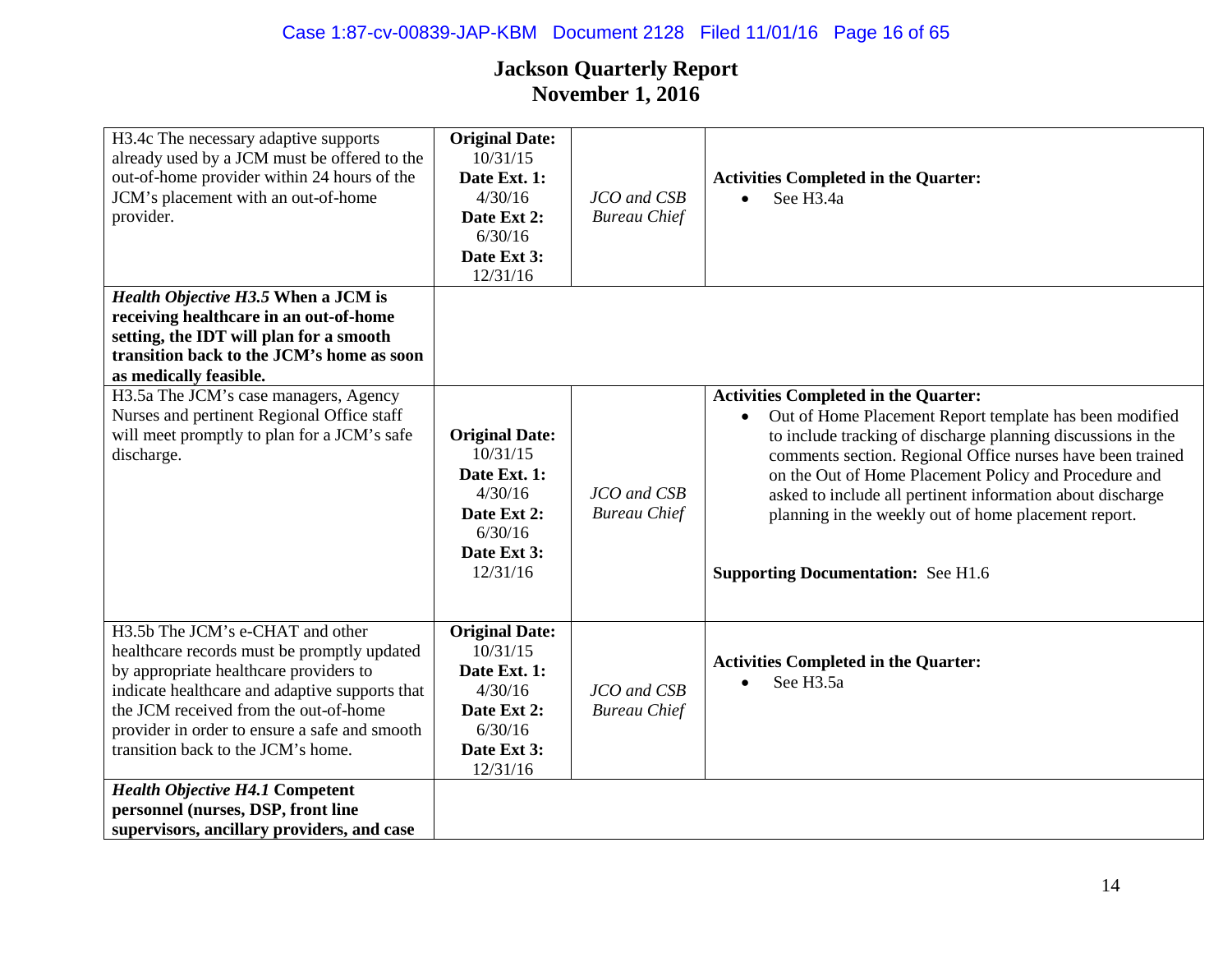| managers), who have received and passed<br>competency based training related to<br>prevention and early identification,<br>provide services to Jackson Class<br>Members. (Ashton $#6, 7, 8$ )<br>H4.1a The parties and the JCA must develop<br>a mandatory competency based training<br>program. | <b>Original Date:</b><br>10/31/15<br>Date Ext. 1:<br>3/31/16<br>Date Ext. 2:<br>Pending further<br>discussion with<br>the JCA. | <b>DDSD</b> Training<br>Unit and CSB<br><b>Bureau Chief</b> | No status update at this time.                                                                                                                                                                                                                                                                                                                                                                                                                                                                                                                                                                                                        |
|--------------------------------------------------------------------------------------------------------------------------------------------------------------------------------------------------------------------------------------------------------------------------------------------------|--------------------------------------------------------------------------------------------------------------------------------|-------------------------------------------------------------|---------------------------------------------------------------------------------------------------------------------------------------------------------------------------------------------------------------------------------------------------------------------------------------------------------------------------------------------------------------------------------------------------------------------------------------------------------------------------------------------------------------------------------------------------------------------------------------------------------------------------------------|
| H4.1b Nurses, DSP, front-line supervisors,<br>ancillary providers, and case managers must<br>satisfactorily complete the mandatory<br>competency based training program.                                                                                                                         | <b>Original Date:</b><br>1/31/16<br>Date Ext. 1:<br>9/30/16<br>Date Ext. 2:<br>Pending further<br>discussion with<br>the JCA.  | <b>DDSD</b> Training<br>Unit and CSB<br><b>Bureau Chief</b> | <b>Activities Completed in the Quarter:</b><br>Mandatory competency-based trainings for DSP, DSP<br>Supervisors and CM occurs as part of ongoing activities.<br>CSB continues to provide "pilot" health related training to<br>$\bullet$<br>therapists who attend the Participatory Approach sessions.<br>This was initiated in July of 2015 and will continue until<br>further clarification of 4.1 is obtained. 2 sessions were<br>provided this quarter. $(7/21/2016 - Roswell, 9/8/16-$<br>Farmington)<br><b>Supporting Documentation:</b> Health Information for therapists. 7.15<br>Pilot ppt (Bates Number JQR 000087-000103). |
| H4.1c The DOH must independently<br>measure compliance by nurses, DSP, front-<br>line supervisors, ancillary providers, and case<br>managers with mandatory competency based<br>training.                                                                                                        | <b>Original Date:</b><br>1/31/16<br>Date Ext. 1:<br>9/30/16<br>Date Ext. 2:<br>Pending further<br>discussion with<br>the JCA.  | <b>DDSD</b> Training<br>Unit and CSB<br><b>Bureau Chief</b> | <b>Activities Completed in the Quarter:</b><br>Compliance with DDSD core curriculum training is currently<br>monitored through the CDD database, and compliance reports<br>for DSP, DSS, and CM are run every quarter.<br><b>Supporting Documentation:</b> FY17 Q1 Compliance Status Summary<br>- DSP/DSS/CM (Bates Number JQR 000104). Protocol for                                                                                                                                                                                                                                                                                  |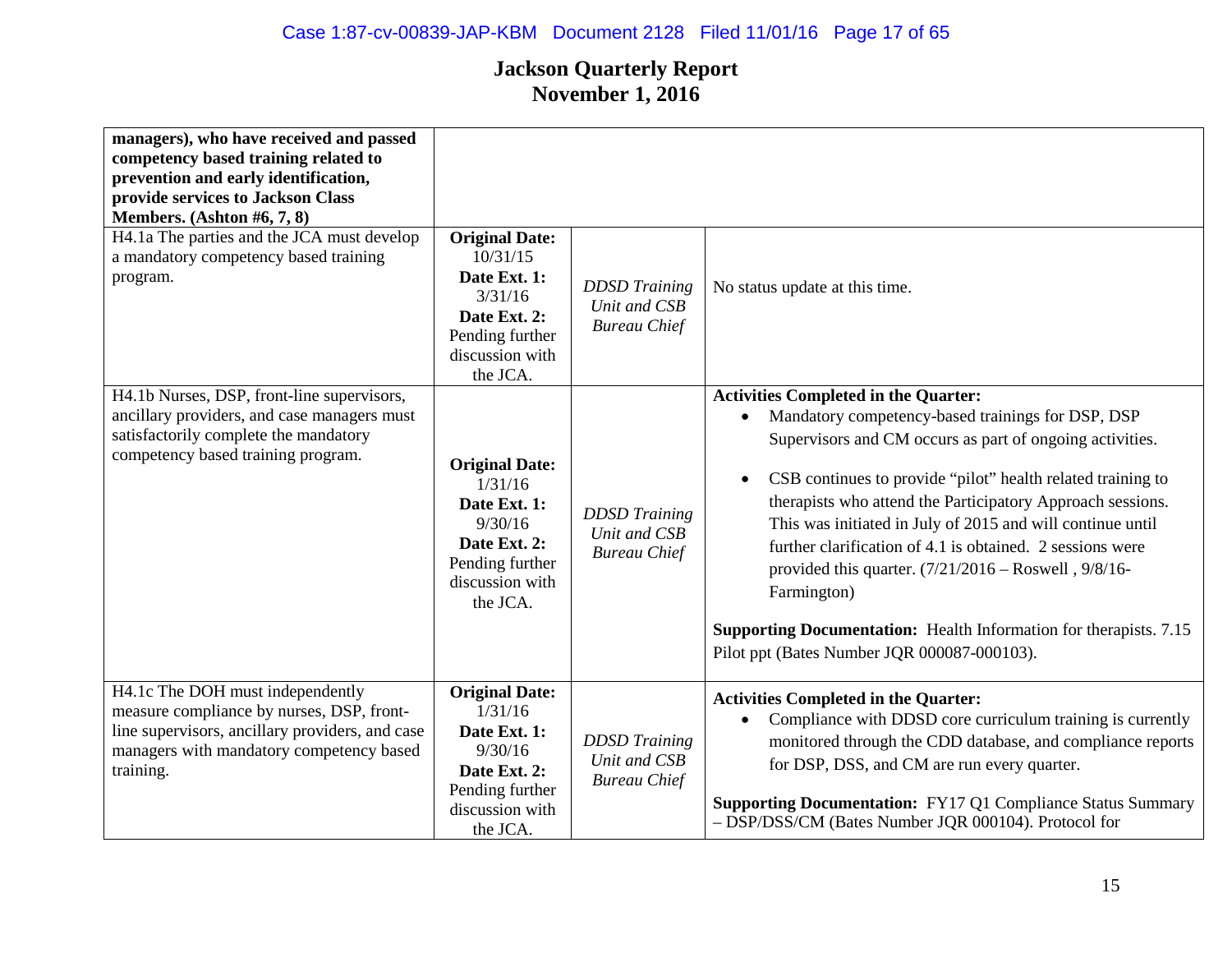## Case 1:87-cv-00839-JAP-KBM Document 2128 Filed 11/01/16 Page 18 of 65

|                                                                                                                                                                                                                                                 |                                                                                                                               |                                                             | monitoring DDW Nurse Training Requirements. Draft 5 (Bates<br>Number JQR 000105-000106).                                                                                                                                                         |
|-------------------------------------------------------------------------------------------------------------------------------------------------------------------------------------------------------------------------------------------------|-------------------------------------------------------------------------------------------------------------------------------|-------------------------------------------------------------|--------------------------------------------------------------------------------------------------------------------------------------------------------------------------------------------------------------------------------------------------|
| H4.1d The DOH must take prompt remedial<br>action for nurses, DSP, frontline supervisors,<br>ancillary providers, and case managers who<br>are found deficient in the mandatory<br>competency based training.                                   | <b>Original Date:</b><br>1/31/16<br>Date Ext. 1:<br>9/30/16<br>Date Ext. 2:<br>Pending further<br>discussion with<br>the JCA. | <b>DDSD</b> Training<br>Unit and CSB<br><b>Bureau Chief</b> | <b>Activities Completed in the Quarter:</b><br>• The training unit provided regular follow-up with agencies<br>out of compliance with DSP, DSS, and CM trainings. These<br>activities are included in the Training Compliance Status<br>Summary. |
| H4.1e Nurses, DSP, front-line supervisors,<br>ancillary providers, and case managers must<br>receive information specific to Ashton #6, 7,<br>and 8, as outlined in the Health<br><b>Communications Matrix.</b>                                 | <b>Original Date:</b><br>10/31/15<br>Moot per letter<br>of 1/28/16 from<br>JCA.                                               | <b>DDSD</b> Training<br>Unit and CSB<br><b>Bureau Chief</b> | Moot per letter of 1/28/16 from JCA.                                                                                                                                                                                                             |
| Health Objective H4.2 IDTs provide for the                                                                                                                                                                                                      |                                                                                                                               |                                                             |                                                                                                                                                                                                                                                  |
| changing health supports class members<br>need as they age including advanced care                                                                                                                                                              |                                                                                                                               |                                                             |                                                                                                                                                                                                                                                  |
| planning and have access to palliative care<br>consistent with their individual needs.                                                                                                                                                          |                                                                                                                               |                                                             |                                                                                                                                                                                                                                                  |
| H4.2a Case managers and agency nurses                                                                                                                                                                                                           |                                                                                                                               |                                                             | <b>Activities Completed in the Quarter:</b>                                                                                                                                                                                                      |
| must provide up-to-date information and<br>resources to JCMs and their guardians about                                                                                                                                                          | <b>Original Date:</b><br>10/31/15                                                                                             | <b>DDSD</b>                                                 | See H1.1 and H1.2 for HFST update.                                                                                                                                                                                                               |
| advanced care planning and palliative or end-<br>of-life care so that the JCMs and their                                                                                                                                                        | Date Ext. 1:<br>12/31/16                                                                                                      | Statewide CM<br>Lead                                        |                                                                                                                                                                                                                                                  |
| guardians can make informed choices.                                                                                                                                                                                                            |                                                                                                                               |                                                             |                                                                                                                                                                                                                                                  |
| H4.2b The DOH must identify, and must<br>document on an annual basis in the pertinent<br>healthcare records, those JCMs who want<br>advanced care planning, including palliative<br>care, and those JCMs who decline advanced<br>care planning. | <b>Original Date:</b><br>10/31/15<br>Date Ext. 1:<br>12/31/16                                                                 | <b>DDSD</b><br>Statewide CM<br>Lead                         | <b>Activities Completed in the Quarter:</b><br>See H1.1 and H1.2 for HFST update.                                                                                                                                                                |
| H4.2c The DOH must provide advanced care                                                                                                                                                                                                        | <b>Original Date:</b>                                                                                                         | <b>DDSD</b>                                                 | <b>Activities Completed in the Quarter:</b>                                                                                                                                                                                                      |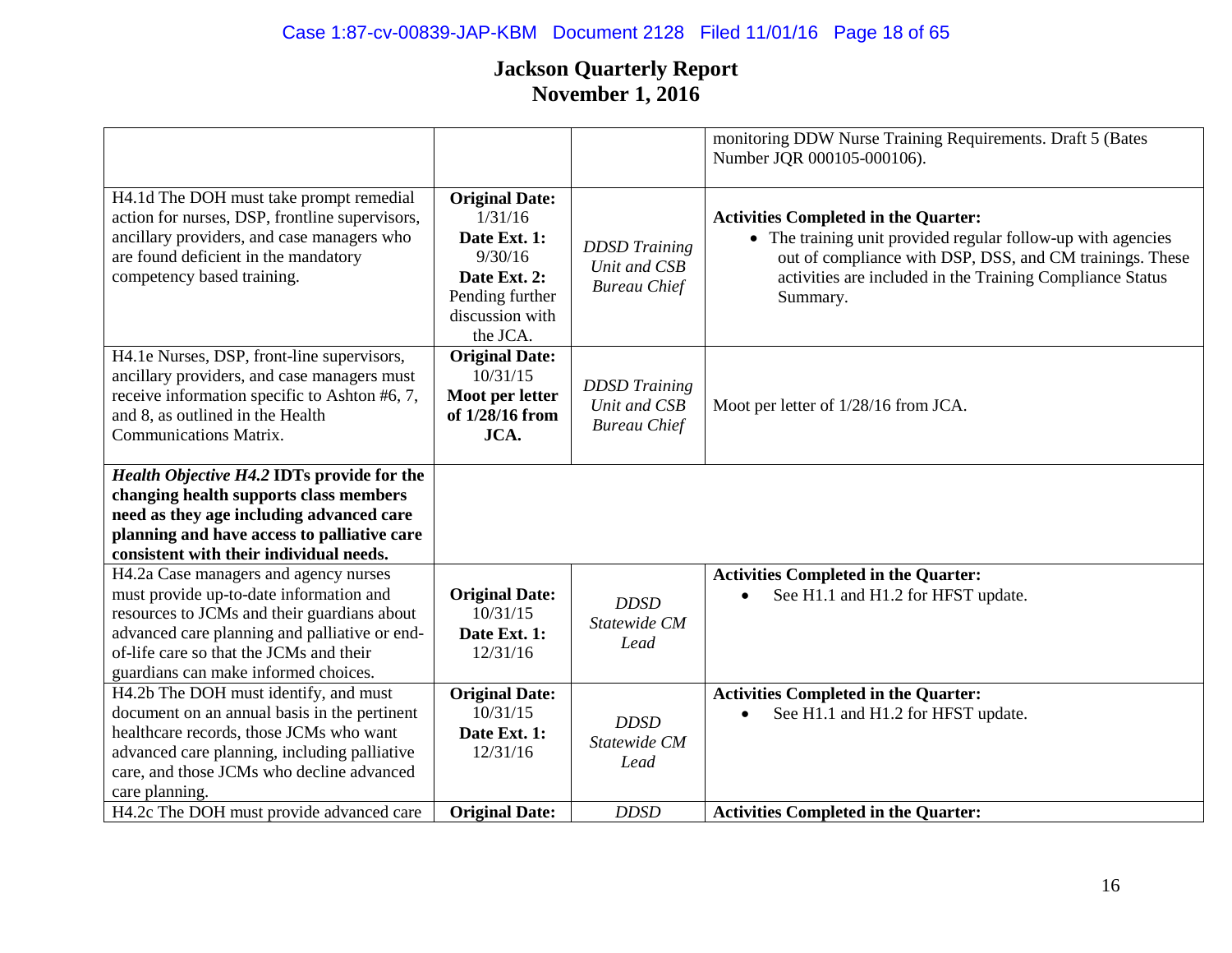## Case 1:87-cv-00839-JAP-KBM Document 2128 Filed 11/01/16 Page 19 of 65

| planning and palliative care to those JCMs                                                                                                                                                                                                                                                                                                                                                                                          | 10/31/15                                                                                                                     | Statewide CM                                                     | See H1.1 and H1.2 for HFST update.<br>$\bullet$                                                                                                                                                                                                                                                                                                                                                                                                                                                                                                                                                                                                                                                                                                                                                                                            |
|-------------------------------------------------------------------------------------------------------------------------------------------------------------------------------------------------------------------------------------------------------------------------------------------------------------------------------------------------------------------------------------------------------------------------------------|------------------------------------------------------------------------------------------------------------------------------|------------------------------------------------------------------|--------------------------------------------------------------------------------------------------------------------------------------------------------------------------------------------------------------------------------------------------------------------------------------------------------------------------------------------------------------------------------------------------------------------------------------------------------------------------------------------------------------------------------------------------------------------------------------------------------------------------------------------------------------------------------------------------------------------------------------------------------------------------------------------------------------------------------------------|
| who choose to have advanced care planning                                                                                                                                                                                                                                                                                                                                                                                           | Date Ext. 1:                                                                                                                 | Lead                                                             |                                                                                                                                                                                                                                                                                                                                                                                                                                                                                                                                                                                                                                                                                                                                                                                                                                            |
| and palliative care.                                                                                                                                                                                                                                                                                                                                                                                                                | 12/31/16                                                                                                                     |                                                                  |                                                                                                                                                                                                                                                                                                                                                                                                                                                                                                                                                                                                                                                                                                                                                                                                                                            |
| <b>Health Objective H4.3 Quality Assurance</b>                                                                                                                                                                                                                                                                                                                                                                                      |                                                                                                                              |                                                                  |                                                                                                                                                                                                                                                                                                                                                                                                                                                                                                                                                                                                                                                                                                                                                                                                                                            |
| information is used to improve health                                                                                                                                                                                                                                                                                                                                                                                               |                                                                                                                              |                                                                  |                                                                                                                                                                                                                                                                                                                                                                                                                                                                                                                                                                                                                                                                                                                                                                                                                                            |
| outcomes.                                                                                                                                                                                                                                                                                                                                                                                                                           |                                                                                                                              |                                                                  |                                                                                                                                                                                                                                                                                                                                                                                                                                                                                                                                                                                                                                                                                                                                                                                                                                            |
| H4.3a. The DOH must use existing quality<br>assurance information and tools – including<br>the measurements found in the CPR<br>(Community Practice Review), Out-of-Home<br>Placement, Emergency Services Utilization,<br>ANE (Abuse, Neglect, and Exploitation)<br>Reporting, and Provider QA (Quality<br>Assurance) Reports to identify gaps in the<br>healthcare services to JCMs and to improve<br>healthcare outcomes to JCMs. | <b>Original Date:</b><br>1/31/16<br>Date Ext. 1:<br>6/30/16<br>Date Ext. 2:<br>Pending further<br>discussion with<br>the JCA | <b>DDSD</b> Deputy<br>Director and<br><b>BSI</b> Bureau<br>Chief | <b>Activities Completed in the Quarter:</b><br>Significant Events review takes place each quarter including<br>out of home placement, Emergency Services, and ANE. The<br>review of this is shared prior to the Significant Events<br>meeting to address patterns in real time. The significant<br>Events group has identified Jackson Class events and the<br>number of Jackson's specific to each event type.<br>Review of Out of Home Placement Reports from the five<br>regions (Metro, SERO, SWRO, NERO, and NWRO) each<br>week.<br><b>Supporting Documentation:</b> Significant Events Meeting Summary<br>7/26/2016 (Bates Number JQR 000107-000108).<br><b>Activities Remaining to Complete EC:</b><br>Identify process for reviewing CPR measurements<br>Identify process for reviewing Provider QA<br>Roll this data up to DDSQI. |
| <b>SAFETY PLAN</b>                                                                                                                                                                                                                                                                                                                                                                                                                  |                                                                                                                              |                                                                  |                                                                                                                                                                                                                                                                                                                                                                                                                                                                                                                                                                                                                                                                                                                                                                                                                                            |
| Safety Objective S1.1.1 Define "Abuse,<br><b>Neglect and Exploitation" (ANE)</b>                                                                                                                                                                                                                                                                                                                                                    |                                                                                                                              |                                                                  |                                                                                                                                                                                                                                                                                                                                                                                                                                                                                                                                                                                                                                                                                                                                                                                                                                            |
|                                                                                                                                                                                                                                                                                                                                                                                                                                     |                                                                                                                              |                                                                  |                                                                                                                                                                                                                                                                                                                                                                                                                                                                                                                                                                                                                                                                                                                                                                                                                                            |
| consistent with New Mexico Statutory                                                                                                                                                                                                                                                                                                                                                                                                |                                                                                                                              |                                                                  |                                                                                                                                                                                                                                                                                                                                                                                                                                                                                                                                                                                                                                                                                                                                                                                                                                            |
| <b>Adult Protective Services (APS)</b>                                                                                                                                                                                                                                                                                                                                                                                              |                                                                                                                              |                                                                  |                                                                                                                                                                                                                                                                                                                                                                                                                                                                                                                                                                                                                                                                                                                                                                                                                                            |
| definitions.                                                                                                                                                                                                                                                                                                                                                                                                                        |                                                                                                                              |                                                                  |                                                                                                                                                                                                                                                                                                                                                                                                                                                                                                                                                                                                                                                                                                                                                                                                                                            |
| S1.1a The DOH must promulgate revised                                                                                                                                                                                                                                                                                                                                                                                               | 7/2/14                                                                                                                       | <b>IMB</b> Chief                                                 | Disengaged on February 11, 2016. See Doc 2095                                                                                                                                                                                                                                                                                                                                                                                                                                                                                                                                                                                                                                                                                                                                                                                              |
| regulations that define ANE consistent with                                                                                                                                                                                                                                                                                                                                                                                         | Complete and                                                                                                                 |                                                                  |                                                                                                                                                                                                                                                                                                                                                                                                                                                                                                                                                                                                                                                                                                                                                                                                                                            |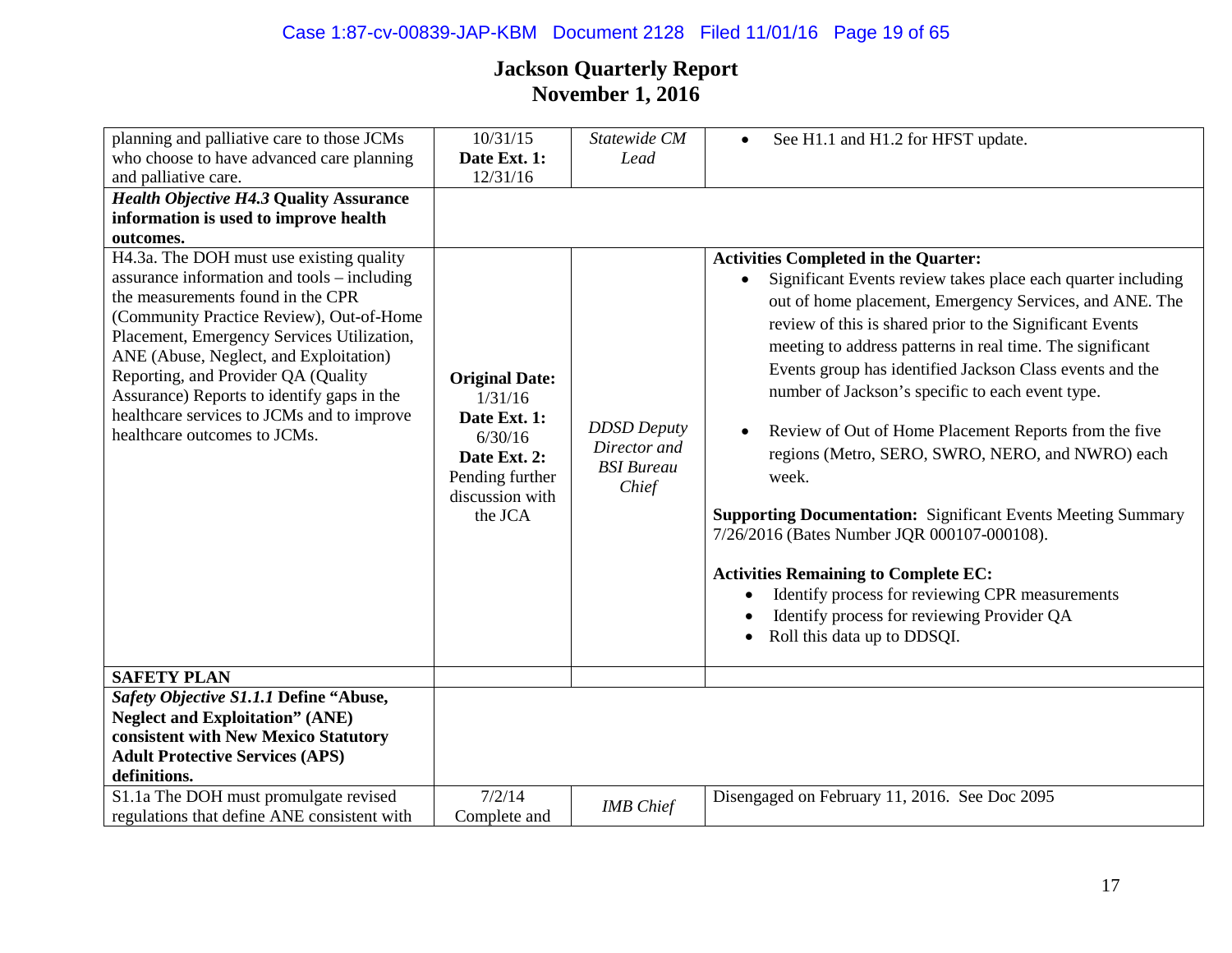## Case 1:87-cv-00839-JAP-KBM Document 2128 Filed 11/01/16 Page 20 of 65

| APS definitions.                                                                                                                                                                                                                                                                                                                                                                                                                                                                                                                               | sustained                                                                              |                    |                                                                                                                                                                                                                                                                                                                                                                        |
|------------------------------------------------------------------------------------------------------------------------------------------------------------------------------------------------------------------------------------------------------------------------------------------------------------------------------------------------------------------------------------------------------------------------------------------------------------------------------------------------------------------------------------------------|----------------------------------------------------------------------------------------|--------------------|------------------------------------------------------------------------------------------------------------------------------------------------------------------------------------------------------------------------------------------------------------------------------------------------------------------------------------------------------------------------|
| Safety Objective S1.1.2 Provide educational<br>information about how to detect ANE.                                                                                                                                                                                                                                                                                                                                                                                                                                                            |                                                                                        |                    |                                                                                                                                                                                                                                                                                                                                                                        |
| S1.2a The DOH must develop and must<br>provide annually educational information to<br>providers, physicians, clinicians, families,<br>guardians, and law enforcement about<br>detecting ANE.                                                                                                                                                                                                                                                                                                                                                   | <b>Original Date:</b><br>7/1/15<br>Date Ext. 1:<br>9/30/16<br>Date Ext. 2:<br>10/31/16 | <b>IMB</b> Chief   | <b>Activities Completed in the Quarter:</b><br>IMB is working on completing the FY16 Annual Report.<br>$\bullet$<br>IMB has completed the ANE reporting Guide SFY17 and<br>$\bullet$<br>it's been approved by the DOH Communications Office.<br><b>Supporting Documentation: ANE Guide SFY17 (Bates Number</b><br>JQR 000109-000156).                                  |
| Safety Objective S1.1.3 The individuals<br>listed in POA [Plan of Action] CIMS B<br>[Community Incident Management<br>System] [regional coordinators, agency<br>coordinators, direct contact staff, DD[S] D<br>staff, case managers, agency executive<br>staff, IMB investigators, agency IMCs,<br>agency direct service staff] will receive the<br>training described in the Eva Kutas<br>Recommendations #7 and #8 and will pass<br>a formal test of the individuals' knowledge<br>and understanding of IMB provider policy<br>requirements. |                                                                                        |                    |                                                                                                                                                                                                                                                                                                                                                                        |
| S1.3a All current and new staff as listed in<br>POA CIMS B and the DDSD staff (Regional<br>Directors, Assistant Regional Office Bureau<br>Chief, and the DDSD Training Unit) must<br>successfully complete DHI's competency<br>based training on ANE from a DHI Trainer<br>or a DHI approved trainer that incorporates<br>the principles of adult learning as described<br>in Kutas Recommendations #7 and #8 before<br>working alone with JCMs and their                                                                                      | <b>Original Date:</b><br>12/31/15<br>Date Ext. 1:<br>12/31/16                          | <b>DHI</b> Trainer | <b>Activities Completed in the Quarter:</b><br>• During the previous quarter $(07/2016 - 10/2016)$ , ANE Train-<br>the-Trainer certification sessions continued.<br>• Fourteen more $(14)$ Train-the-Trainer sessions were<br>conducted in the metro (6), NE (3), NW (2), SE (1), and SW<br>(2) regions, resulting in 49 additional DHI certifications of<br>trainers. |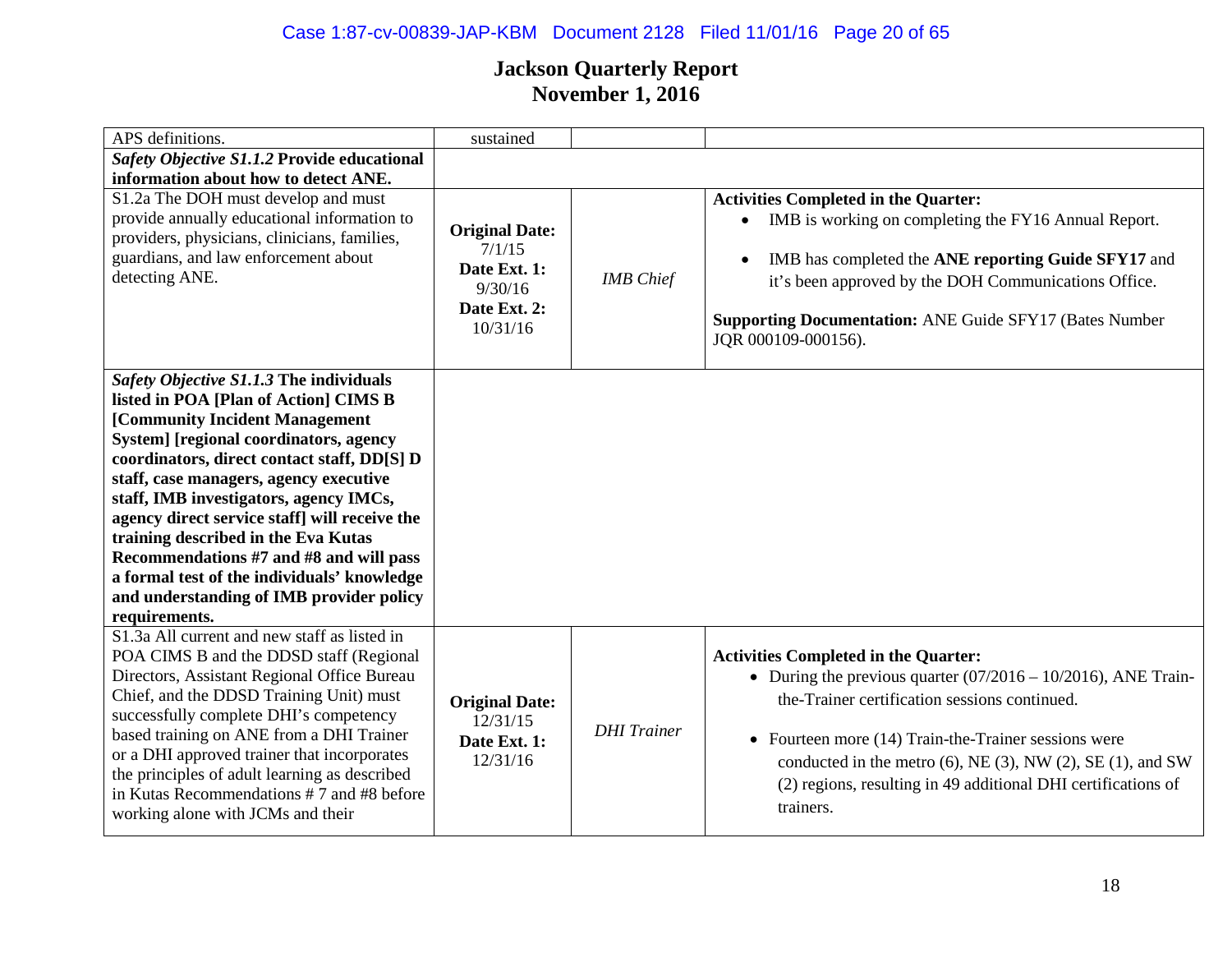| guardians.                                  |                       |                    | • There have been a total of 28 TTT sessions conducted                                                                                                                                                                                                                                                                                                                                                                        |
|---------------------------------------------|-----------------------|--------------------|-------------------------------------------------------------------------------------------------------------------------------------------------------------------------------------------------------------------------------------------------------------------------------------------------------------------------------------------------------------------------------------------------------------------------------|
|                                             |                       |                    |                                                                                                                                                                                                                                                                                                                                                                                                                               |
|                                             |                       |                    | statewide; a total of 101 trainers have been DHI-certified.                                                                                                                                                                                                                                                                                                                                                                   |
|                                             |                       |                    | • DOH staff trainings for DHI and DDSD staff were conducted<br>by DHI Mentors in the NW and SW regions, with 14 more<br>DOH staff successfully completing the training, bringing the<br>total number of DOH staff having completed the ANE<br>training to 56 employees.                                                                                                                                                       |
|                                             |                       |                    | <b>Supporting Documentation: Certified Trainer Verification</b><br>Records (CTVRs) document the certification of DHI-certified<br>trainers. Signature/attendance sheets for DOH staff trainings and<br>Train-the-Trainer sessions document attendance to the respective<br>course and are available upon request. Database summary reports<br>support certified trainer records by regions and are available upon<br>request. |
| S1.3b. All current and new staff in POA     |                       |                    | <b>Activities Completed in the Quarter:</b>                                                                                                                                                                                                                                                                                                                                                                                   |
| CIMS B and the DDSD staff must              |                       |                    | • All 56 DOH staff who have attended the standard ANE                                                                                                                                                                                                                                                                                                                                                                         |
| demonstrate a knowledge and understanding   |                       |                    | training have passed the formal test.                                                                                                                                                                                                                                                                                                                                                                                         |
| of the training received in S1.3a and S1.3b |                       |                    |                                                                                                                                                                                                                                                                                                                                                                                                                               |
| by passing a formal test.                   | <b>Original Date:</b> |                    | • All 101 DHI-certified trainers who have successfully                                                                                                                                                                                                                                                                                                                                                                        |
|                                             | 12/31/15              |                    | completed the two-day ANE Train-the-Trainer sessions have                                                                                                                                                                                                                                                                                                                                                                     |
|                                             | Date Ext. 1:          | <b>DHI</b> Trainer | passed the formal test.                                                                                                                                                                                                                                                                                                                                                                                                       |
|                                             | 12/31/16              |                    |                                                                                                                                                                                                                                                                                                                                                                                                                               |
|                                             |                       |                    | <b>Supporting Documentation: CTVRs for DHI Trainer certification</b><br>and certificates for DOH staff provide proof of successfully having<br>passed the formal competency exam. Certificates available on request.                                                                                                                                                                                                          |
| S1.3c. All current and new staff listed in  | <b>Original Date:</b> |                    | <b>Activities Completed in the Quarter:</b>                                                                                                                                                                                                                                                                                                                                                                                   |
| POA CIMS B and the DDSD staff must          | 12/31/15              |                    | Refresher competency-based training reflecting DHI's                                                                                                                                                                                                                                                                                                                                                                          |
| receive refresher competency based training | Date Ext. 1:          | <b>DHI</b> Trainer | standardized curriculum will be implemented on an annual                                                                                                                                                                                                                                                                                                                                                                      |
| on an annual basis.                         | 12/31/16              |                    | basis (not applicable at this time, as training remains in phase                                                                                                                                                                                                                                                                                                                                                              |
|                                             |                       |                    |                                                                                                                                                                                                                                                                                                                                                                                                                               |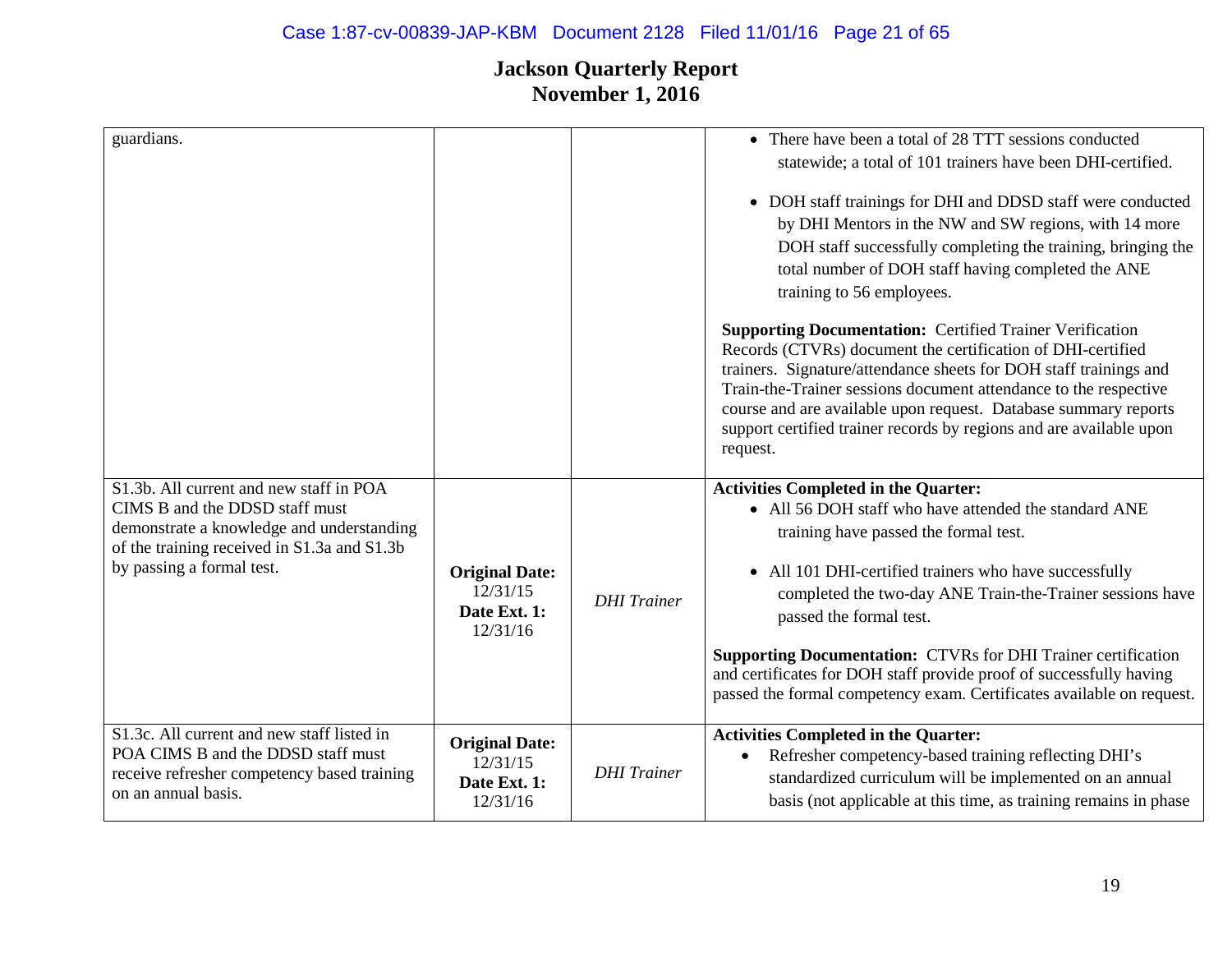# Case 1:87-cv-00839-JAP-KBM Document 2128 Filed 11/01/16 Page 22 of 65

|                                                                                                                                                  |                                                                                                                  |                            | two of TTT certification rollout).                                                                                                                                                                                                                                                                                                      |
|--------------------------------------------------------------------------------------------------------------------------------------------------|------------------------------------------------------------------------------------------------------------------|----------------------------|-----------------------------------------------------------------------------------------------------------------------------------------------------------------------------------------------------------------------------------------------------------------------------------------------------------------------------------------|
|                                                                                                                                                  |                                                                                                                  |                            | <b>Supporting Documentation:</b> Supporting documentation is currently<br>being gathered during current trainings to be used in the refresher<br>training. Supporting documentation will include case scenarios,<br>questions which have arisen during Train-the-Trainer sessions, and<br>modified content from the in-person training. |
| Safety Objective S1.1.4 ANE is reported<br>immediately.                                                                                          |                                                                                                                  |                            |                                                                                                                                                                                                                                                                                                                                         |
| S1.4a The DOH must maintain a toll-free 24<br>hour, 7 days a week, telephone number to<br>receive reports of ANE.                                | <b>Original Date:</b><br>7/2/14<br>Date Ext. 1:<br>6/30/16<br>Date Ext. 2:<br>7/31/16<br>Date Ext. 3:<br>8/31/16 | <b>IMB</b> Bureau<br>Chief | <b>Activities Completed in the Quarter:</b><br>On 08/23/16 this objective was submitted to the JCA for<br>$\bullet$<br>determination on disengagement.<br>10/19/16 JCA recommended disengagement<br>$\bullet$                                                                                                                           |
| S1.4b The DOH must communicate to its<br>staff and the providers who have contact with<br>JCMs that ANE of JCMs must be reported<br>immediately. | <b>Original Date:</b><br>7/2/14<br>Date Ext. 1:<br>6/30/16<br>Date Ext. 2:<br>7/31/16<br>Date Ext. 3:<br>8/31/16 | <b>IMB</b> Bureau<br>Chief | <b>Activities Completed in the Quarter:</b><br>See S1.4a<br>$\bullet$                                                                                                                                                                                                                                                                   |
| S1.4c IMB must formally document reports<br>of ANE of JCMs and must take corrective<br>action when ANE is not reported<br>immediately.           | <b>Original Date:</b><br>7/2/14<br>Date Ext. 1:<br>6/30/16<br>Date Ext. 2:<br>7/31/16<br>Date Ext. 3:<br>8/31/16 | <b>IMB</b> Bureau<br>Chief | <b>Activities Completed in the Quarter:</b><br>See S1.4a<br>$\bullet$                                                                                                                                                                                                                                                                   |
| Safety Objective S1.1.5. Providers will take                                                                                                     |                                                                                                                  |                            |                                                                                                                                                                                                                                                                                                                                         |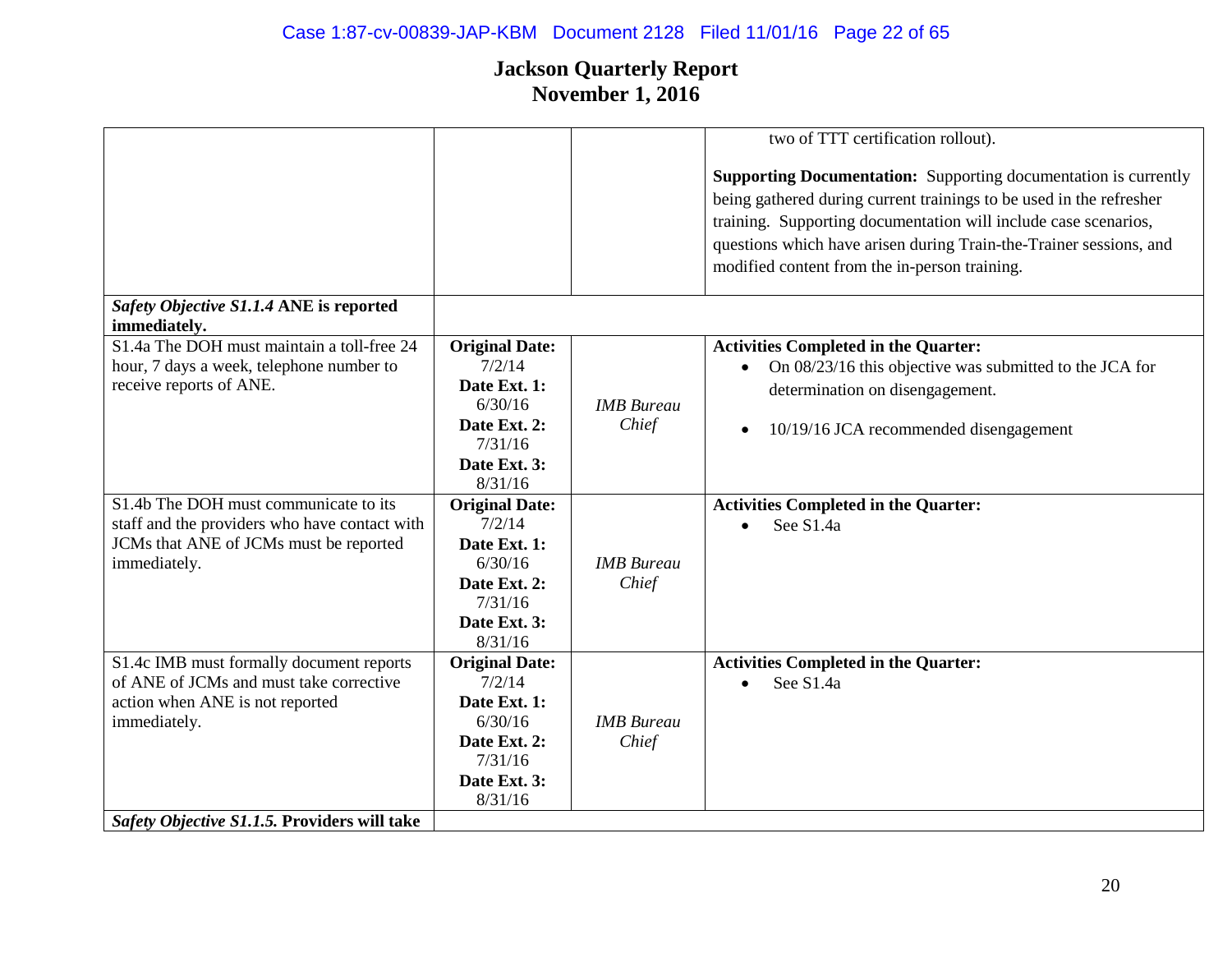| immediate action to develop a safety plan                                                                                                                                                                                                                                                                                 |                                                                                                                  |                            |                                                                                                                                                                                                             |
|---------------------------------------------------------------------------------------------------------------------------------------------------------------------------------------------------------------------------------------------------------------------------------------------------------------------------|------------------------------------------------------------------------------------------------------------------|----------------------------|-------------------------------------------------------------------------------------------------------------------------------------------------------------------------------------------------------------|
| after an allegation of ANE to protect the                                                                                                                                                                                                                                                                                 |                                                                                                                  |                            |                                                                                                                                                                                                             |
| alleged victim(s) during the course of an                                                                                                                                                                                                                                                                                 |                                                                                                                  |                            |                                                                                                                                                                                                             |
| investigation.                                                                                                                                                                                                                                                                                                            |                                                                                                                  |                            |                                                                                                                                                                                                             |
| S1.5a Providers for JCMs must immediately<br>develop, with IMB approval and monitoring,<br>an Immediate Action and Safety Plan (IASP)<br>in all cases of reported ANE.                                                                                                                                                    | <b>Original Date:</b><br>7/2/14<br>Date Ext. 1:<br>4/30/16<br>Date Ext. 2:<br>7/31/16<br>Date Ext. 3:<br>8/31/16 | <b>IMB</b> Bureau<br>Chief | <b>Activities Completed in the Quarter:</b><br>This objective was submitted to the JCA for disengagement<br>$\bullet$<br>on 08/23/16.<br>Received JCA recommendation to disengage on 10/03/16.<br>$\bullet$ |
| S1.5b The DOH must monitor providers for<br>compliance with IASPs and must take<br>corrective action as needed.                                                                                                                                                                                                           | <b>Original Date:</b><br>7/2/14<br>Date Ext. 1:<br>4/30/16<br>Date Ext. 2:<br>7/31/16<br>Date Ext. 3:<br>8/31/16 | <b>IMB</b> Bureau<br>Chief |                                                                                                                                                                                                             |
| Safety Objective S1.1.6 Severity of the<br>alleged ANE dictates the investigation<br>response.                                                                                                                                                                                                                            |                                                                                                                  |                            |                                                                                                                                                                                                             |
| S1.6a The DOH must establish a priority of<br>investigation responses consistent with the<br>applicable policy and severity guidelines<br>which requires investigative responses be<br>three hours or less for emergencies, 24 hours<br>or less for Priority 1 incidents, and 5 days or<br>less for Priority 2 incidents. | 4/7/14<br>Date Ext. 1:<br>8/31/16                                                                                | <b>IMB</b> Bureau<br>Chief | <b>Activities Completed in the Quarter:</b><br>This objective was submitted to the JCA for disengagement<br>on 08/23/16.                                                                                    |
| Safety Objective S [Kutas] 1.2.1 Competent                                                                                                                                                                                                                                                                                |                                                                                                                  |                            |                                                                                                                                                                                                             |
| <b>ANE Investigators conduct professionally</b>                                                                                                                                                                                                                                                                           |                                                                                                                  |                            |                                                                                                                                                                                                             |
| adequate investigations.                                                                                                                                                                                                                                                                                                  |                                                                                                                  |                            |                                                                                                                                                                                                             |
| S2.1a ANE Investigators must pass Core<br>Competency and Field Training before                                                                                                                                                                                                                                            | <b>Original Date:</b><br>7/2/14                                                                                  | <b>IMB</b> Bureau<br>Chief | <b>Activities Completed in the Quarter:</b>                                                                                                                                                                 |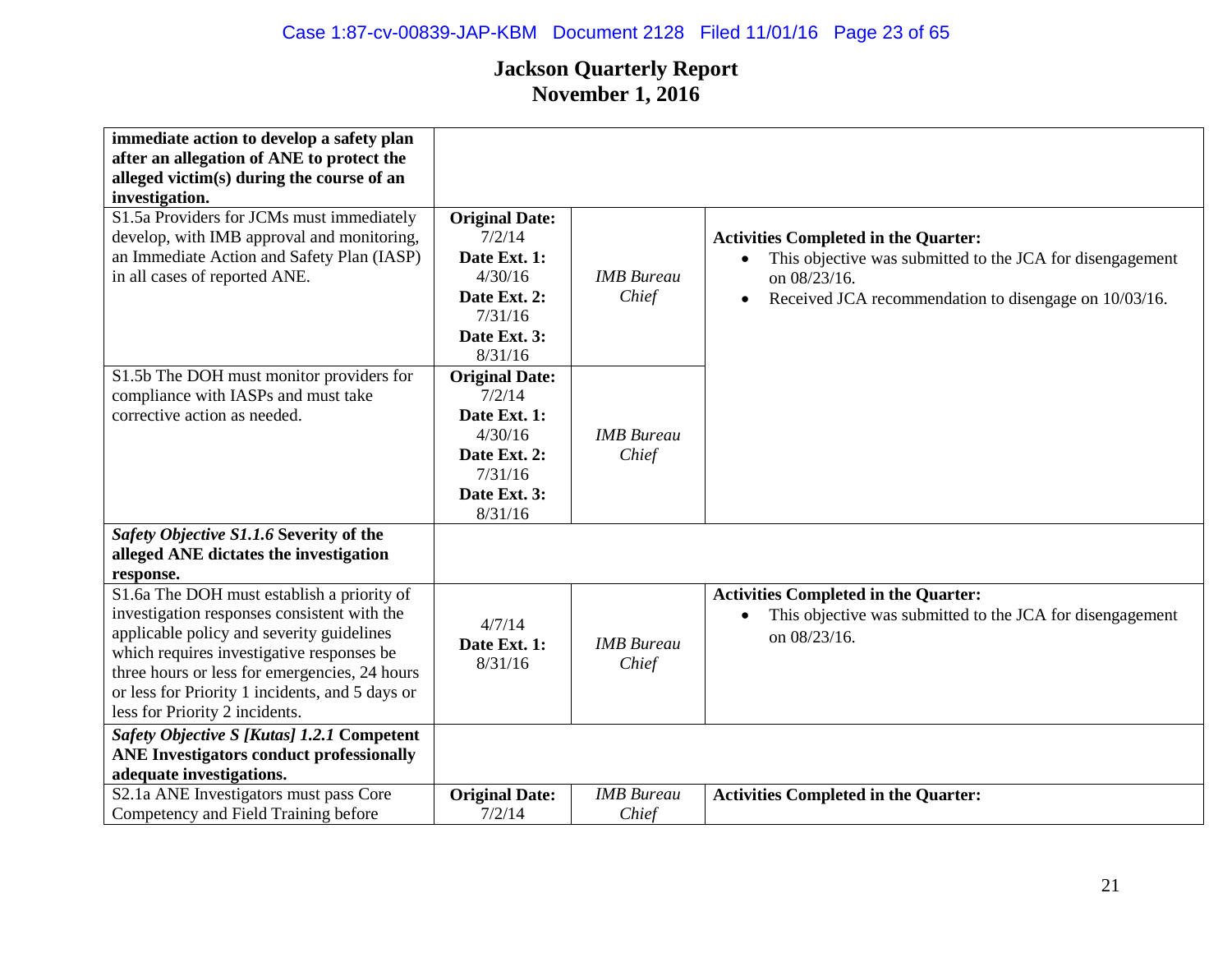| conducting investigations of ANE.                                                                                                                                                                                             | Date Ext. 1:<br>10/1/16<br>Date Ext. 2:<br>12/31/16                                    |                            | Complete.                                                                                                                                                                                                                                                                                                                                                                                  |
|-------------------------------------------------------------------------------------------------------------------------------------------------------------------------------------------------------------------------------|----------------------------------------------------------------------------------------|----------------------------|--------------------------------------------------------------------------------------------------------------------------------------------------------------------------------------------------------------------------------------------------------------------------------------------------------------------------------------------------------------------------------------------|
| S2.1b The JCM Supervisory Review Tool<br>must be used to assess an ANE investigation<br>in every case of ANE.                                                                                                                 | <b>Original Date:</b><br>7/2/14<br>Date Ext. 1:<br>10/1/16<br>Date Ext. 2:<br>12/31/16 | <b>IMB</b> Bureau<br>Chief | <b>Activities Completed in the Quarter:</b><br>Complete                                                                                                                                                                                                                                                                                                                                    |
| S2.1c ANE investigations must not be closed<br>until they meet the standards of the<br>Supervisory Review Tool, which verifies<br>whether the investigation meets the standard<br>for professionally adequate investigations. | <b>Original Date:</b><br>7/2/14<br>Date Ext. 1:<br>10/1/16<br>Date Ext. 2:<br>12/31/16 | <b>IMB</b> Bureau<br>Chief | <b>Activities Completed in the Quarter:</b><br>Complete                                                                                                                                                                                                                                                                                                                                    |
| S2.1d The DOH must review ANE intake<br>and investigation quality, consistent with the<br>Kutas quality indicators, on a quarterly basis.                                                                                     | <b>Original Date:</b><br>7/2/14<br>Date Ext. 1:<br>10/1/16<br>Date Ext. 2:<br>12/31/16 | <b>IMB</b> Bureau<br>Chief | <b>Activities Completed in the Quarter:</b><br>IMB continues to work with the JCA consultants on<br>finalizing the Investigation QA and Intake QA review tools.<br>FY17 First Quarter Intake review is in process.<br><b>Supporting Documentation:</b> Draft Investigation QA Review tool<br>(Bates Number JQR 000157-000160) and Scoring Methodology<br>(Bates Number JQR 000161-000164). |
| Safety Objective S [Kutas] 1.3.1 Consistent<br>with the IGA (Inter-Governmental<br>Agreement), IMB will be the primary<br>authority for ANE investigations.                                                                   |                                                                                        |                            |                                                                                                                                                                                                                                                                                                                                                                                            |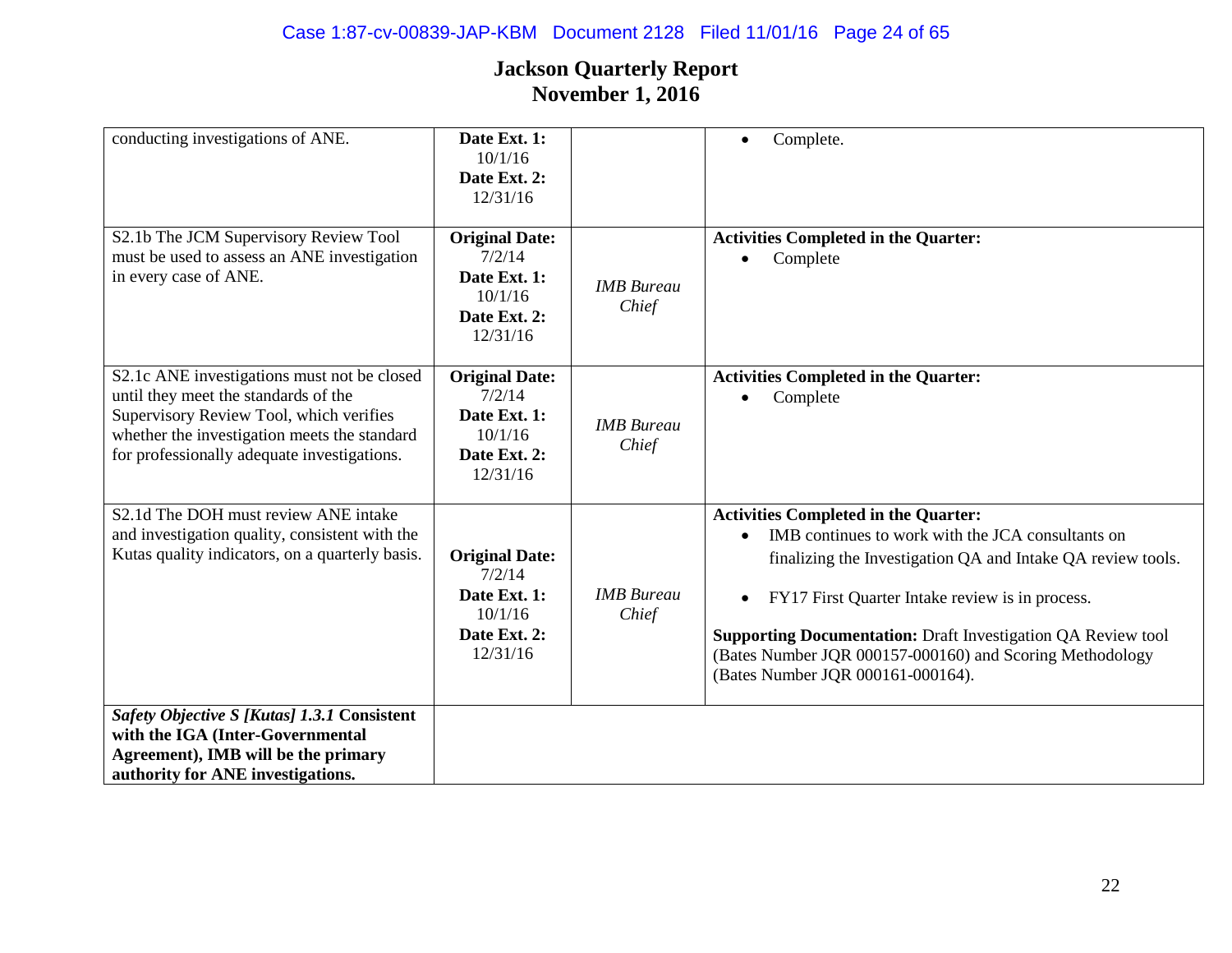## Case 1:87-cv-00839-JAP-KBM Document 2128 Filed 11/01/16 Page 25 of 65

| S3.1a The DOH must promulgate<br>administrative rules that delineate the IMB's<br>responsibilities as they relate to the IMB's<br>primary authority to conduct ANE<br>investigations.                                                                                             | <b>Original Date:</b><br>7/2/14<br>Date Ext. 1:<br>6/30/16<br>Date Ext. 2:<br>8/31/16                             | <b>IMB</b> Bureau<br>Chief | <b>Activities Completed in the Quarter:</b><br>This objective was submitted to the JCA for disengagement<br>$\bullet$<br>on 08/23/16.<br>Received JCA recommendation to disengage on 10/03/16.<br>$\bullet$ |
|-----------------------------------------------------------------------------------------------------------------------------------------------------------------------------------------------------------------------------------------------------------------------------------|-------------------------------------------------------------------------------------------------------------------|----------------------------|-------------------------------------------------------------------------------------------------------------------------------------------------------------------------------------------------------------|
| S3.1b The DOH must monitor the provider's<br>compliance with these administrative rules<br>on a quarterly basis and must promptly<br>correct any deficiencies.                                                                                                                    | <b>Original Date:</b><br>10/1/14<br>Date Ext. 1:<br>6/30/16<br>Date Ext. 2:<br>8/31/16                            | <b>IMB</b> Bureau<br>Chief |                                                                                                                                                                                                             |
| Safety Objective S [Kutas] 1.4.1 Provide<br>information regarding ANE<br>reports/investigations to designated<br>stakeholders.                                                                                                                                                    |                                                                                                                   |                            |                                                                                                                                                                                                             |
| S4.1a The DOH must provide timely<br>information regarding ANE reports,<br>investigations, and findings to JCMs,<br>stakeholders (families, guardians, providers,<br>case managers), and other individuals or staff<br>who need that information to ensure the<br>safety of JCMs. | <b>Original Date:</b><br>7/2/14<br>Date Ext. 1:<br>6/30/16<br>Date Ext. 2:<br>8/31/16<br>Date Ext. 3:<br>12/31/16 | <b>IMB</b> Bureau<br>Chief | <b>Activities Completed in the Quarter:</b><br>This objective was submitted to the JCA for disengagement<br>on 08/23/16.                                                                                    |
| S4.1b The reporter of ANE must receive<br>information from the DOH about the status<br>of the ANE report and any findings.                                                                                                                                                        | <b>Original Date:</b><br>7/2/14<br>Date Ext. 1:<br>6/30/16<br>Date Ext. 2:<br>8/31/16<br>Date Ext. 3:<br>12/31/16 | <b>IMB</b> Bureau<br>Chief |                                                                                                                                                                                                             |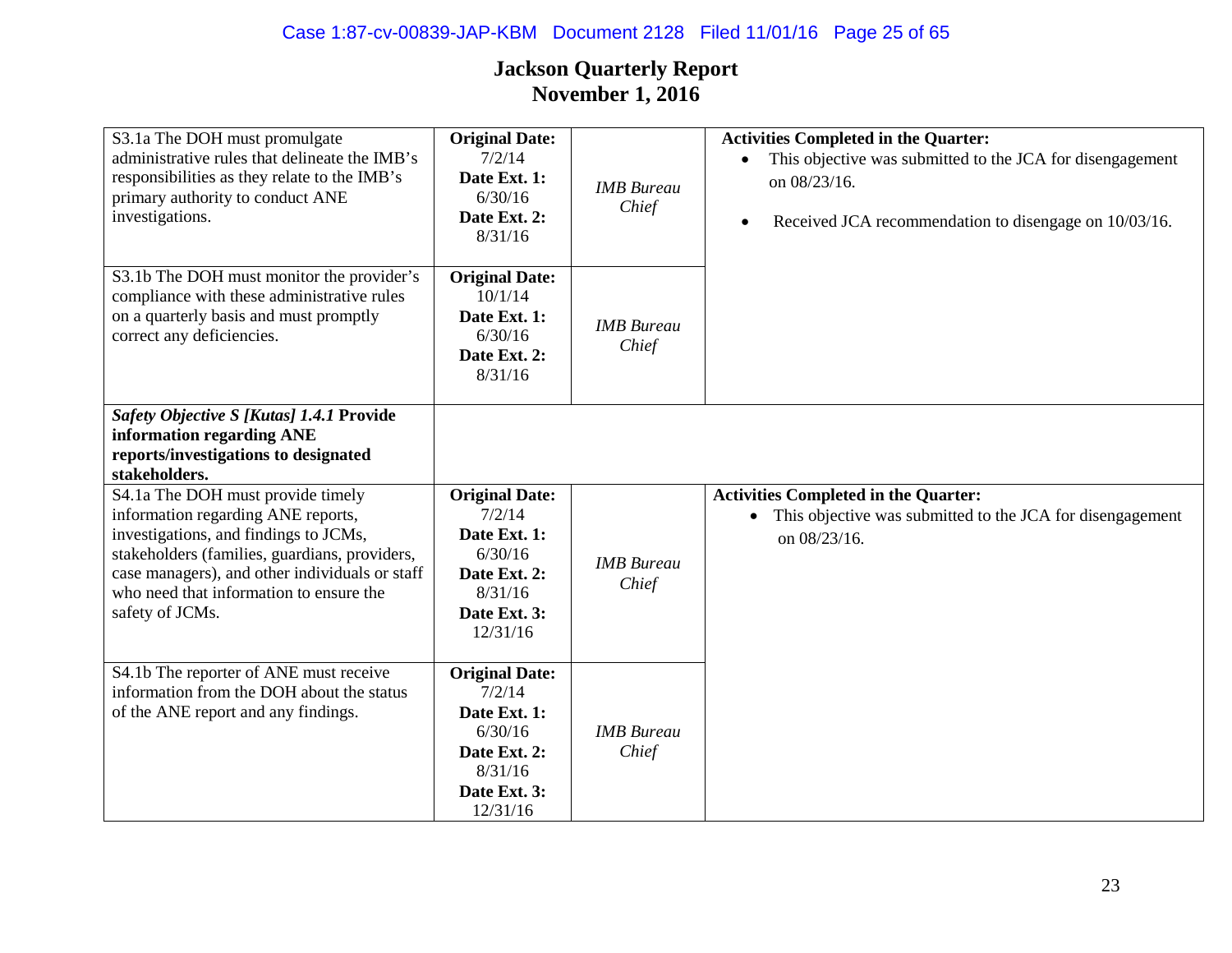| S4.1c Notification of substantiation of ANE<br>reports must comply with New Mexico<br>Administrative Code 7.1.14.12 (Notification<br>of Investigation Results). | <b>Original Date:</b><br>7/2/14<br>Date Ext. 1:<br>6/30/16<br>Date Ext. 2:<br>8/31/16<br>Date Ext. 3:<br>12/31/16 | <b>IMB</b> Bureau<br>Chief |                                                           |
|-----------------------------------------------------------------------------------------------------------------------------------------------------------------|-------------------------------------------------------------------------------------------------------------------|----------------------------|-----------------------------------------------------------|
| Safety Objective S [Kutas] 1.5.1 Risk of                                                                                                                        |                                                                                                                   |                            |                                                           |
| ANE is reduced when individual/systems                                                                                                                          |                                                                                                                   |                            |                                                           |
| issues are identified and prevent [vie] and                                                                                                                     |                                                                                                                   |                            |                                                           |
| remedial measures are taken.                                                                                                                                    |                                                                                                                   |                            |                                                           |
| S5.1a When there is substantiated ANE,                                                                                                                          | <b>Original Date:</b>                                                                                             |                            | <b>Activities Completed in the Quarter:</b>               |
| Defendants must take immediate preventive                                                                                                                       | 7/2/14                                                                                                            |                            | This objective was submitted to the JCA for disengagement |
| and remedial action at the individual and                                                                                                                       | Date Ext. 1:                                                                                                      | <b>IMB</b> Bureau          | on 08/23/16.                                              |
| provider levels and if indicated at the systems                                                                                                                 | 7/1/16                                                                                                            | Chief                      |                                                           |
| level.                                                                                                                                                          | Date Ext. 2:                                                                                                      |                            |                                                           |
|                                                                                                                                                                 | 8/31/16                                                                                                           |                            |                                                           |
| S5.1b When there is substantiated ANE, the                                                                                                                      | <b>Original Date:</b>                                                                                             |                            |                                                           |
| case manager must ensure that identified                                                                                                                        | 7/2/14                                                                                                            |                            |                                                           |
| health and safety risks for a JCM are                                                                                                                           | Date Ext. 1:                                                                                                      | <b>IMB</b> Bureau          |                                                           |
| addressed and remediated.                                                                                                                                       | 7/1/16                                                                                                            | Chief                      |                                                           |
|                                                                                                                                                                 | Date Ext. 2:                                                                                                      |                            |                                                           |
|                                                                                                                                                                 | 8/31/16                                                                                                           |                            |                                                           |
| S5.1c Providers and regional office staff                                                                                                                       | <b>Original Date:</b>                                                                                             |                            |                                                           |
| must review ANE investigations and findings                                                                                                                     | 7/2/14                                                                                                            |                            |                                                           |
| to determine if responses to substantiated                                                                                                                      | Date Ext. 1:                                                                                                      |                            |                                                           |
| ANE are timely, effective, and sustained.                                                                                                                       | 7/1/16                                                                                                            | <b>IMB</b> Bureau          |                                                           |
|                                                                                                                                                                 | Date Ext. 2:                                                                                                      | Chief                      |                                                           |
|                                                                                                                                                                 | 8/31/16                                                                                                           |                            |                                                           |
|                                                                                                                                                                 |                                                                                                                   |                            |                                                           |
| S5.1d When there is substantiated ANE, the                                                                                                                      | <b>Original Date:</b>                                                                                             | <b>IMB</b> Bureau          |                                                           |
| JCM's IDT must meet as required by NMAC                                                                                                                         | 7/2/14                                                                                                            | Chief                      |                                                           |
| and pertinent information about the ANE                                                                                                                         | Date Ext. 1:                                                                                                      |                            |                                                           |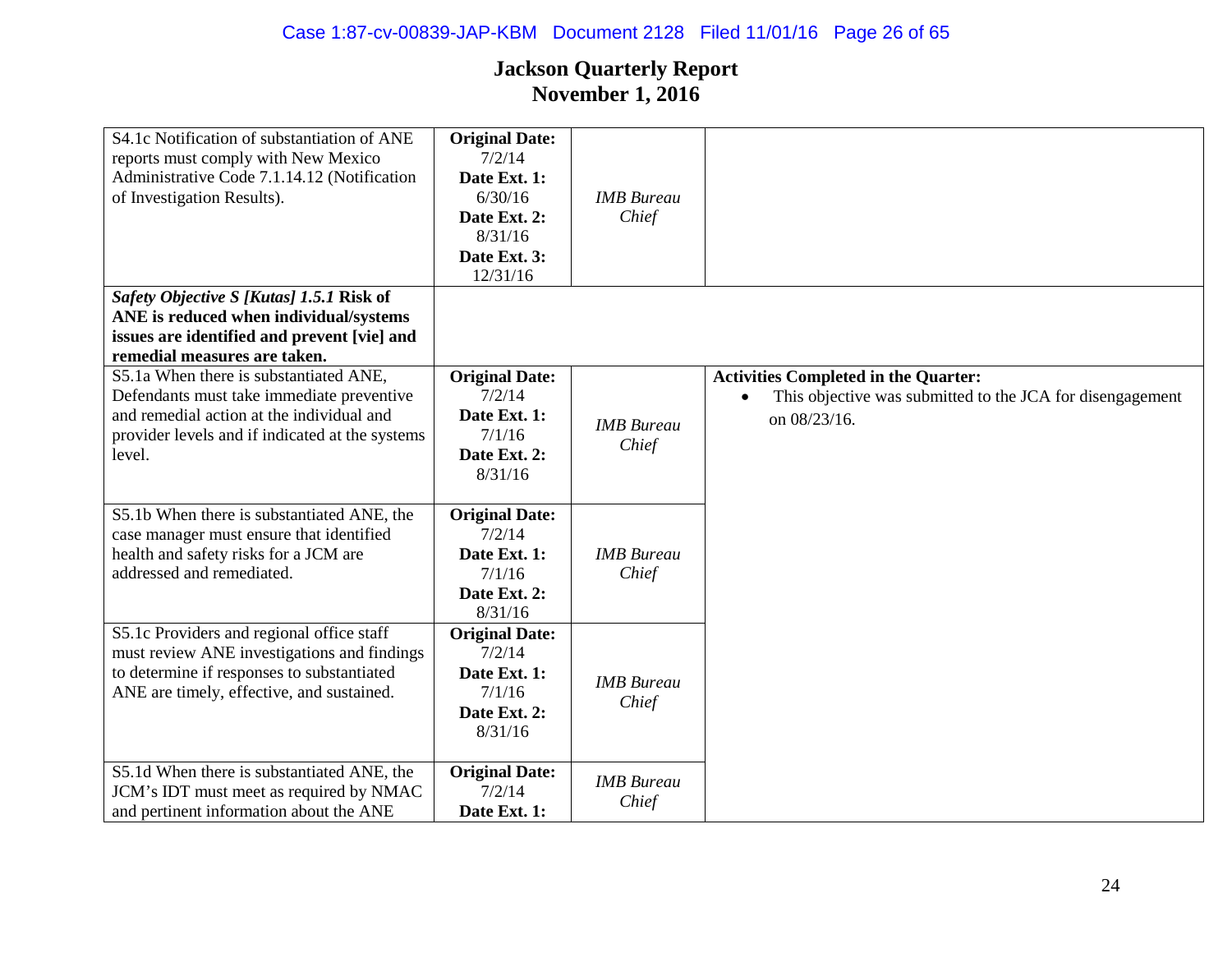| 10/31/15<br>Date Ext. 1:<br>12/31/16                          | Chief and<br><b>DDSD</b> Assistant<br>Regional Office                                             | <b>Activities Completed in the Quarter:</b><br>• The new IMB database went live on $7/27/16$ .                                                                                                                                                                                                                                                  |
|---------------------------------------------------------------|---------------------------------------------------------------------------------------------------|-------------------------------------------------------------------------------------------------------------------------------------------------------------------------------------------------------------------------------------------------------------------------------------------------------------------------------------------------|
| <b>Original Date:</b><br>10/31/15<br>Date Ext. 1:<br>12/31/16 | <b>IMB</b> Bureau<br>Chief and<br><b>DDSD</b> Assistant<br>Regional Office<br><b>Bureau Chief</b> | <b>Activities Completed in the Quarter:</b><br>IMB is working with IT to further develop database reports to<br>be used in identifying patterns of ANE, identifying system<br>issues and identifying causes and contributing factors in<br>ANE.<br>First quarter FY17 Quarterly Quality Management Meeting<br>(QQMM) was held on Oct. 27, 2016. |
| <b>Original Date:</b><br>10/31/15<br>Date Ext. 1:<br>12/31/16 | <b>IMB</b> Bureau<br>Chief and<br><b>DDSD</b> Assistant<br>Regional Office<br><b>Bureau Chief</b> | <b>Activities Completed in the Quarter:</b><br>IMB is working on completing the FY16 Annual Report                                                                                                                                                                                                                                              |
|                                                               |                                                                                                   |                                                                                                                                                                                                                                                                                                                                                 |
|                                                               |                                                                                                   |                                                                                                                                                                                                                                                                                                                                                 |
|                                                               |                                                                                                   |                                                                                                                                                                                                                                                                                                                                                 |
|                                                               |                                                                                                   |                                                                                                                                                                                                                                                                                                                                                 |
|                                                               |                                                                                                   |                                                                                                                                                                                                                                                                                                                                                 |
|                                                               | 7/1/16<br>Date Ext. 2:<br>8/31/16<br><b>Original Date:</b>                                        | <b>IMB</b> Bureau<br><b>Bureau Chief</b>                                                                                                                                                                                                                                                                                                        |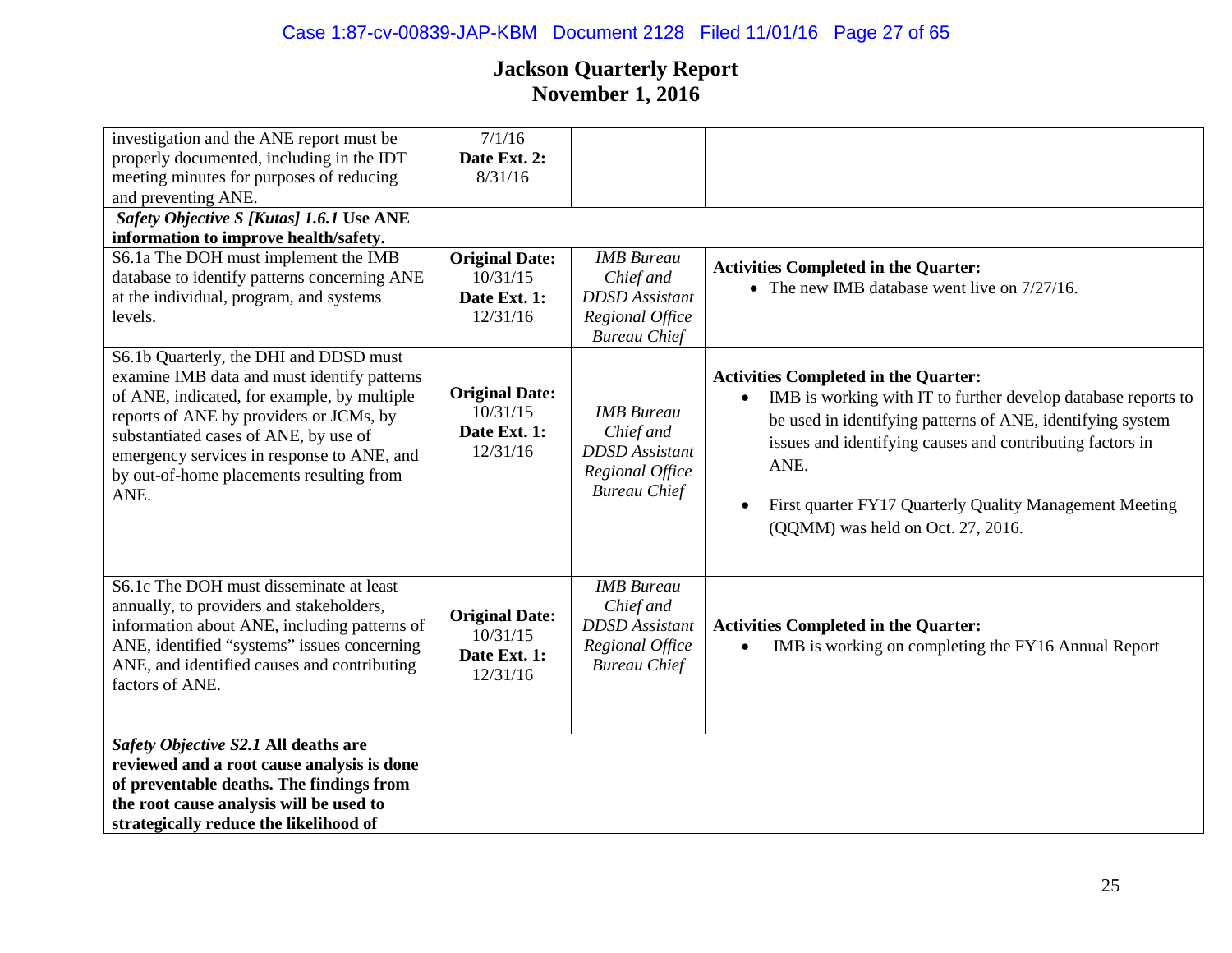## Case 1:87-cv-00839-JAP-KBM Document 2128 Filed 11/01/16 Page 28 of 65

| preventable deaths.                                                                                                                                                                                                                                                                         |                                                              |                                        |                                                                                                                                                                                                                                                                                                                                                                                                                                                                                                                                                                                                                                                                                                                                                                                                      |
|---------------------------------------------------------------------------------------------------------------------------------------------------------------------------------------------------------------------------------------------------------------------------------------------|--------------------------------------------------------------|----------------------------------------|------------------------------------------------------------------------------------------------------------------------------------------------------------------------------------------------------------------------------------------------------------------------------------------------------------------------------------------------------------------------------------------------------------------------------------------------------------------------------------------------------------------------------------------------------------------------------------------------------------------------------------------------------------------------------------------------------------------------------------------------------------------------------------------------------|
| S2.1a Qualified independent healthcare<br>professionals must timely review and report<br>to the Mortality Review Committee (MRC)<br>on all JCM deaths. Relevant administrative<br>personnel must timely report to the MRC and<br>review all JCM deaths.                                     | <b>Original Date:</b><br>12/31/15<br>Date Ext. 1:<br>9/30/16 | <b>DDSD</b> Medical<br><b>Director</b> | <b>Activities Completed in the Quarter:</b><br>Independent health professional review reports are obtained<br>$\bullet$<br>for each JCM death and utilized by the Mortality Review<br>Committee.<br>The DDSD Mortality Review Coordinator, who is a<br>$\bullet$<br>Registered Nurse, requests, compiles and reviews health care,<br>case management and provider records and prepares a report<br>for the Mortality Review Committee.<br>The DDSD Medical Director reviews records, the internal<br>$\bullet$<br>review report and the independent mortality review.<br>DHI-IMB and Regional Nurse input is also obtained for each<br>$\bullet$<br>death reviewed by the Mortality Review Committee.<br>The DDSD Mortality Review Coordinator took immediate<br>$\bullet$<br>retirement in October. |
| S2.1b The DOH must provide autopsy<br>reports and independent healthcare<br>professionals' reports of JCMs' deaths to the<br>Mortality Review Committee (MRC),<br>promptly after their receipt that then reviews<br>and analyzes all JCM deaths, and makes<br>findings and recommendations. | <b>Original Date:</b><br>12/31/15<br>Date Ext. 1:<br>9/30/16 | <b>DDSD</b> Medical<br><b>Director</b> | <b>Activities Completed in the Quarter:</b><br>Information from autopsies is routinely obtained and utilized<br>$\bullet$<br>by the Mortality Review Committee whenever an autopsy has<br>been performed.<br>Independent health professional review reports are<br>$\bullet$<br>consistently obtained and utilized by the Mortality Review<br>Committee.<br><b>Activities Remaining to Complete EC:</b><br>Continue to obtain and use autopsy reports in mortality<br>review.<br>Continue to obtain and use independent health professional<br>$\bullet$                                                                                                                                                                                                                                             |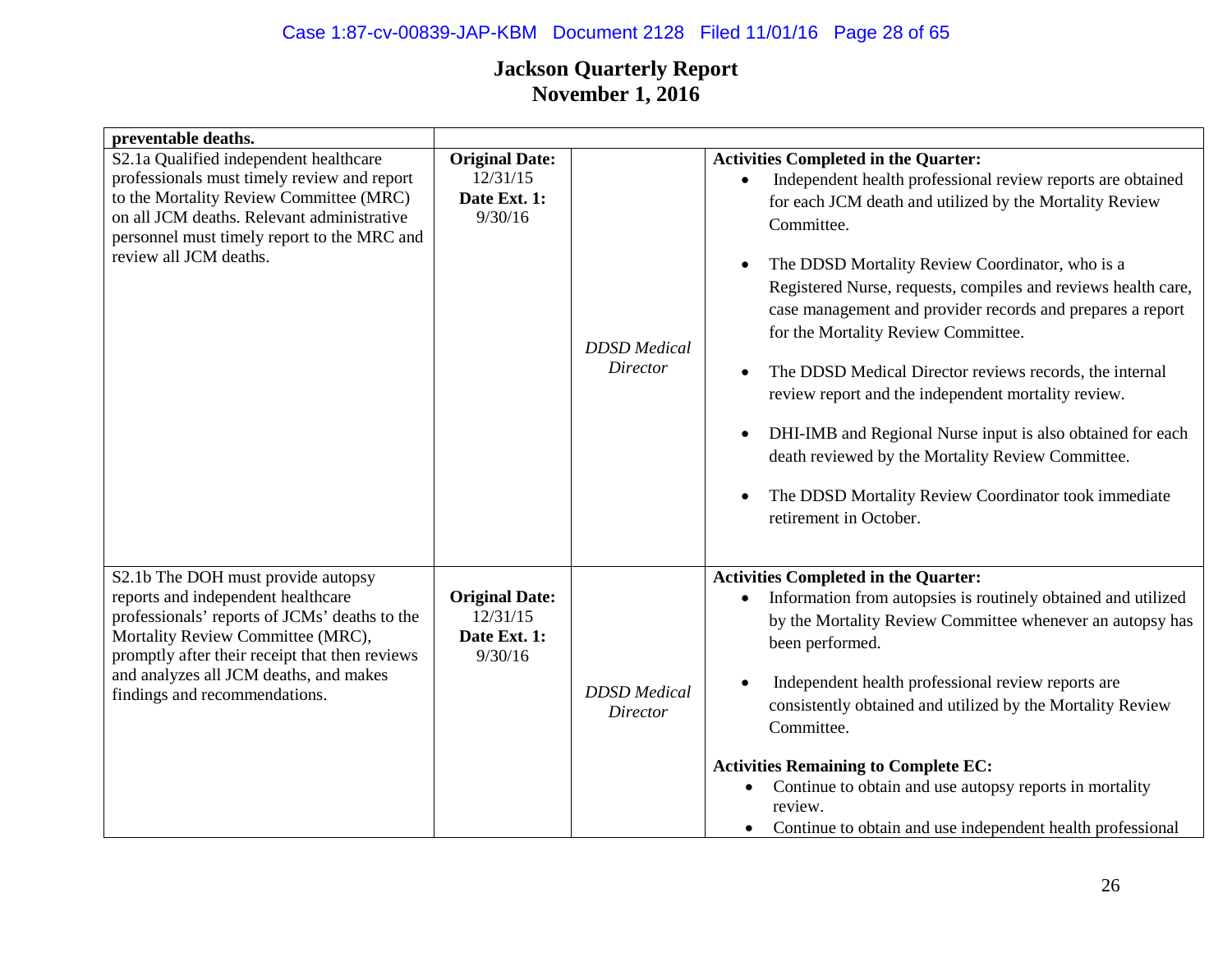## Case 1:87-cv-00839-JAP-KBM Document 2128 Filed 11/01/16 Page 29 of 65

|                                                                                                                                                                                                                                                                                          |                                                                                        |                                                                         | review reports                                                                                                                                                                                                                                                                                                                                                                                                                                                     |
|------------------------------------------------------------------------------------------------------------------------------------------------------------------------------------------------------------------------------------------------------------------------------------------|----------------------------------------------------------------------------------------|-------------------------------------------------------------------------|--------------------------------------------------------------------------------------------------------------------------------------------------------------------------------------------------------------------------------------------------------------------------------------------------------------------------------------------------------------------------------------------------------------------------------------------------------------------|
| S2.1c The DOH must identify and take<br>appropriate actions in response to the MRC's<br>findings and recommendations.                                                                                                                                                                    | <b>Original Date:</b><br>12/31/15<br>Date Ext. 1:<br>9/30/16                           | <b>DDSD</b> Medical<br>Director                                         |                                                                                                                                                                                                                                                                                                                                                                                                                                                                    |
| S <sub>2.1</sub><br>.d The DOH mortality review process must<br>be consistent with the components in the<br><b>General Accounting Office Mortality Review</b><br>Report, GAO-08-529, as tailored for New<br>Mexico's population and demographics.                                        | <b>Original Date:</b><br>1/31/16<br>Date Ext. 1:<br>7/31/16<br>Date Ext. 2:<br>9/30/16 | <b>DDSD</b> Medical<br>Director                                         |                                                                                                                                                                                                                                                                                                                                                                                                                                                                    |
| S2.1e In response to analysis of JCMs'<br>deaths and the mortality review process, in<br>the case of preventable deaths the DOH must<br>identify root causes of the JCM deaths and<br>must remediate identified deficiencies so as<br>to reduce the likelihood of preventable<br>deaths. | <b>Original Date:</b><br>12/31/15<br>Date Ext. 1:<br>9/30/16                           | <b>DDSD</b> Medical<br>Director                                         | <b>Activities Completed in the Quarter:</b><br>• The Mortality Review Committee continue to use root cause<br>methodology in its review of mortality.                                                                                                                                                                                                                                                                                                              |
| Safety Objective S3.1 Establish and use<br>indicators to measure quality of DD<br>[Developmentally Disabled] Services in<br><b>New Mexico.</b>                                                                                                                                           |                                                                                        |                                                                         |                                                                                                                                                                                                                                                                                                                                                                                                                                                                    |
| S3.1a The DOH must establish "DD key<br>indicators" at the individual, program, and<br>systems levels that guide programs and<br>services for JCMs.                                                                                                                                      | <b>Original Date:</b><br>11/30/15                                                      | <b>BSI</b> Bureau<br>Chief and<br><b>DDSD</b> Deputy<br><b>Director</b> | <b>Activities Completed in the Quarter:</b><br>The agreed upon DD Key Indicators have been completed<br>$\bullet$<br>and entered into the Key Performance Indicator (KPI) quad<br>charts<br>The updated KPI have been reviewed through the DDSQI up<br>through our most recent meeting on 10/6/16<br>Feedback was given on updating our GER KPI and our<br>$\bullet$<br>Training KPI. Some modifications are being conducted<br>related to our training indicator. |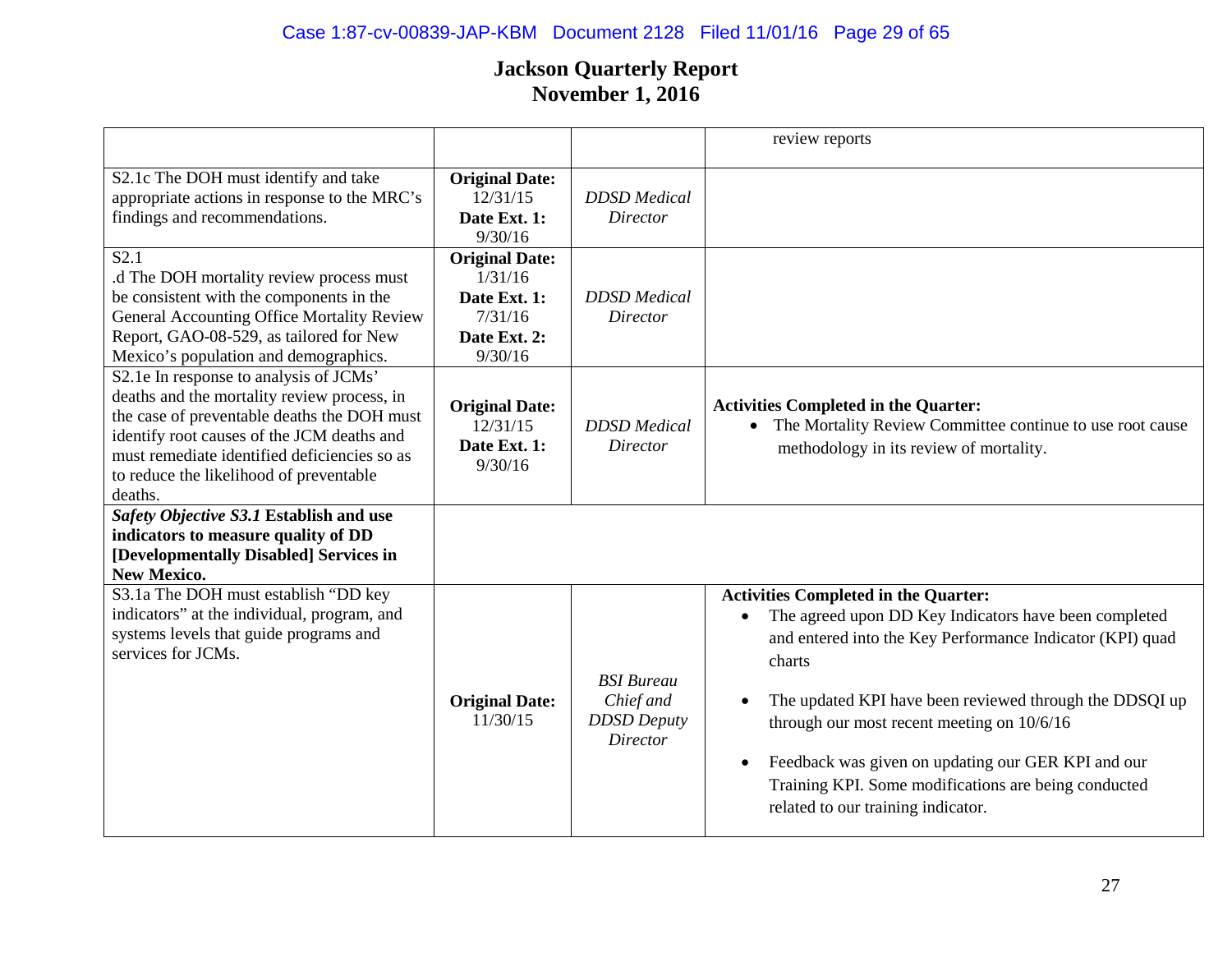|                                                                                                                                                                                                                                                                             |                                                                                                                              |                                                                         | <b>Supporting Documentation:</b> Key Performance Indicator Quad<br>Charts (Bates Number JQR 000165-000174). DDSQI Meeting<br>Minutes 10/6/2016 (Bates Number JQR 000175-000176).                                                                                                                                                                      |
|-----------------------------------------------------------------------------------------------------------------------------------------------------------------------------------------------------------------------------------------------------------------------------|------------------------------------------------------------------------------------------------------------------------------|-------------------------------------------------------------------------|-------------------------------------------------------------------------------------------------------------------------------------------------------------------------------------------------------------------------------------------------------------------------------------------------------------------------------------------------------|
| S3.1b The DOH must ensure that the DD key<br>indicators are present in the DDW provider<br>agreements, DDW (Developmentally<br>Disabled Waiver) standards, and the QMB<br>(Quality Management Bureau) review tool.                                                          | <b>Original Date:</b><br>12/31/15                                                                                            | <b>BSI</b> Bureau<br>Chief and<br><b>DDSD</b> Deputy<br><b>Director</b> | <b>Activities Remaining to Complete EC:</b><br>DD KPI are present in the QMB tool and in the waiver<br>standards                                                                                                                                                                                                                                      |
| S3.1c Through the use of the CPR, QMB and<br>other JCM data, the DOH will identify and<br>document whether the JCM's preferences<br>and needs, with respect to gaining skills,<br>increasing independence, and participating in<br>integrated community activities are met. | <b>Original Date:</b><br>3/31/16<br>Date Ext. 1:<br>6/30/16<br>Date Ext. 2:<br>Pending further<br>discussion with<br>the JCA | <b>BSI</b> Bureau<br>Chief and<br><b>DDSD</b> Deputy<br><b>Director</b> | <b>Activities Completed in the Quarter:</b><br>DDSD met with Dr. Gant and her consultants to identify<br>$\bullet$<br>common data to use to satisfy this objective.                                                                                                                                                                                   |
| S3.1d The DOH and providers must respect a<br>JCM's informed choices for program<br>development and services to meet the JCM's<br>preferences and needs.                                                                                                                    | <b>Original Date:</b><br>3/31/16<br>Date Ext. 1:<br>6/30/16<br>Date Ext. 2:<br>Pending further<br>discussion with<br>the JCA | <b>BSI</b> Bureau<br>Chief and<br><b>DDSD</b> Deputy<br><b>Director</b> | <b>Activities Completed in the Quarter:</b><br>DDSD met with Dr. Gant and her consultants to identify<br>$\bullet$<br>common data to use to satisfy this objective.                                                                                                                                                                                   |
| S3.1e Providers must use information from<br>the DD key indicators, the CPR, and the JCM<br>to promptly correct deficiencies in programs<br>and services and to improve practice.                                                                                           | <b>Original Date:</b><br>3/31/16<br>Date Ext. 1:<br>6/30/16<br>Date Ext. 2:<br>Pending further<br>discussion with<br>the JCA | <b>BSI</b> Bureau<br>Chief and<br><b>DDSD</b> Deputy<br><b>Director</b> | <b>Activities Completed in the Quarter:</b><br>CPRs have been conducted and provider meetings occur<br>$\bullet$<br>throughout the year. Also refer to S3.4 activities for other<br>ways CPR information is used to correct deficiencies and<br>improve services and practice.<br>QMB Surveys are completed each quarter. QMB meets with<br>$\bullet$ |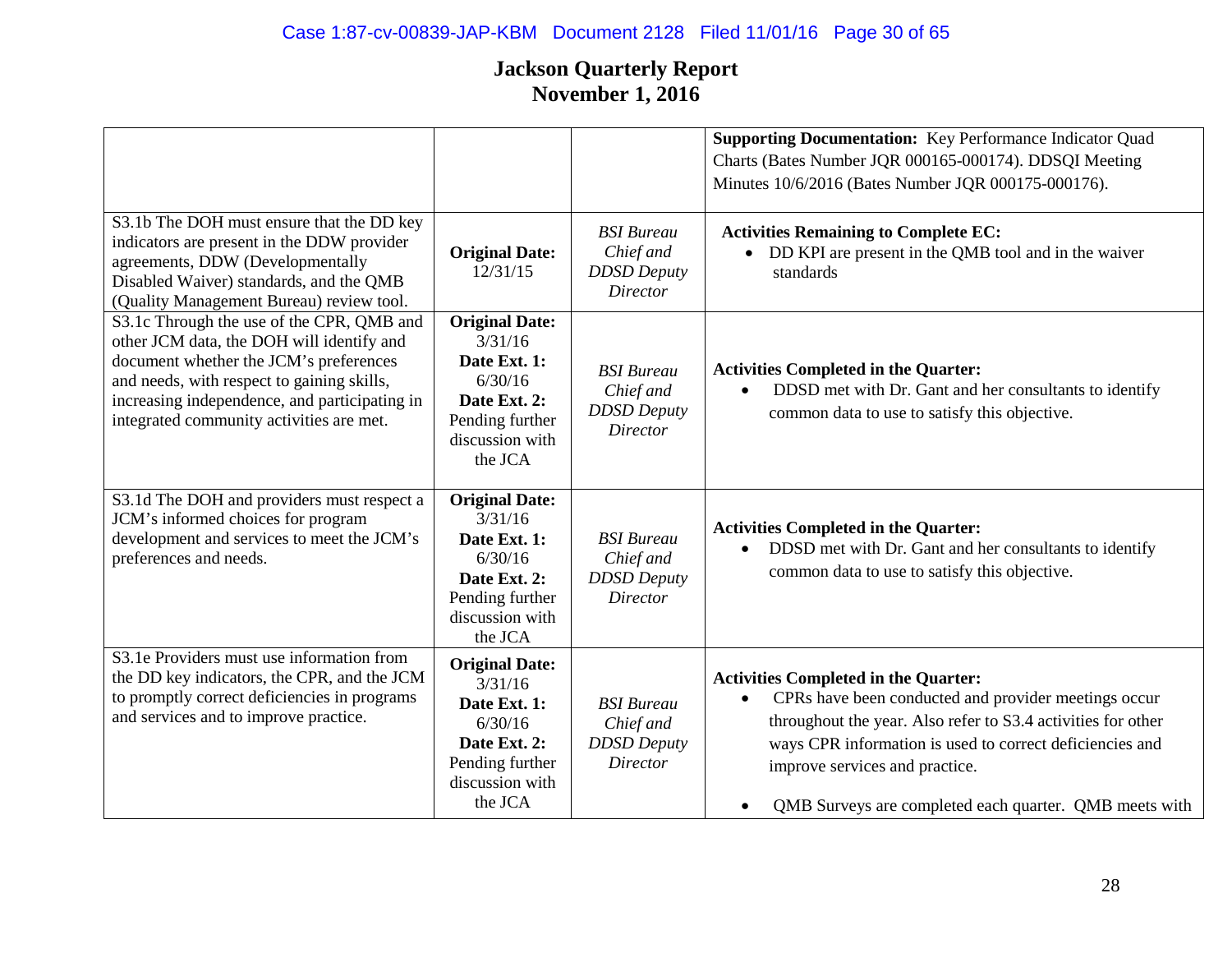|                                                 |                  |             | providers about findings and requires provider submission of<br>plan of correction to correction deficiencies. QMB data is<br>aggregated and sent to DDSQI for analysis and program<br>modifications if appropriate.<br>CPR findings and recommendations are completed for each<br>$\bullet$<br>CPR. Individual findings and recommendations are<br>remediated through 30-60-90 day follow up and repeat<br>recommendation review through DDSD management<br>structure.<br><b>Supporting Documentation: CPR and QMR Reviews over the last</b><br>Quarter (Bates Number JQR 000177-000180). |
|-------------------------------------------------|------------------|-------------|--------------------------------------------------------------------------------------------------------------------------------------------------------------------------------------------------------------------------------------------------------------------------------------------------------------------------------------------------------------------------------------------------------------------------------------------------------------------------------------------------------------------------------------------------------------------------------------------|
| <b>Safety Objective S3.2 Community Practice</b> |                  |             |                                                                                                                                                                                                                                                                                                                                                                                                                                                                                                                                                                                            |
| Reviews are provided by competent               |                  |             |                                                                                                                                                                                                                                                                                                                                                                                                                                                                                                                                                                                            |
| personnel as evidenced by reviewers who         |                  |             |                                                                                                                                                                                                                                                                                                                                                                                                                                                                                                                                                                                            |
| have passed competency based training.          |                  |             |                                                                                                                                                                                                                                                                                                                                                                                                                                                                                                                                                                                            |
| S3.2a Community Practice Reviewers must         |                  |             |                                                                                                                                                                                                                                                                                                                                                                                                                                                                                                                                                                                            |
| satisfactorily complete mandatory               | Completed as per | Community   |                                                                                                                                                                                                                                                                                                                                                                                                                                                                                                                                                                                            |
| competency-based training as identified by      | Community        | Monitor and | Completed as per Community Monitor                                                                                                                                                                                                                                                                                                                                                                                                                                                                                                                                                         |
| the Community Monitor before                    | Monitor          | JCO         |                                                                                                                                                                                                                                                                                                                                                                                                                                                                                                                                                                                            |
| independently participating in the CPR.         |                  |             |                                                                                                                                                                                                                                                                                                                                                                                                                                                                                                                                                                                            |
| S3.2b The Community Monitor must                | Completed as per | Community   | Completed as per Community Monitor                                                                                                                                                                                                                                                                                                                                                                                                                                                                                                                                                         |
| approve Community Practice Reviewers and        | Community        | Monitor and |                                                                                                                                                                                                                                                                                                                                                                                                                                                                                                                                                                                            |
| Case Judges.                                    | Monitor          | JCO         |                                                                                                                                                                                                                                                                                                                                                                                                                                                                                                                                                                                            |
| S3.2c The Community Monitor must                |                  |             |                                                                                                                                                                                                                                                                                                                                                                                                                                                                                                                                                                                            |
| determine the CPR sampling methodology,         |                  |             |                                                                                                                                                                                                                                                                                                                                                                                                                                                                                                                                                                                            |
| protocol instrument, reviewers' guidelines,     | Completed as per | Community   |                                                                                                                                                                                                                                                                                                                                                                                                                                                                                                                                                                                            |
| scoring, and evidence used to assess            | Community        | Monitor and | Completed as per Community Monitor                                                                                                                                                                                                                                                                                                                                                                                                                                                                                                                                                         |
| compliance with the elements of the CPR,        | Monitor          | JCO         |                                                                                                                                                                                                                                                                                                                                                                                                                                                                                                                                                                                            |
| consistent with related requirements in the     |                  |             |                                                                                                                                                                                                                                                                                                                                                                                                                                                                                                                                                                                            |
| JSD (Joint Stipulation on Disengagement)        |                  |             |                                                                                                                                                                                                                                                                                                                                                                                                                                                                                                                                                                                            |
| Safety Objective S3.3 Implement the CPR.        |                  |             |                                                                                                                                                                                                                                                                                                                                                                                                                                                                                                                                                                                            |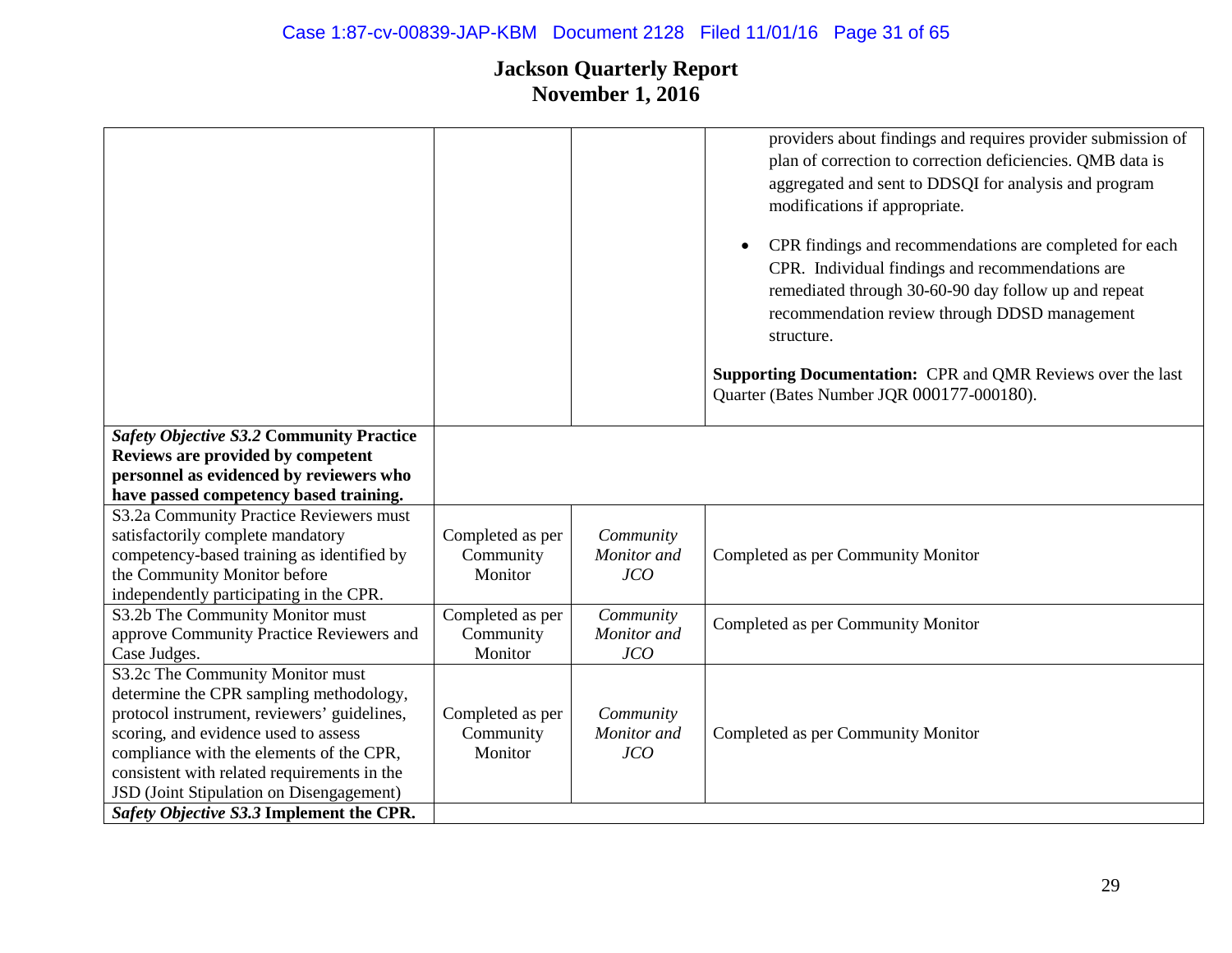# Case 1:87-cv-00839-JAP-KBM Document 2128 Filed 11/01/16 Page 32 of 65

| S3.3a The DOH must annually conduct the<br>CPR consistent with the Community<br>Monitor's existing sampling methodology,<br>protocol instrument, reviewers' guidelines,<br>scoring, and evidence. | Complete and<br>contract will be<br>established for<br>FY16. | <b>DDSD CPR</b><br>Lead and JCO | <b>Activities Completed in the Quarter:</b><br>• The Community Practice Review is nearly completed for the<br>2016 calendar year.<br>At the end of October 2016, the Metro 2 CPR cycle will be<br>completed. This is the final cycle of reviews this year.<br><b>Supporting Documentation: CPR Statewide Annual Reports</b><br>available on the Community Monitor's website.                                                                                                                                                                                                                                                                                                                                                                                                                                                                                                                                                                                |
|---------------------------------------------------------------------------------------------------------------------------------------------------------------------------------------------------|--------------------------------------------------------------|---------------------------------|-------------------------------------------------------------------------------------------------------------------------------------------------------------------------------------------------------------------------------------------------------------------------------------------------------------------------------------------------------------------------------------------------------------------------------------------------------------------------------------------------------------------------------------------------------------------------------------------------------------------------------------------------------------------------------------------------------------------------------------------------------------------------------------------------------------------------------------------------------------------------------------------------------------------------------------------------------------|
| S3.3b The Community Monitor must issue<br>individual, regional, and statewide reports<br>that contain the Community Monitor's<br>findings and recommendations.                                    | Complete and<br>contract will be<br>established for<br>FY16. | <b>DDSD CPR</b><br>Lead and JCO | <b>Activities Completed in the Quarter:</b><br>The Community Monitor provided the 2016 SW Regional<br>$\bullet$<br>CPR report.<br>The SE CPR cycle has been completed. Final drafts of the<br>individual CPR reports have been provided. The Community<br>Monitor provided the 2016 SE Regional CPR report.<br>The NW cycle has been completed. $1st$ , $2nd$ and final drafts of<br>$\bullet$<br>the individual CPR reports have been provided. The<br>Community Monitor provided the 2016 NW Regional CPR<br>report.<br>The NE cycle has been completed. $1st$ , $2nd$ and Final drafts of<br>the individual CPR reports have been provided. The<br>Community Monitor provided the 2016 NE Regional CPR<br>report.<br>The Metro 2 CPR cycle is nearing completion. $1st$ and $2nd$<br>$\bullet$<br>draft individual reports have been provided.<br><b>Supporting Documentation: CPR Regional Reports available on</b><br>the Community Monitor's website. |
| S3.3c The DOH must continue to provide<br>adequate resources to support the<br>implementation of the CPR for purposes of                                                                          | Complete and<br>contract will be<br>established for          | <b>DDSD CPR</b><br>Lead and JCO | <b>Activities Completed in the Quarter:</b><br>Scheduling for the CPR interviews was scheduled by the<br>$\bullet$                                                                                                                                                                                                                                                                                                                                                                                                                                                                                                                                                                                                                                                                                                                                                                                                                                          |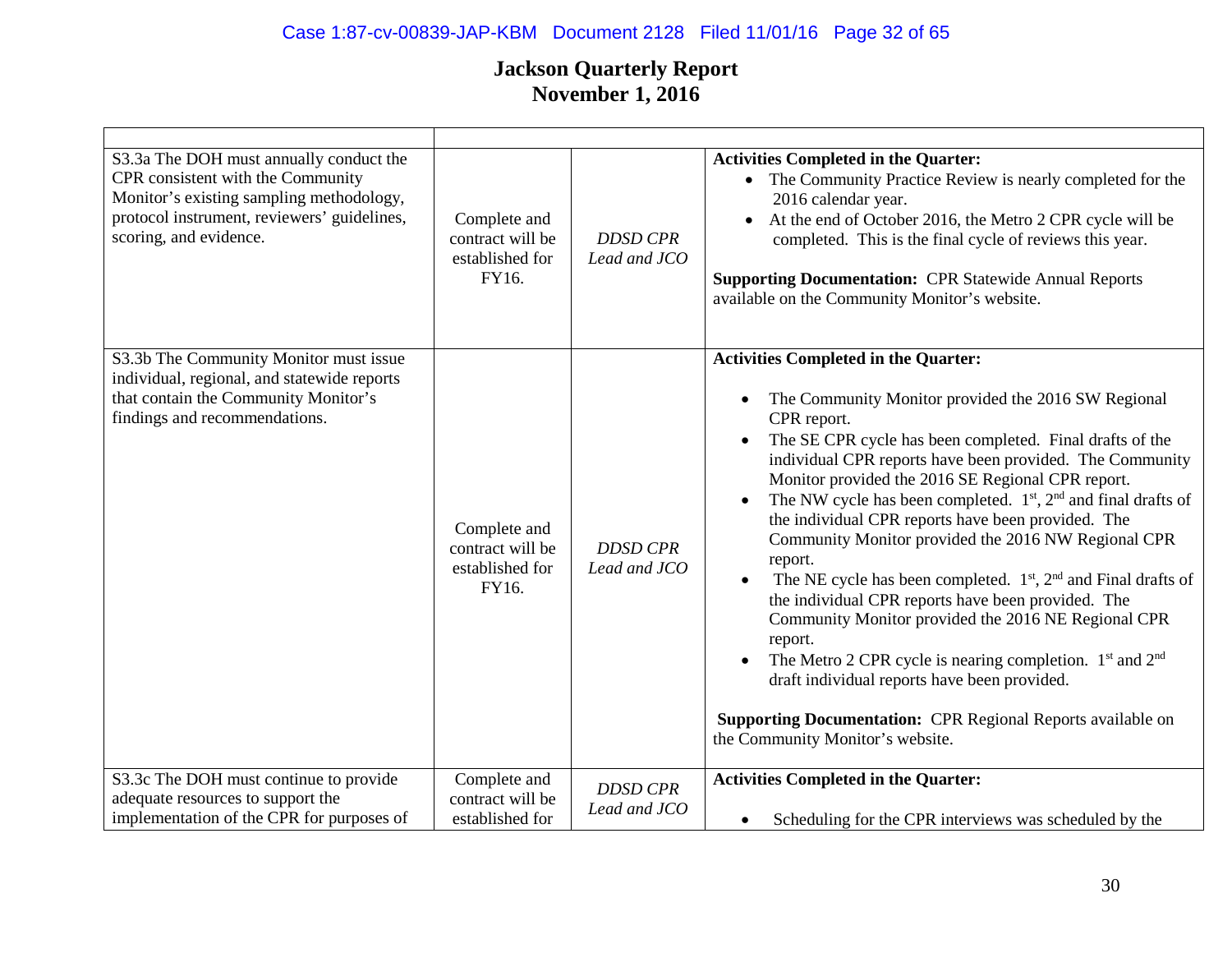## Case 1:87-cv-00839-JAP-KBM Document 2128 Filed 11/01/16 Page 33 of 65

| demonstrating sustainability.                                                                                                                                                                                                               | FY16.                                                                                              |                                                   | NW, NE and Metro 2 regions.<br>Documentation needed for review during the CPR was<br>$\bullet$<br>obtained and provided to the Community Monitor for the<br>NW, NE and Metro 2 regions.<br>Team Meetings with the Community Monitor were scheduled<br>$\bullet$<br>and took place for the NW and NE regions.<br>Team Meetings with the Community Monitor have been<br>$\bullet$                                                                                                                                                                                                    |
|---------------------------------------------------------------------------------------------------------------------------------------------------------------------------------------------------------------------------------------------|----------------------------------------------------------------------------------------------------|---------------------------------------------------|------------------------------------------------------------------------------------------------------------------------------------------------------------------------------------------------------------------------------------------------------------------------------------------------------------------------------------------------------------------------------------------------------------------------------------------------------------------------------------------------------------------------------------------------------------------------------------|
|                                                                                                                                                                                                                                             |                                                                                                    |                                                   | scheduled for the Metro 2 region.                                                                                                                                                                                                                                                                                                                                                                                                                                                                                                                                                  |
| Safety Objective S3.4 Use the findings from<br>the CPR to improve services for class<br>members and to improve the system of<br>services for Jackson class members.                                                                         |                                                                                                    |                                                   |                                                                                                                                                                                                                                                                                                                                                                                                                                                                                                                                                                                    |
| S3.4a DDSD must work with service<br>providers and case management agencies that<br>have "repeat findings" of deficiencies or<br>problems to improve and sustain<br>improvement with respect to the identified<br>deficiencies or problems. | <b>Original Date:</b><br>10/31/15<br>Date Ext. 1:<br>Pending further<br>discussion with<br>the JCA | JCO and<br>Regional Office<br><b>Bureau Chief</b> | <b>Activities Completed in the Quarter:</b><br>Regional Office and Litigation Management Bureau Chiefs<br>$\bullet$<br>continue to review and close all repeat findings and<br>recommendations. Specific interventions are identified in the<br>30-60-90 day reports submitted to the Community Monitor on<br>the 5 <sup>th</sup> of every month.<br><b>Supporting Documentation:</b> 30 -60-90 day reports submitted to the<br>Community Monitor on the 5 <sup>th</sup> of every month.                                                                                           |
| S3.4b The DDSD and providers must use the<br>2013–2015 CPR findings and<br>recommendations.                                                                                                                                                 | <b>Original Date:</b><br>10/31/15<br>Date Ext. 1:<br>Pending further<br>discussion with<br>the JCA | JCO and<br>Regional Office<br><b>Bureau Chief</b> | <b>Activities Completed in the Quarter:</b><br>Litigation Management Bureau Chief and other pertinent<br>$\bullet$<br>DDSD staff met with the JCA and Community Monitor on<br>9/15/16. It was decided that DDSD would work on<br>developing an alternative framework to address this<br>evaluative component which would better integrate into<br>existing work within DDSD. On 10/17/16, Regional Office<br>Bureau Chief, Bureau of Systems Improvement Chief and<br>Litigation Management Bureau Chief met to discuss<br>development of new framework to address this evaluative |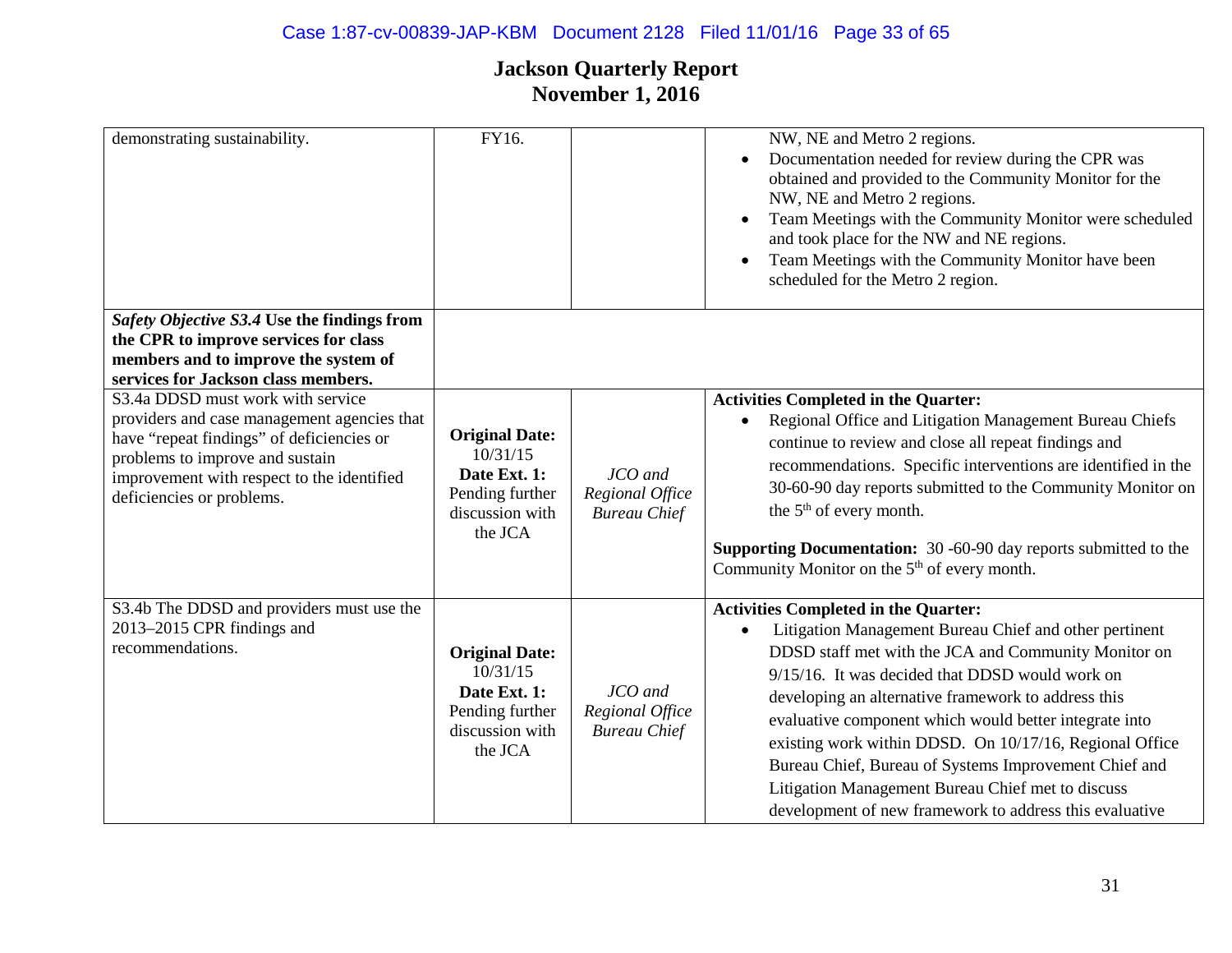|                                                                                                                                                                                                                                  |                                                                                                    |                                                   | component.                                                                                                                                                                                                                                                                  |
|----------------------------------------------------------------------------------------------------------------------------------------------------------------------------------------------------------------------------------|----------------------------------------------------------------------------------------------------|---------------------------------------------------|-----------------------------------------------------------------------------------------------------------------------------------------------------------------------------------------------------------------------------------------------------------------------------|
|                                                                                                                                                                                                                                  |                                                                                                    |                                                   |                                                                                                                                                                                                                                                                             |
| S3.4c DDSD must meet with providers that<br>have high health risk-related findings and<br>providers that have the highest number or<br>2013-2015 CPR findings of deficiencies to<br>improve those providers' services to JCMs.   | <b>Original Date:</b><br>10/31/15<br>Date Ext. 1:<br>Pending further<br>discussion with<br>the JCA | JCO and<br>Regional Office<br><b>Bureau Chief</b> | <b>Activities Completed in the Quarter:</b><br>See 3.4b above                                                                                                                                                                                                               |
| S3.4d Defendants must identify actions taken<br>in response to the 2013–2015 CPR findings<br>and ensure that deficiencies are remedied.                                                                                          | <b>Original Date:</b><br>10/31/15<br>Date Ext. 1:<br>Pending further<br>discussion with<br>the JCA | JCO and<br>Regional Office<br><b>Bureau Chief</b> | <b>Activities Completed in the Quarter:</b><br>See S3.4b                                                                                                                                                                                                                    |
| Safety Objective S3.5 Competency based<br>training is provided based in part on<br>analysis of identified deficiencies from the<br><b>CPR</b> through the DDSD required<br>trainings and to specific entities as<br>appropriate. |                                                                                                    |                                                   |                                                                                                                                                                                                                                                                             |
| S3.5a DDSD must evaluate CPR findings to<br>identify deficiencies in its required<br>competency-based training.                                                                                                                  | <b>Original Date:</b><br>3/27/15<br>Date Ext. 1:<br>Pending further<br>discussion with<br>the JCA  | <b>DDSD</b> Training<br><b>Unit Manager</b>       | <b>Activities Completed in the Quarter:</b><br>Sally Karingada, DDSD CPR Manager, attended 2-Day PCP<br>$\bullet$<br>(Aug. 17-18, 2016) and ISP Critique (Sept. 14-15, 2016)<br>Trainings and began to cross-walk potential areas of<br>deficiency related to CPR findings. |
| S3.5b Using its evaluation of CPR findings,<br>the DDSD must modify existing<br>competency-based training or must provide<br>additional competency-based training to<br>address identified deficiencies.                         | <b>Original Date:</b><br>4/29/15<br>Date Ext. 1:<br>Pending further<br>discussion with             | <b>DDSD</b> Training<br><b>Unit Manager</b>       | <b>Activities Completed in the Quarter:</b><br>No activities completed this quarter. We are still collecting<br>and evaluating information.                                                                                                                                 |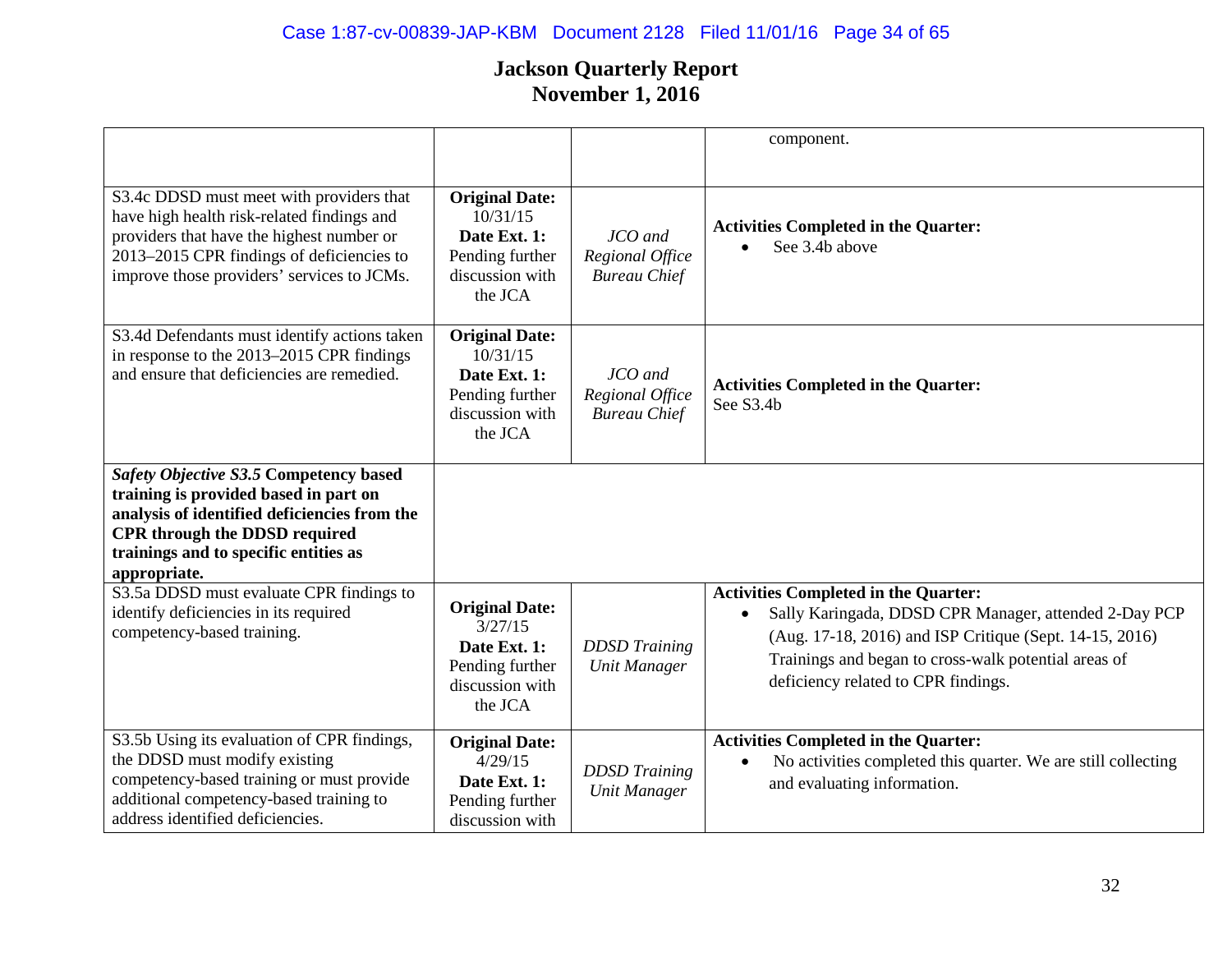## Case 1:87-cv-00839-JAP-KBM Document 2128 Filed 11/01/16 Page 35 of 65

|                                                                                                                                                                                              | the JCA                                                                                                                     |                                             |                                                                                                                                                                                                                                                                                                                                                                           |
|----------------------------------------------------------------------------------------------------------------------------------------------------------------------------------------------|-----------------------------------------------------------------------------------------------------------------------------|---------------------------------------------|---------------------------------------------------------------------------------------------------------------------------------------------------------------------------------------------------------------------------------------------------------------------------------------------------------------------------------------------------------------------------|
| S3.5c When training is needed to address<br>identified deficiencies, competency based<br>training must be provided to address<br>deficiencies.                                               | <b>Original Date:</b><br>12/31/15<br>Date Ext. 1:<br>Pending further<br>discussion with<br>the JCA                          | <b>DDSD</b> Training<br><b>Unit Manager</b> | <b>Activities Completed in the Quarter:</b><br>No activities completed this quarter. We are still collecting<br>and evaluating information.                                                                                                                                                                                                                               |
| Safety Objective S3.6 Use information from<br>the CPR in an integrated manner to<br>inform program development and<br>management for class members.                                          |                                                                                                                             |                                             |                                                                                                                                                                                                                                                                                                                                                                           |
| S3.6a DOH must develop, modify, and<br>manage the service system for JCMs based<br>on identified correlations in the CPR<br>information and other JCM data.                                  | <b>Original Date</b><br>1/31/16<br>Date Ext. 1:<br>6/30/16<br>Date Ext. 2:<br>Pending further<br>discussion with<br>the JCA | JCO                                         | <b>Activities Completed in the Quarter:</b><br>JCO and other pertinent DDSD staff met with the JCA and<br>$\bullet$<br>Community Monitor on 9/15/16 to discuss combining all<br>CPR related evaluative components. It was discussed that the<br>JCO will continue to work with the pertinent Bureau Chiefs<br>to refine the semi-annual report to include all information |
| S3.6b DDSD must file semi-annual reports<br>identifying program development and<br>implementation.                                                                                           | <b>Original Date</b><br>1/31/16<br>Date Ext. 1:<br>6/30/16<br>Date Ext. 2:<br>Pending further<br>discussion with<br>the JCA | JCO                                         | related to the use of CPR. The JCO will continue to meet<br>with the JCA and Community Monitor if a different approach<br>is warranted.                                                                                                                                                                                                                                   |
| Safety Objective S3.7 Regulatory program<br>reviews are completed by staff who have<br>received and passed competency based<br>training specific to their QMB roles and<br>responsibilities. |                                                                                                                             |                                             |                                                                                                                                                                                                                                                                                                                                                                           |
| S3.7a DHI/QMB staff must receive<br>competency-based training for evaluating                                                                                                                 | <b>Original Date:</b><br>7/1/15                                                                                             | <b>OMB</b> Bureau<br>Chief                  | <b>Activities Completed in the Quarter:</b><br>Revisions to the QMB Survey Process Training and the<br>$\bullet$                                                                                                                                                                                                                                                          |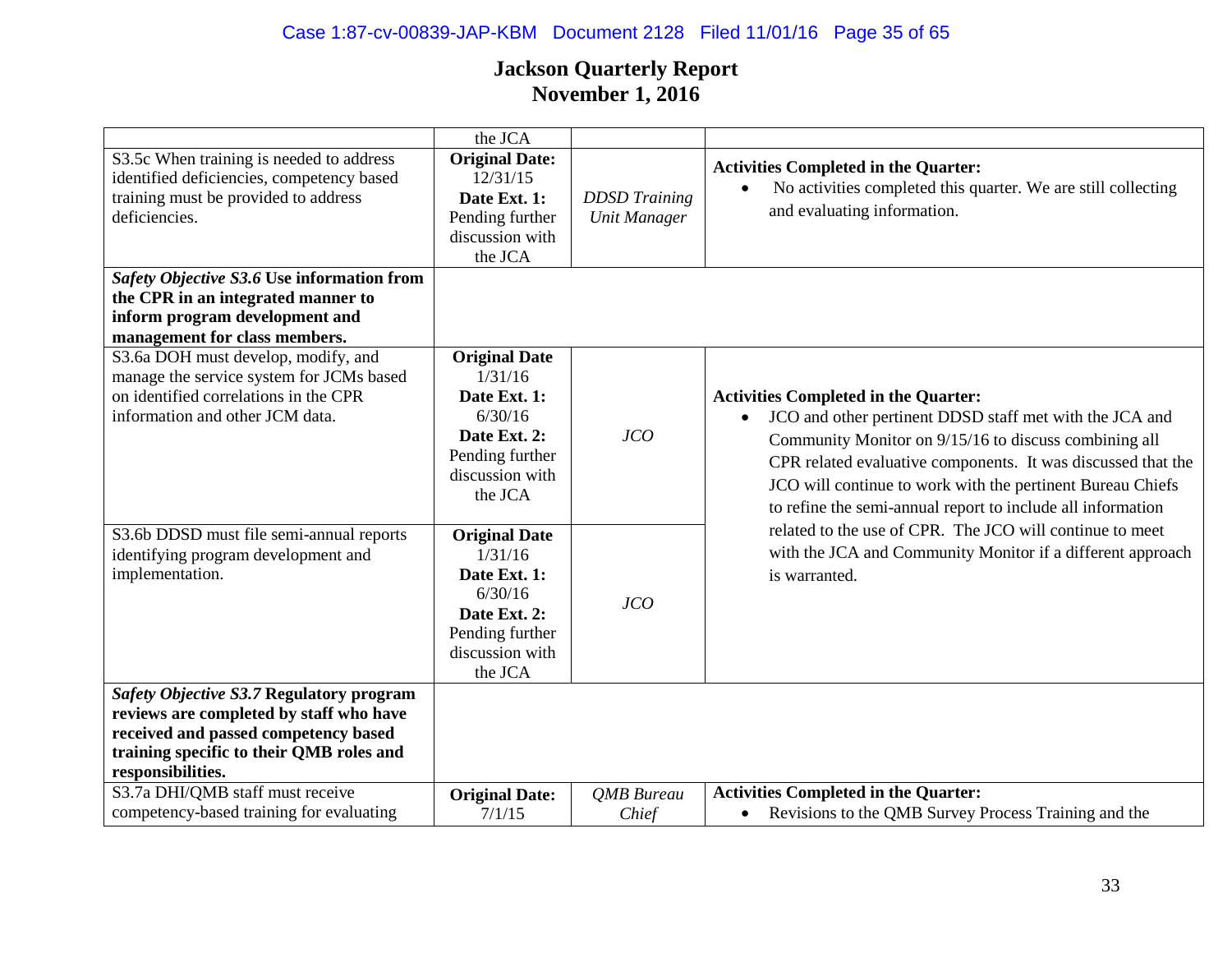| programs that serve JCMs.                                                                                                                                                                                                                                                                   | Date Ext. 1:<br>7/31/16<br>Date Ext. 2:<br>8/31/16<br>Date Ext. 3:<br>12/31/16                                    |                            | Operations Manual continue based on the QMB check-in<br>meeting held with Dr. Gant and Dr. Gant's team on October<br>2nd.<br>Revisions to the QMB operations manual is 3/4 completed.<br>$\bullet$<br><b>Supporting Documentation:</b><br>Draft versions of Survey Process Training PowerPoint (Bates<br>Number JQR 000181-000441), Draft Operations Manual<br>(Bates Number JQR 000442-000520)<br><b>Activities Remaining to Complete EC:</b><br>During the next quarter QMB will complete the Operations<br>Manual and incorporate into the QMB Survey Process<br>training.<br>QMB's next Survey Process training will occur in December<br>2016. |
|---------------------------------------------------------------------------------------------------------------------------------------------------------------------------------------------------------------------------------------------------------------------------------------------|-------------------------------------------------------------------------------------------------------------------|----------------------------|-----------------------------------------------------------------------------------------------------------------------------------------------------------------------------------------------------------------------------------------------------------------------------------------------------------------------------------------------------------------------------------------------------------------------------------------------------------------------------------------------------------------------------------------------------------------------------------------------------------------------------------------------------|
| S3.7b DHI/QMB staff must satisfactorily<br>complete competency-based training before<br>evaluating programs and providers that serve<br>JCMs.                                                                                                                                               | <b>Original Date:</b><br>7/1/15<br>Date Ext. 1:<br>7/31/16<br>Date Ext. 2:<br>8/31/16<br>Date Ext. 3:<br>12/31/16 | <b>QMB</b> Bureau<br>Chief | <b>Activities Completed in the Quarter:</b><br>None due to revisions and changes being made to training<br>$\bullet$<br>based on information obtained during Oct 2 <sup>nd</sup> check-in<br>meeting.<br><b>Activities Remaining to Complete EC:</b><br>Train QMB staff on revised QMB survey process training.<br>$\bullet$                                                                                                                                                                                                                                                                                                                        |
| Safety Objective S3.8 Regulatory review of<br>CM [case management] agencies by the<br>QMB, will include a review of essential<br>services as determined by professional<br>assessments and IDT decisions of<br>individual needs and preferences.<br>S3.8a QMB must identify and must review | <b>Original Date:</b>                                                                                             | <b>OMB</b> Bureau          | <b>Activities Completed in the Quarter:</b>                                                                                                                                                                                                                                                                                                                                                                                                                                                                                                                                                                                                         |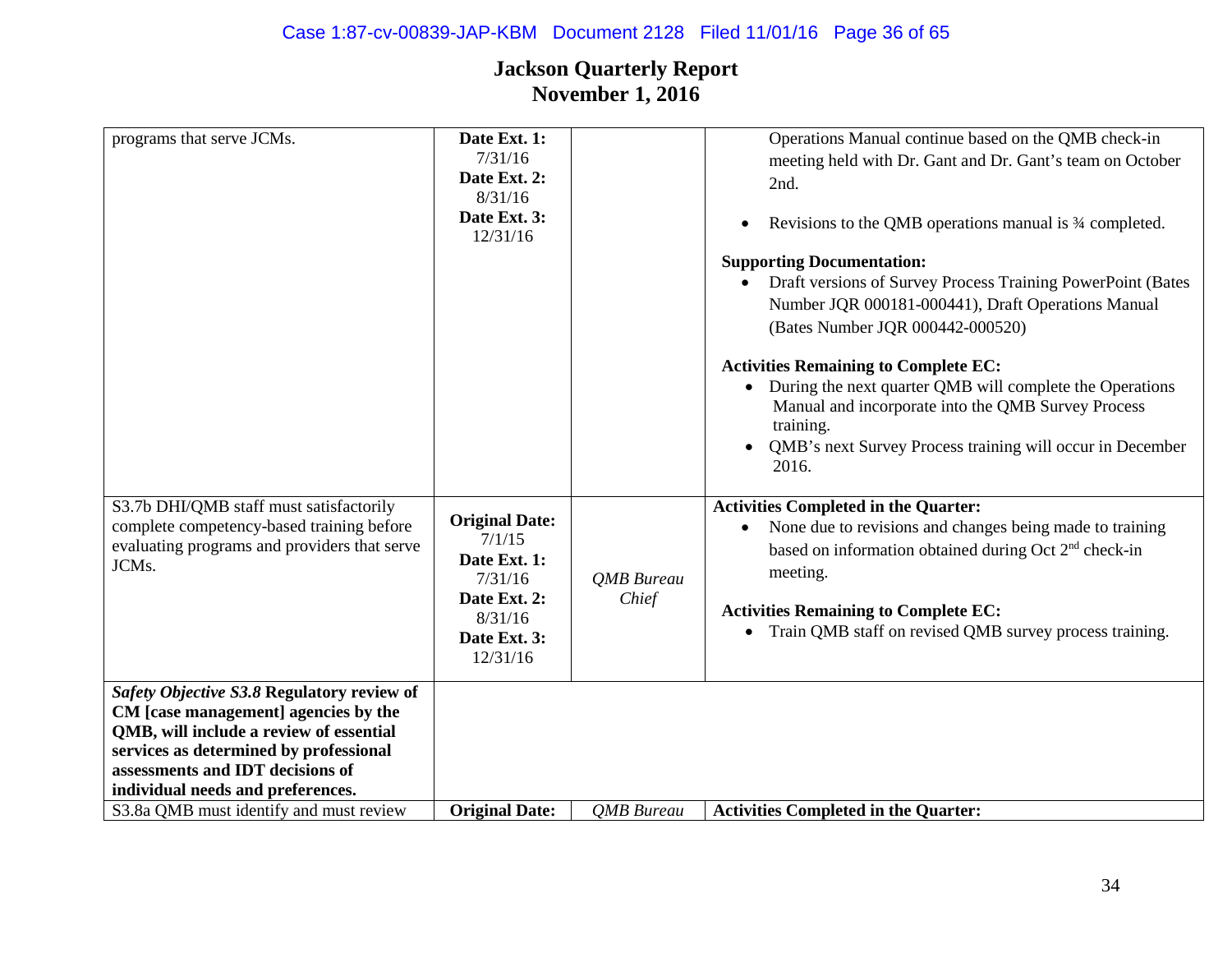| the essential services that should be provided<br>to JCMs, consistent with IDT decisions and<br>determinations by medical professionals,<br>therapists, and nutritional experts.                                                                       | 11/30/15<br>Date Ext. 1:<br>4/30/16<br>Date Ext. 2:<br>8/31/16<br>Date Ext. 3:<br>12/31/16                         | Chief                      | During check-in meeting on October $2nd$ case management<br>$\bullet$<br>survey tools were discussed and given to Jodi Simmons for<br>review and feedback.<br>QMB tags continue to be cross walked with survey tools<br>$\bullet$<br>Case Management survey tools provided to JCA<br>$\bullet$<br><b>Activities Remaining to Complete EC:</b><br>Scheduling meeting with Dr. Gant, DDSD, QMB to discuss<br>key indicators for case management.<br>Once meeting is completed will have further direction to<br>complete this EC. |
|--------------------------------------------------------------------------------------------------------------------------------------------------------------------------------------------------------------------------------------------------------|--------------------------------------------------------------------------------------------------------------------|----------------------------|---------------------------------------------------------------------------------------------------------------------------------------------------------------------------------------------------------------------------------------------------------------------------------------------------------------------------------------------------------------------------------------------------------------------------------------------------------------------------------------------------------------------------------|
| S3.8b QMB must modify its CM data to<br>reflect the identified essential services for<br>JCMs.                                                                                                                                                         | <b>Original Date:</b><br>4/15/16<br>Date Ext. 1:<br>7/31/16<br>Date Ext. 2:<br>8/31/16<br>Date Ext. 3:<br>12/31/16 | <b>QMB</b> Bureau<br>Chief | <b>Activities Completed in the Quarter:</b><br>July 1 - Sept 30, 2016 six case management compliance<br>$\bullet$<br>surveys have been completed.<br><b>Supporting Documentation:</b> Available upon request QMB Report<br>of Findings and applicable Plan of Corrections for A Step Above,<br>Advocates of NM, Sun Country CM, Unidas and Unique<br>Opportunities.<br><b>Activities Remaining to Complete EC:</b><br>QMB needs to complete trends for Case Management surveys<br>completed to show compliance                  |
| S3.8c QMB must review CM agencies on an<br>annual basis, using quality indicators<br>consistent with the DDSD 2006 Case<br>Management Manual Resource Guide and<br>DDSD Service Standards, to ensure essential<br>services are being provided to JCMs. | <b>Original Date:</b><br>11/30/15<br>Date Ext. 1:<br>7/31/16<br>Date Ext. 2:<br>8/31/16<br>Date Ext. 3:            | <b>QMB</b> Bureau<br>Chief | <b>Activities Completed in the Quarter:</b><br>In FY 16 100% of case management agencies were reviewed.<br>$\bullet$<br>July 1 – Sept 30, 2016 six case management compliance<br>$\bullet$<br>surveys have been completed.                                                                                                                                                                                                                                                                                                      |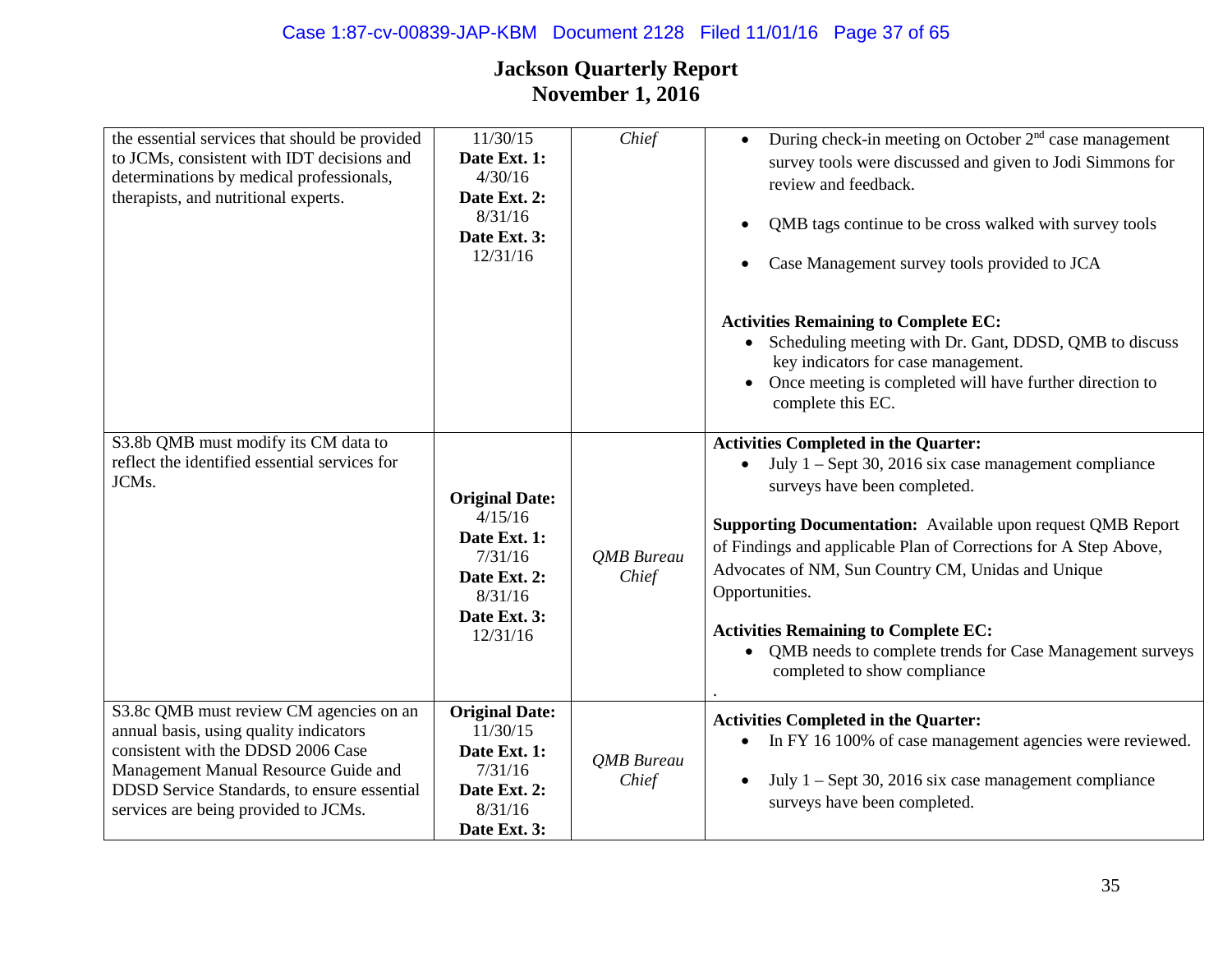## Case 1:87-cv-00839-JAP-KBM Document 2128 Filed 11/01/16 Page 38 of 65

|                                                                                                                                                                                                                                                                                                                                                                                                                                                                                                                        | 12/31/16                                                    |                            | <b>Supporting Documentation:</b><br>$\bullet$ See S3.8b<br><b>Activities Remaining to Complete EC:</b><br>QMB needs to complete tends for Case Management surveys<br>$\bullet$<br>completed to show compliance.                                                                                                                                                                                                                                                                                                                                                                                                                                                              |
|------------------------------------------------------------------------------------------------------------------------------------------------------------------------------------------------------------------------------------------------------------------------------------------------------------------------------------------------------------------------------------------------------------------------------------------------------------------------------------------------------------------------|-------------------------------------------------------------|----------------------------|------------------------------------------------------------------------------------------------------------------------------------------------------------------------------------------------------------------------------------------------------------------------------------------------------------------------------------------------------------------------------------------------------------------------------------------------------------------------------------------------------------------------------------------------------------------------------------------------------------------------------------------------------------------------------|
| Safety Objective S4.1 Examine current<br><b>Quality Assurance and Quality</b><br><b>Improvement processes and activities</b><br>intended to safeguard Jackson Class<br>Members and to improve the quality of<br>provider performance in relation to<br><b>Jackson Class Members. Take steps to</b><br>increase transparency, accountability, and<br>effective remediation. Establish<br>measurable indicators that are consistent<br>with the pertinent standards that address<br>the quality of provider performance. |                                                             |                            |                                                                                                                                                                                                                                                                                                                                                                                                                                                                                                                                                                                                                                                                              |
| S4.1a Using stakeholder input, DDSD will<br>analyze its quality assurance and quality<br>improvement systems and will modify these<br>systems accordingly to improve the quality<br>of services and of provider performance for<br>JCMs.                                                                                                                                                                                                                                                                               | <b>Original Date:</b><br>1/31/16<br>Date Ext. 1:<br>7/31/16 | <b>BSI</b> Bureau<br>Chief | <b>Activities Completed in the Quarter:</b><br>The Bureau of Systems improvement (BSI) continues to<br>$\bullet$<br>attend the ACQ.<br>The BSI has taken the lead in coordinating the ACQ to take<br>$\bullet$<br>on such roles as coordinating effective sub-committees.<br>The BSI Chief is the chair of the Policy and Quality. This<br>$\bullet$<br>sub-committee has taken on tasks such as stakeholder review<br>of the DDW scorecard, Stakeholder review of a Provider<br>QA/QI template, guideline review, and Fall tracking template<br>review<br><b>Supporting Documentation: Policy and Quality sub-committee</b><br>minutes 10/3/2016 (Bates Number JQR 000521). |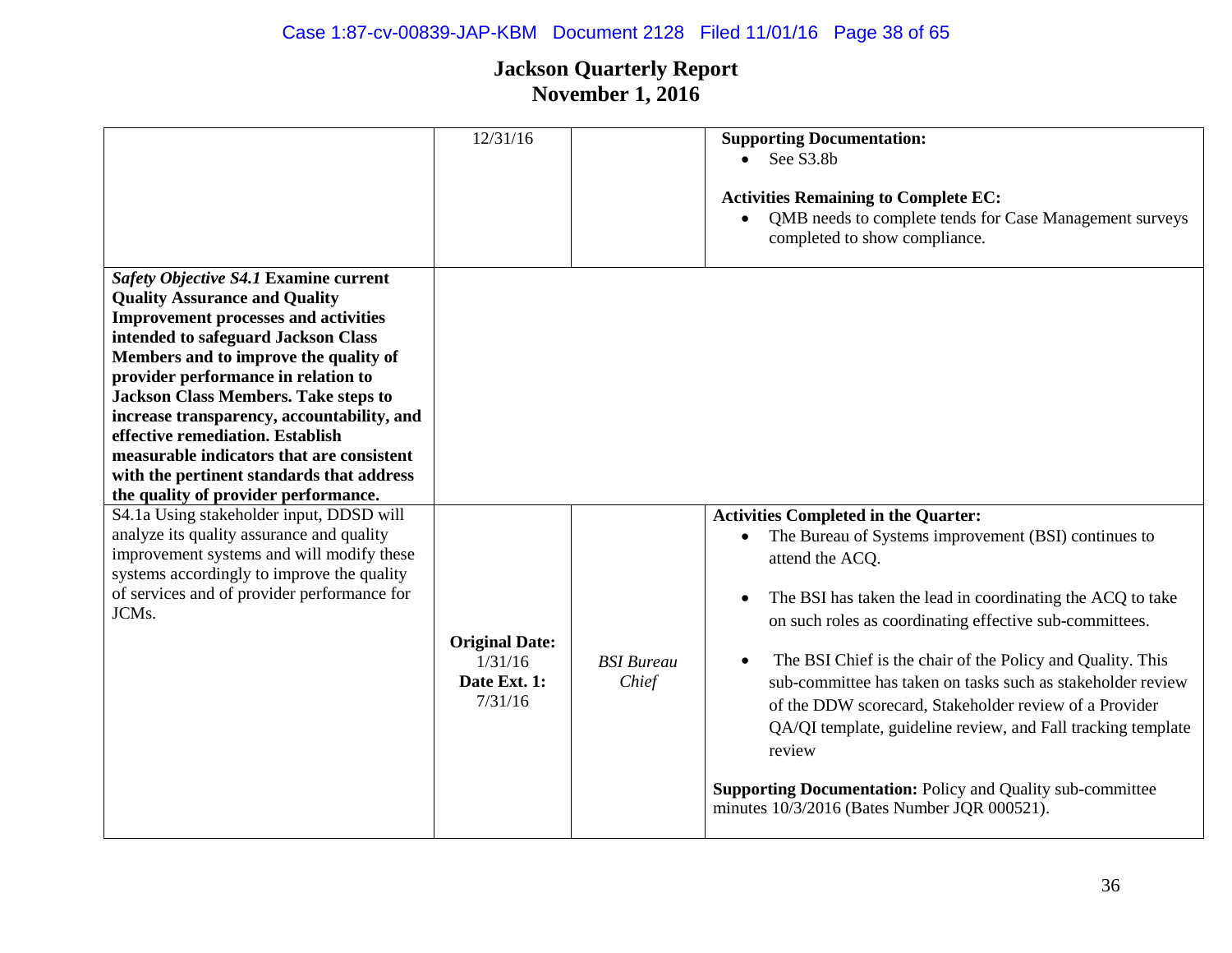| S4.1b The DOH must annually evaluate the<br>quality of providers' services and must<br>promptly issue "provider report cards" that<br>use measurable indicators to identify<br>strengths, deficiencies, and remediation plans<br>of the providers. | <b>Original Date:</b><br>1/31/16<br>Date Ext. 1:<br>7/31/16<br>Date Ext. 2:<br>7/31/17 | <b>BSI</b> Bureau<br>Chief | <b>Activities Completed in the Quarter:</b><br>• BSI Has met with the SW, SE, and NW Providers to review<br>the DDW scorecard and receive feedback.<br>Presented the most recent revision of the provider score card<br>$\bullet$<br>to the ACQ Policy and Quality Subcommittee.<br>Scorecard Draft and data package has been sent to Senior<br>Management for final review.<br><b>Supporting Documentation:</b> See Draft Provider scorecard<br>PowerPoint and data package (Bates Number JQR 000522-000539). |
|----------------------------------------------------------------------------------------------------------------------------------------------------------------------------------------------------------------------------------------------------|----------------------------------------------------------------------------------------|----------------------------|----------------------------------------------------------------------------------------------------------------------------------------------------------------------------------------------------------------------------------------------------------------------------------------------------------------------------------------------------------------------------------------------------------------------------------------------------------------------------------------------------------------|
| S4.1c The DOH must allow public access to<br>the provider report cards                                                                                                                                                                             | <b>Original Date:</b><br>1/31/16<br>Date Ext. 1:<br>7/31/16<br>Date Ext. 2:<br>7/31/17 | <b>BSI</b> Bureau<br>Chief | <b>Activities Remaining to Complete EC:</b><br>Approval by Senior Management<br>Placing scorecard on line.                                                                                                                                                                                                                                                                                                                                                                                                     |
| S4.1d Clear, current and specific information<br>about available provider services will be<br>available to the public as part of the Provider<br>Selection Guide.                                                                                  | <b>Original Date:</b><br>11/30/15                                                      | <b>BSI</b> Bureau<br>Chief | <b>Activities Completed in the Quarter:</b><br>This is complete and on-line                                                                                                                                                                                                                                                                                                                                                                                                                                    |
| S4.1e The DOH must review a provider more<br>frequently in cases where there is evidence<br>that the provider has an increased number of<br>deficiencies or increasingly serious<br>deficiencies.                                                  | Complete and<br>sustained.                                                             | <b>BSI</b> Bureau<br>Chief | <b>Activities Completed in the Quarter:</b><br>This is complete and on-line<br>$\bullet$                                                                                                                                                                                                                                                                                                                                                                                                                       |
| Safety Objective S4.2 DOH response is<br>proportionate to the seriousness of the<br>contractor's alleged substandard<br>performance when corrective action is not                                                                                  |                                                                                        |                            |                                                                                                                                                                                                                                                                                                                                                                                                                                                                                                                |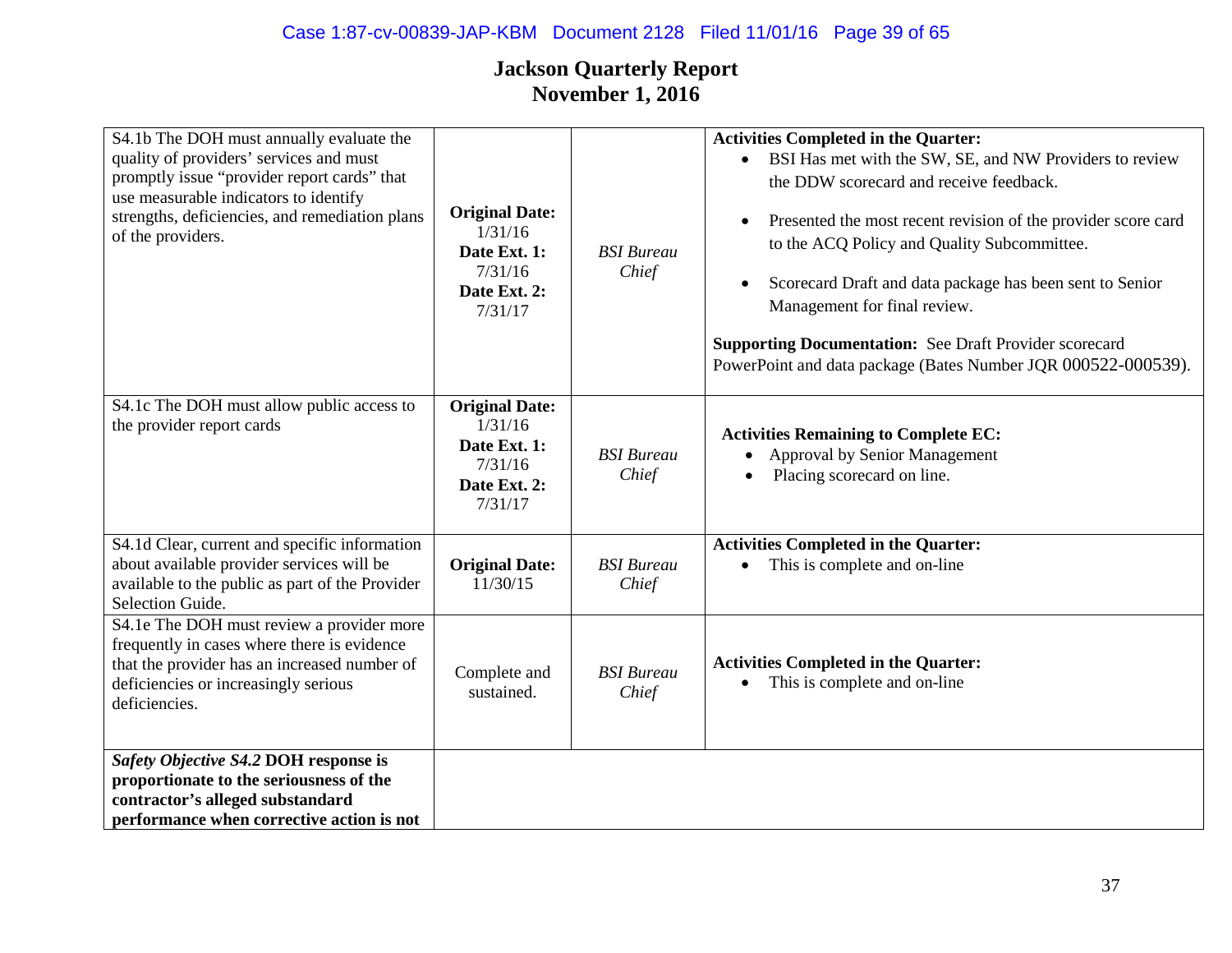## Case 1:87-cv-00839-JAP-KBM Document 2128 Filed 11/01/16 Page 40 of 65

| effectively implemented.                                                                                                                                                                                                                                                                                                                                                                                                                                                                                                                                                                        |                                                                                                                   |                     |                                                                                                                                                                                                                                                                                                                                                                                                                            |
|-------------------------------------------------------------------------------------------------------------------------------------------------------------------------------------------------------------------------------------------------------------------------------------------------------------------------------------------------------------------------------------------------------------------------------------------------------------------------------------------------------------------------------------------------------------------------------------------------|-------------------------------------------------------------------------------------------------------------------|---------------------|----------------------------------------------------------------------------------------------------------------------------------------------------------------------------------------------------------------------------------------------------------------------------------------------------------------------------------------------------------------------------------------------------------------------------|
| S4.2a Defendants must identify a provider's<br>deficiencies in cases where the contractor<br>failed to effectively implement corrective<br>action.                                                                                                                                                                                                                                                                                                                                                                                                                                              | <b>Original Date:</b><br>7/31/15<br>Date Ext. 1:<br>5/31/16<br>Date Ext. 2:<br>7/31/16<br>Date Ext. 3:<br>9/30/16 | <b>IRC</b> Chair    | <b>Activities Completed in the Quarter:</b><br>DDSD continues to provide contract management to agencies<br>$\bullet$<br>of concern, DHI refers agencies through IMB and QMB<br>based on substantiated ANE and poor performance during<br>surveys<br>EC Submitted to JCA for informal consideration, awaiting<br>$\bullet$<br>response - request for disengagement or request for additional<br>information/documentation. |
| S4.2b Defendants must take remedial action<br>proportional to the seriousness of the<br>substandard performance by a provider that<br>fails to effectively implement an identified<br>corrective action.                                                                                                                                                                                                                                                                                                                                                                                        | <b>Original Date:</b><br>1/31/16<br>Date Ext. 1:<br>7/31/16<br>Date Ext. 2:<br>9/30/16                            | <b>IRC</b> Chair    | <b>Activities Completed in the Quarter:</b><br>IRC continues to provide oversight of providers referred by<br>$\bullet$<br>DDSD/DHI and take action on underperforming agencies.                                                                                                                                                                                                                                           |
| Safety Objective S5.1 Providers will use the<br>identified performance indicators as part<br>of their agency quality assurance system to<br>improve quality.                                                                                                                                                                                                                                                                                                                                                                                                                                    |                                                                                                                   |                     |                                                                                                                                                                                                                                                                                                                                                                                                                            |
| S5.1a The DOH must establish measurable<br>quality indicators, including (1)<br>implementation of a QA/QI (Quality<br>Assurance/Quality Improvement) Plan, (2)<br>implementation of ISPs, (3) analysis of<br>General Events Reports data, (4) compliance<br>with Caregivers Criminal History Screening<br>requirements, (5) compliance with Employee<br>Abuse Registry requirements, (6) compliance<br>with DDSD training requirements, (7)<br>patterns of reporting incidents, and (8) results<br>of improvement actions taken in Quarters, at<br>the individual, program, and systems levels. | <b>Original Date:</b><br>11/30/15                                                                                 | QMB Bureau<br>Chief | <b>Activities Completed in the Quarter:</b><br>Key Performance Indicator information provided to DDSD<br>$\bullet$<br>Bureau of Systems Improvement for FY 164 <sup>th</sup> Q.                                                                                                                                                                                                                                            |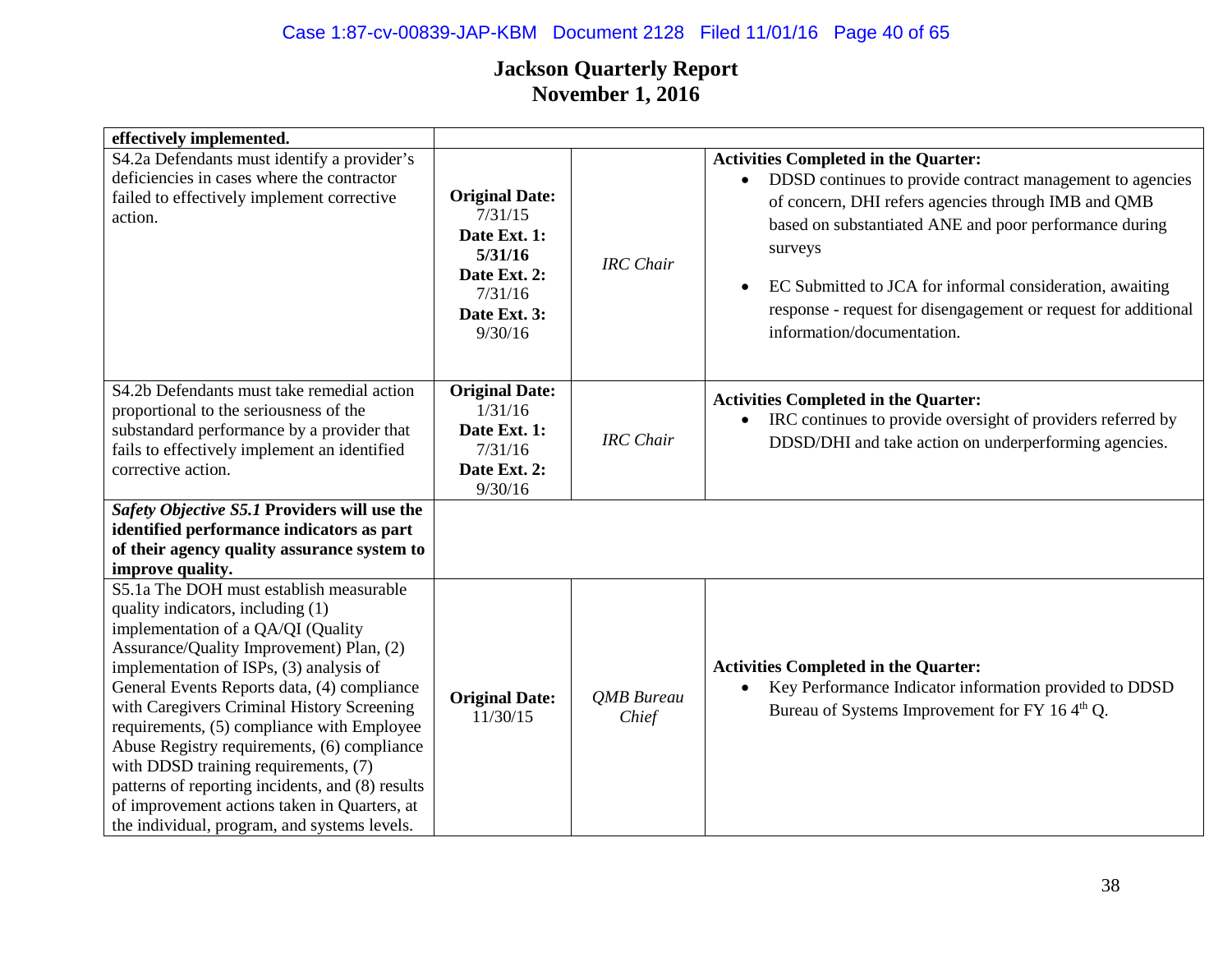## Case 1:87-cv-00839-JAP-KBM Document 2128 Filed 11/01/16 Page 41 of 65

| S5.1b The DOH must communicate these<br>required measurable quality indicators to<br>providers.                                                                                                                                                                                                   | <b>Original Date:</b><br>12/31/15                                                                                  | QMB Bureau<br>Chief                   | This has been completed. Established in provider agreements.                                                                                                                                                                                                                                                   |
|---------------------------------------------------------------------------------------------------------------------------------------------------------------------------------------------------------------------------------------------------------------------------------------------------|--------------------------------------------------------------------------------------------------------------------|---------------------------------------|----------------------------------------------------------------------------------------------------------------------------------------------------------------------------------------------------------------------------------------------------------------------------------------------------------------|
| $\overline{S5.1c}$ Providers must use the required<br>measurable quality indicators to improve the<br>quality of their services to JCMs.                                                                                                                                                          | <b>Original Date:</b><br>1/31/16<br>Date Ext. 1:<br>7/31/16<br>Date Ext. 2:<br>9/30/16<br>Date Ext. 3:<br>12/31/16 | QMB Bureau<br>Chief                   | <b>Activities Completed in the Quarter:</b><br>In FY 2017 QMB 7/1/2016 - 9/30/2016 QMB has completed<br>$\bullet$<br>21 compliance surveys.                                                                                                                                                                    |
| S5.1d The DOH must determine providers'<br>compliance in using the measurable quality<br>indicators through the use of QMB surveys.                                                                                                                                                               | <b>Original Date:</b><br>4/30/16<br>Date Ext. 1:<br>9/30/16<br>Date Ext. 2:<br>12/31/16                            | <b>QMB</b> Bureau<br>Chief            | <b>Activities Completed in the Quarter:</b><br>In FY 2017 QMB 7/1/2016 - 9/30/2016 QMB has completed<br>$\bullet$<br>21compliance surveys. *Note: All surveys completed by<br>QMB require a Plan of Correction for all findings.<br><b>Supporting Documentation:</b> See DHI website for survey reports.       |
| Safety Objective S5.2 Use significant events<br>reported through GER (General Events<br>Reporting) -- including use of emergency<br>services, falls, medication errors, and law<br>enforcement incidents -- to support DD<br>system management, that includes<br>responses to significant events. |                                                                                                                    |                                       |                                                                                                                                                                                                                                                                                                                |
| S5.2a Defendants must use the GER<br>information to identify the JCMs most at<br>risk, to inform providers and regional staff of<br>JCMs most at risk, and to request the<br>development and implementation of<br>prevention plans specific to a JCM's<br>identified risks.                       | <b>Original Date:</b><br>12/31/15<br>Date Ext. 1:<br>9/30/16<br>Date Ext. 2:<br>12/31/16                           | <b>DDSD</b> Deputy<br><b>Director</b> | <b>Activities Completed in the Quarter:</b><br>On 9/15/16, at a check-in meeting with JCA, Defendants<br>$\bullet$<br>sought and received guidance regarding the list's<br>intent/value/purpose, the criteria for making the list, and<br>guidance on how the list will be retained, evaluated and<br>updated. |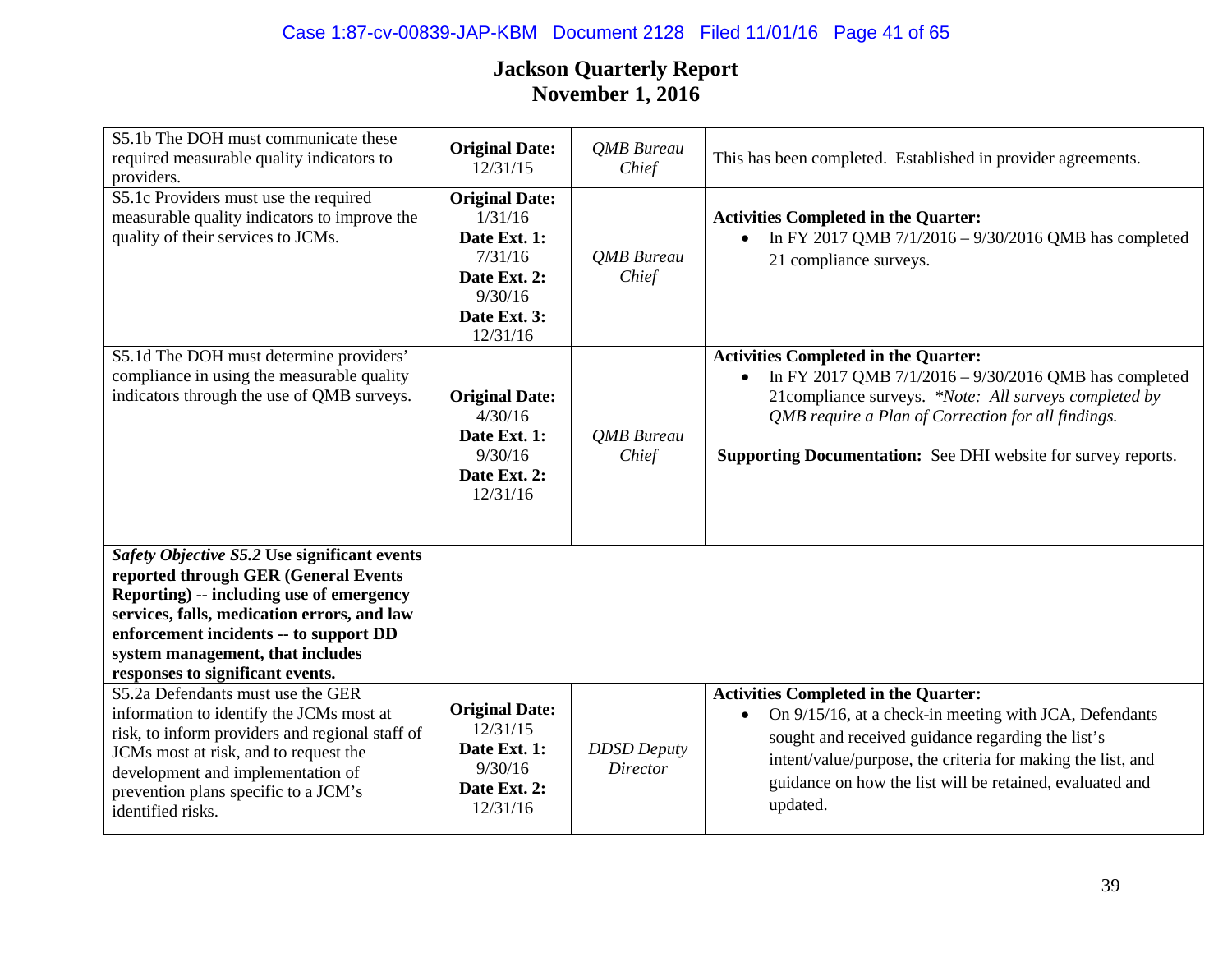# Case 1:87-cv-00839-JAP-KBM Document 2128 Filed 11/01/16 Page 42 of 65

|                                                                                                                                                                                                                                                          |                                                                                          |                                       | The Litigation Management QA nurse was assigned task of<br>$\bullet$<br>creating list.<br>On 10/28/16, a "side by side" meeting was held with JCA<br>$\bullet$<br>experts to discuss specific methodologies for creating list.<br>(Follow up meeting scheduled for 11/2/16).<br><b>Supporting Documentation:</b> At Risk List Meeting Discussion points<br>and first proposal (Bates Number JQR 000540-000541), At Risk List<br>August 2016 Draft (Bates Number JQR 000542-000549). |
|----------------------------------------------------------------------------------------------------------------------------------------------------------------------------------------------------------------------------------------------------------|------------------------------------------------------------------------------------------|---------------------------------------|-------------------------------------------------------------------------------------------------------------------------------------------------------------------------------------------------------------------------------------------------------------------------------------------------------------------------------------------------------------------------------------------------------------------------------------------------------------------------------------|
| S5.2b Defendants must provide DDSQI with<br>significant event information found in<br>electronic reporting through Therap GER for<br>use by members of the joint DDSD and DHI<br>Significant Events Committee in program<br>development and improvement. | <b>Original Date:</b><br>10/31/15<br>Date Ext. 1:<br>9/30/16<br>Date Ext. 2:<br>12/31/16 | <b>DDSD</b> Deputy<br><b>Director</b> | <b>Activities Completed in the Quarter:</b><br>BSI will provide significant events quarterly summary for<br>analysis on $11/3/16$ .                                                                                                                                                                                                                                                                                                                                                 |
| S5.2c The DOH must (1) analyze significant<br>event information, (2) identify trends in<br>provider performance, (3) intervene, and<br>evaluate the effectiveness of the intervention.                                                                   | <b>Original Date:</b><br>4/30/16<br>Date Ext. 1:<br>9/30/16<br>Date Ext. 2:<br>12/31/16  | <b>DDSD</b> Deputy<br>Director        | <b>Activities Completed in the Quarter:</b><br>Significant events meetings occur quarterly and have resulted<br>in action plans being developed.<br>BSI is sending Significant Events data monthly to Bureau of<br>Behavioral Supports for review.<br>BSI reviews previous quarterly data tracking to evaluate<br>$\bullet$<br>effectiveness of past interventions (on-going).                                                                                                      |
| Safety Objective S5.3 Implement a<br>responsive and effective case management<br>system as evidenced by the provision of<br>needed supports and services.                                                                                                |                                                                                          |                                       |                                                                                                                                                                                                                                                                                                                                                                                                                                                                                     |
| S5.3a Case managers must demonstrate that<br>they know the current strengths, needs,                                                                                                                                                                     | <b>Original Date:</b><br>1/31/16                                                         | <b>OMB</b> Bureau<br>Chief and        | <b>Activities Completed in the Quarter:</b><br>QMB has conducted 6 case management provider surveys<br>$\bullet$                                                                                                                                                                                                                                                                                                                                                                    |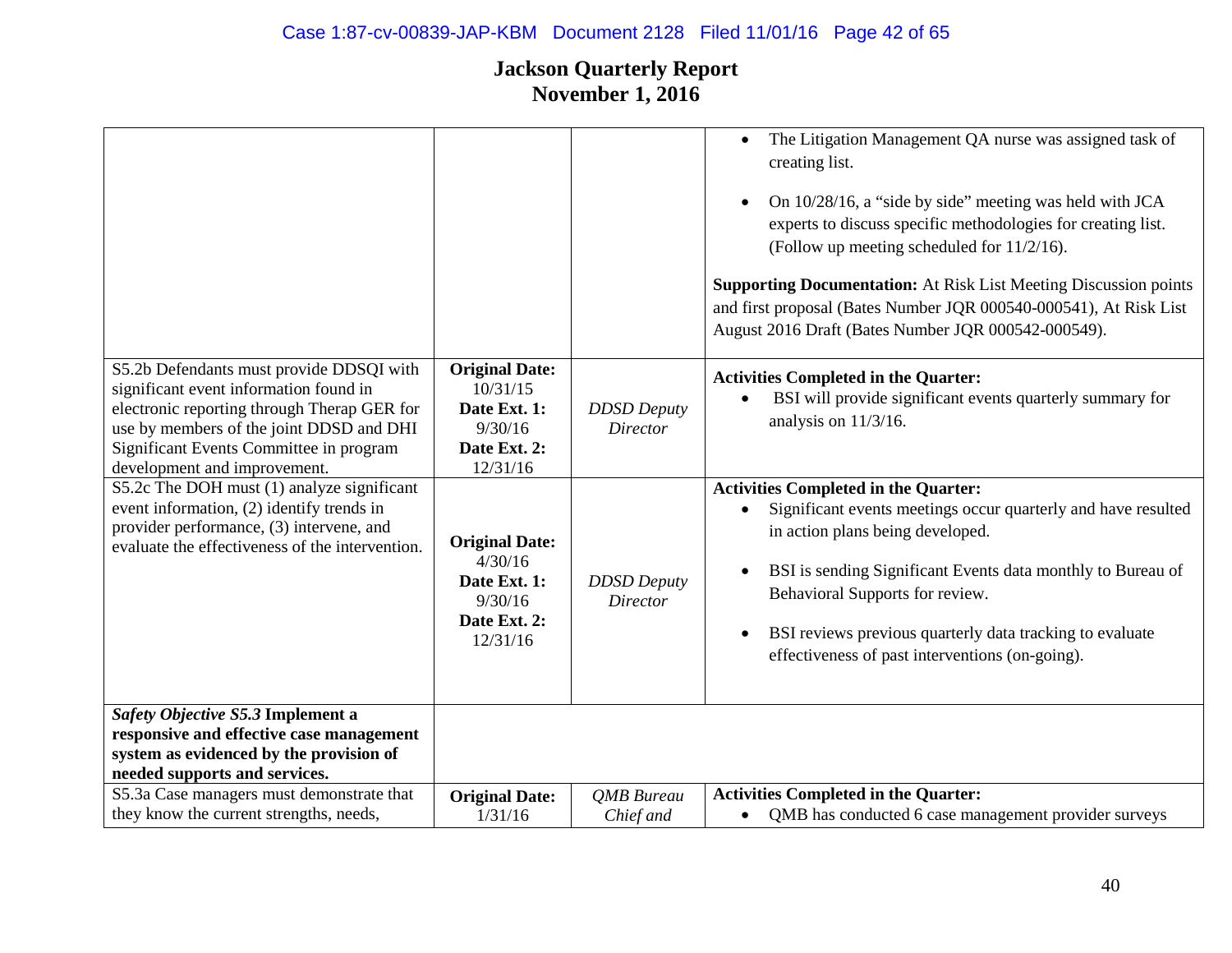| preferences, and medical conditions of each<br>JCM they serve and the JCM's ISP must<br>address these factors.                                                                                                                                                                                       | Date Ext. 1:<br>7/31/17                                     | <b>DDSD CM Lead</b>                                   | from July 1, 2016 through Sept 30, 2016.<br>52 Case Managers have received a record review of trainings<br>$\bullet$<br>and 49 case managers had interviews related to the<br>knowledge of the individual they serve on QMB survey<br>sample.<br>1 of 52 case managers had one DDSD required trainings<br>missing and 15 case managers were deficient in Incident<br>Management training.<br>Additionally, it should be noted that of 117 Individuals were<br>seen in case management services and one Individual had an<br>ISPs where an outcome was not updated and another had an<br>ISP which was not found. |
|------------------------------------------------------------------------------------------------------------------------------------------------------------------------------------------------------------------------------------------------------------------------------------------------------|-------------------------------------------------------------|-------------------------------------------------------|------------------------------------------------------------------------------------------------------------------------------------------------------------------------------------------------------------------------------------------------------------------------------------------------------------------------------------------------------------------------------------------------------------------------------------------------------------------------------------------------------------------------------------------------------------------------------------------------------------------|
|                                                                                                                                                                                                                                                                                                      |                                                             |                                                       | <b>Supporting Documentation:</b> See 3.8b                                                                                                                                                                                                                                                                                                                                                                                                                                                                                                                                                                        |
| S5.3b Case Managers must ensure that each<br>JCM's ISP is properly implemented.                                                                                                                                                                                                                      | <b>Original Date:</b><br>1/31/16<br>Date Ext. 1:<br>7/31/17 | <b>OMB</b> Bureau<br>Chief and<br><b>DDSD CM Lead</b> | <b>Activities Completed in the Quarter:</b><br>• DDSD is currently working with the JCA and Community in<br>developing an ISP Strategic Plan. An initial stakeholder<br>meeting was held in October 2016. QMB continues to<br>review ISP implementation as it is identified as a key<br>performance indicator. Data is presented to DDSQI from<br>QMB, however DDSD is aware of the need to incorporate<br>other data sources to inform this evaluative component.                                                                                                                                               |
| S5.3c Case Managers must identify<br>significant risks, needed supports, and unmet<br>needs for each JCM; must convene the IDT<br>promptly whenever a JCM is at risk or a<br>JCM's needs are not being fully addressed;<br>must ensure DOH if the IDT is unable to<br>adequately meet a JCM's needs. | <b>Original Date:</b><br>1/31/16<br>Date Ext. 1:<br>7/31/17 | QMB Bureau<br>Chief and<br><b>DDSD CM Lead</b>        | <b>Activities Completed in the Quarter:</b><br>QMB has conducted 6 case management provider surveys<br>from July 1, 2016 through Sept 30, 2016.<br>52 Case Managers have received a record review of trainings<br>and 49 case managers had interviews related to the<br>knowledge of the individual they serve on QMB survey                                                                                                                                                                                                                                                                                     |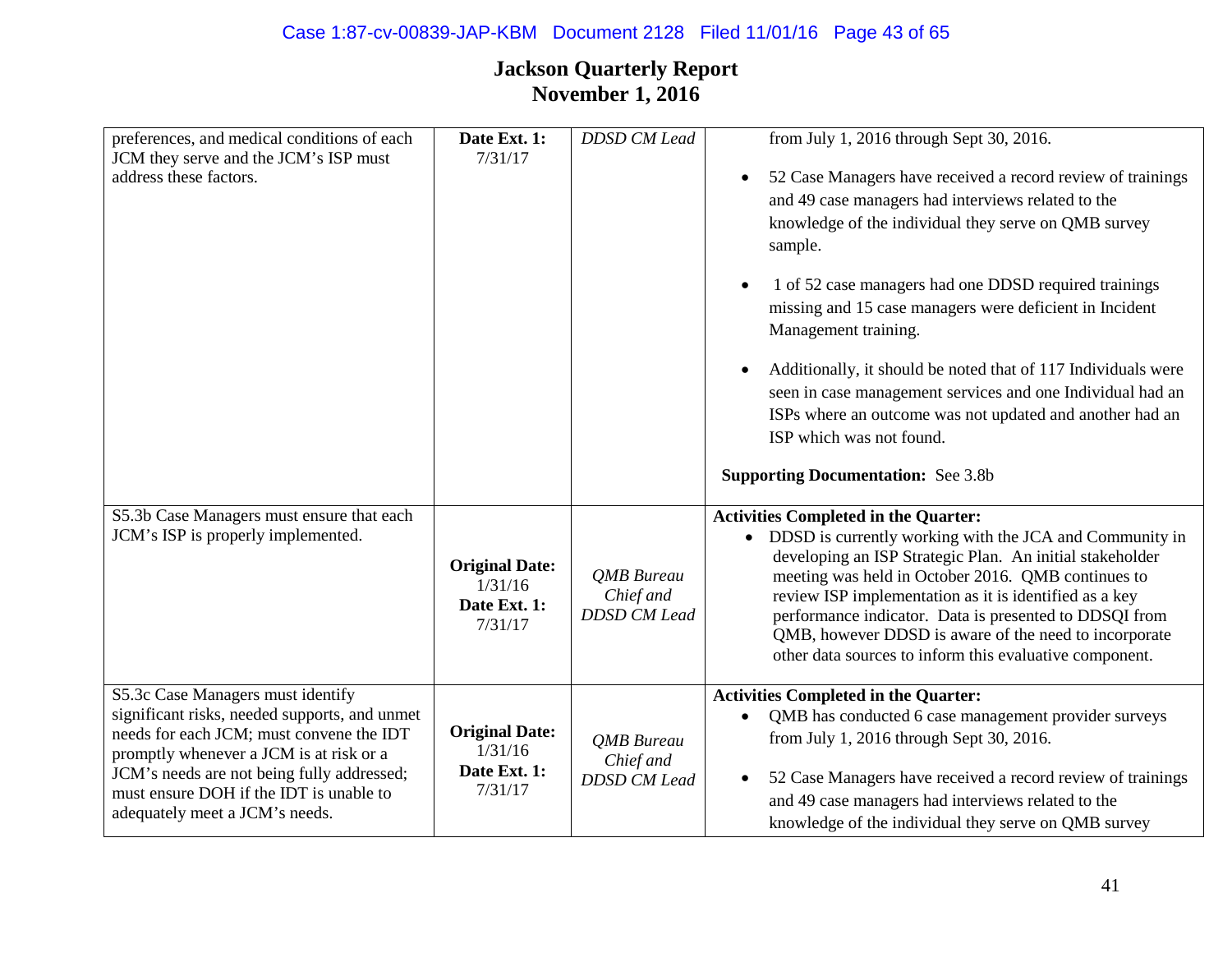|                                                                                                                                                                                                                                                  |                                                              |                                                       | sample.                                                                                                                                                                                                                                                                                                                                                                                                                                                                                                                                                                                                                                    |
|--------------------------------------------------------------------------------------------------------------------------------------------------------------------------------------------------------------------------------------------------|--------------------------------------------------------------|-------------------------------------------------------|--------------------------------------------------------------------------------------------------------------------------------------------------------------------------------------------------------------------------------------------------------------------------------------------------------------------------------------------------------------------------------------------------------------------------------------------------------------------------------------------------------------------------------------------------------------------------------------------------------------------------------------------|
|                                                                                                                                                                                                                                                  |                                                              |                                                       | <b>Supporting Documentation:</b> See 3.8b                                                                                                                                                                                                                                                                                                                                                                                                                                                                                                                                                                                                  |
| S5.3d The DOH must monitor and evaluate<br>the performance of each case management<br>agency on an annual basis and must use its<br>evaluation to determine whether the case<br>management agency should be enrolled as a<br>DD Waiver provider. | <b>Original Date:</b><br>1/31/16<br>Date Ext. 1:<br>7/31/17  | <b>OMB</b> Bureau<br>Chief and<br><b>DDSD CM Lead</b> | <b>Activities Completed in the Quarter:</b><br>From July 1, 2016 – Sept 30, 2016 QMB completed 6 case<br>$\bullet$<br>management surveys.<br>During the compliance surveys 5 agencies were found in<br>$\bullet$<br>compliance with Conditions of Participation and 1 was found<br>to be in partial compliance. All agencies are required to<br>complete plan of corrections for deficiencies identified.<br>The agency in partial compliance was Sun Country Case<br>$\bullet$<br>Management. Sun Country's condition level finding was<br>regarding personnel Incident Management Training.<br><b>Supporting Documentation:</b> See 3.8b |
| Safety Objective S5.4 Develop and<br>implement an effective, integrated DD<br><b>Strategic Information Management</b><br>System.                                                                                                                 |                                                              |                                                       |                                                                                                                                                                                                                                                                                                                                                                                                                                                                                                                                                                                                                                            |
| S5.4a The DOH must evaluate its<br>information management system's ability to<br>use information related to JCMs in an<br>integrated manner.                                                                                                     | <b>Original Date:</b><br>11/30/15<br>Date Ext. 1:<br>8/31/16 | <b>BSI</b> Bureau<br>Chief                            | <b>Activities Completed in the Quarter:</b><br>Held data hub meeting on 8/30/16 with JCA present.<br><b>Supporting Documentation:</b> Data Hub Summary 8/30/16 (Bates<br>Number JQR 000550-000551).                                                                                                                                                                                                                                                                                                                                                                                                                                        |
| S5.4b The DOH must ensure that the "ad-hoc<br>reports pulled from HSD's MMIS" are<br>available from DDSD.                                                                                                                                        | <b>Original Date:</b><br>12/31/15<br>Date Ext. 1:<br>8/31/16 | <b>BSI</b> Bureau<br>Chief                            | <b>Activities Completed in the Quarter:</b><br>DDSD Data Management unit provides all ad hoc reports to<br>the Division.                                                                                                                                                                                                                                                                                                                                                                                                                                                                                                                   |
| S5.4c Defendants must evaluate the<br>usefulness and gaps in the above described                                                                                                                                                                 | <b>Original Date:</b><br>4/30/16                             | <b>BSI</b> Bureau<br>Chief                            | <b>Activities Completed in the Quarter:</b>                                                                                                                                                                                                                                                                                                                                                                                                                                                                                                                                                                                                |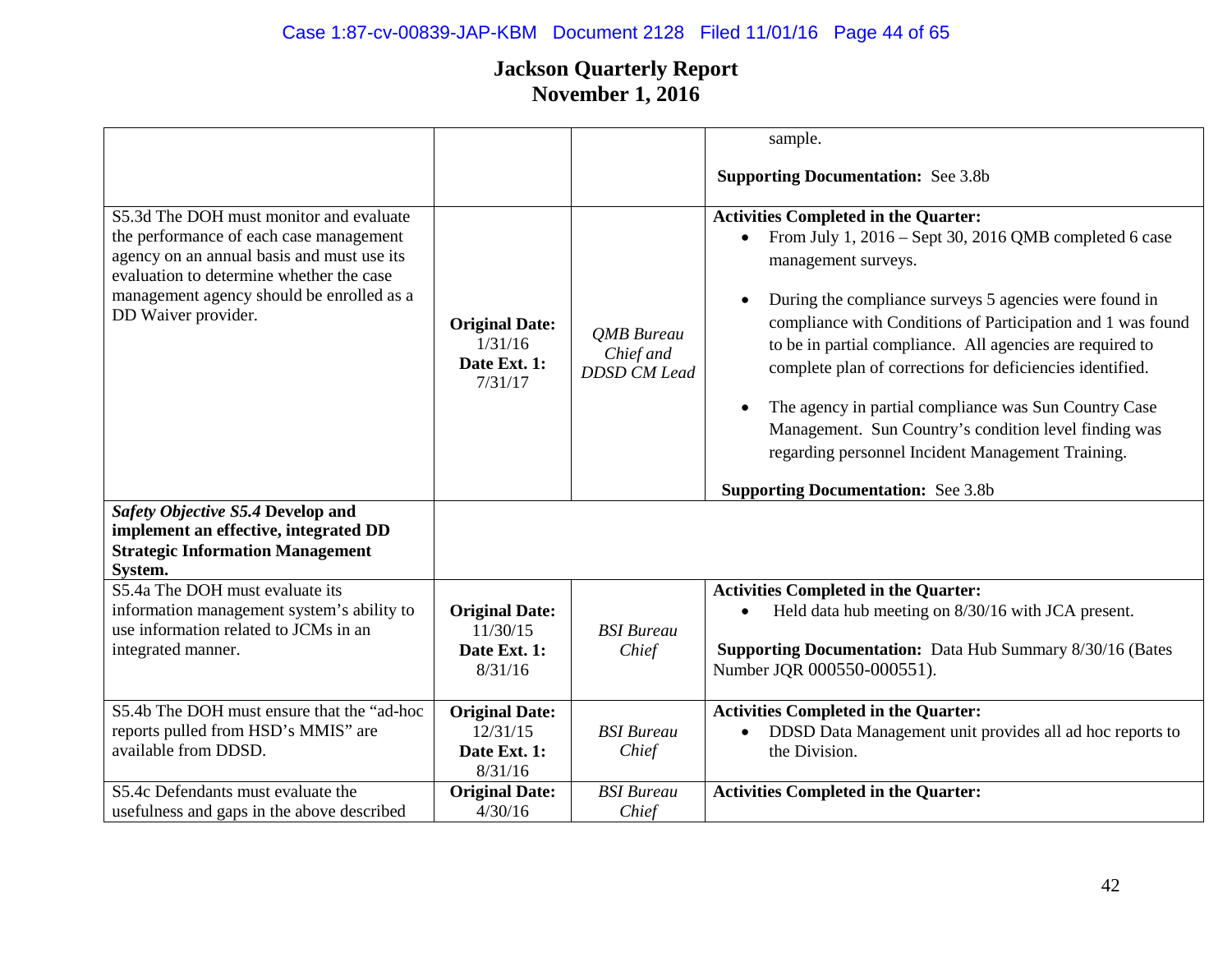## Case 1:87-cv-00839-JAP-KBM Document 2128 Filed 11/01/16 Page 45 of 65

| data collection system and must modify or<br>update the system where practicable.                                                                                                                                                                                                                                                                                                                                                                                                                                                                                                                                                                                                                                                                                                                                                                                | Date Ext. 1:<br>8/31/16                                                                                                                        |                                                                                                  | Data Hub meeting held on 8/30/16.<br>$\bullet$<br>Data Hub process demonstrated to Dr. Gant<br>$\bullet$<br><b>Supporting Documentation:</b> See S5.4a                                                                                                                                                                                              |
|------------------------------------------------------------------------------------------------------------------------------------------------------------------------------------------------------------------------------------------------------------------------------------------------------------------------------------------------------------------------------------------------------------------------------------------------------------------------------------------------------------------------------------------------------------------------------------------------------------------------------------------------------------------------------------------------------------------------------------------------------------------------------------------------------------------------------------------------------------------|------------------------------------------------------------------------------------------------------------------------------------------------|--------------------------------------------------------------------------------------------------|-----------------------------------------------------------------------------------------------------------------------------------------------------------------------------------------------------------------------------------------------------------------------------------------------------------------------------------------------------|
| SUPPORTED EMPLOYMENT PLAN<br><b>Supported Employment Objective SE 1.1</b><br><b>Achieve an annual increase of Jackson</b><br>Class Members working "at criteria," in<br>accordance with information gathered<br>regarding the Jackson Class Members'<br>abilities and desires to be employed, and<br>the guardians' positions on employment of<br>the Jackson Class Members. Defendants<br>must provide technical, supported<br>employment assistance to the Jackson<br><b>Class Members and support for teams to</b><br>assist all qualified and willing Jackson<br><b>Class Members to obtain "at criteria"</b><br>employment.<br>SE1.1a Defendants must obtain current<br>statistics on JCMs who are not working at<br>criteria, but who wish to work and are<br>capable of working at criteria, provided the<br>JCMs' guardians support working at criteria. | <b>Original Date:</b><br>10/31/15<br>Date Ext. 1:<br><b>TBD</b>                                                                                | <b>DDSD</b><br>Supported<br>Employment<br>Lead                                                   | <b>Activities Completed in the Quarter:</b><br>SELN Q1 data collected. CI Coordinators have been provided<br>$\bullet$<br>authority and training on electronic validation of data<br>resulting in swift corrective action for errors in data required                                                                                               |
| SE1.1b Defendants must provide technical<br>vocational assistance and support through job<br>developers and job coaches for all JCMs<br>identified in SE1.1a.<br>SE1.1c Defendants must achieve an annual<br>increase in the number of JCMs working at<br>criteria, consistent with SE1.1a.                                                                                                                                                                                                                                                                                                                                                                                                                                                                                                                                                                      | <b>Original Date:</b><br>10/31/15<br>Date Ext. 1:<br><b>TBD</b><br><b>Original Date:</b><br>1/31/16<br>Date Ext. 1:<br>9/30/16<br>Date Ext. 2: | <b>DDSD</b><br>Supported<br>Employment<br>Lead<br><b>DDSD</b><br>Supported<br>Employment<br>Lead | for successful data base operation.<br>SE data base is in beta test mode.<br>$\bullet$<br>Informed Choice project initiated at LLCP; some class<br>$\bullet$<br>members have begun profile process. Informed choice project<br>introduced in SW at TRESCO. Smaller providers in other<br>regions contacted to explore means of combining resources. |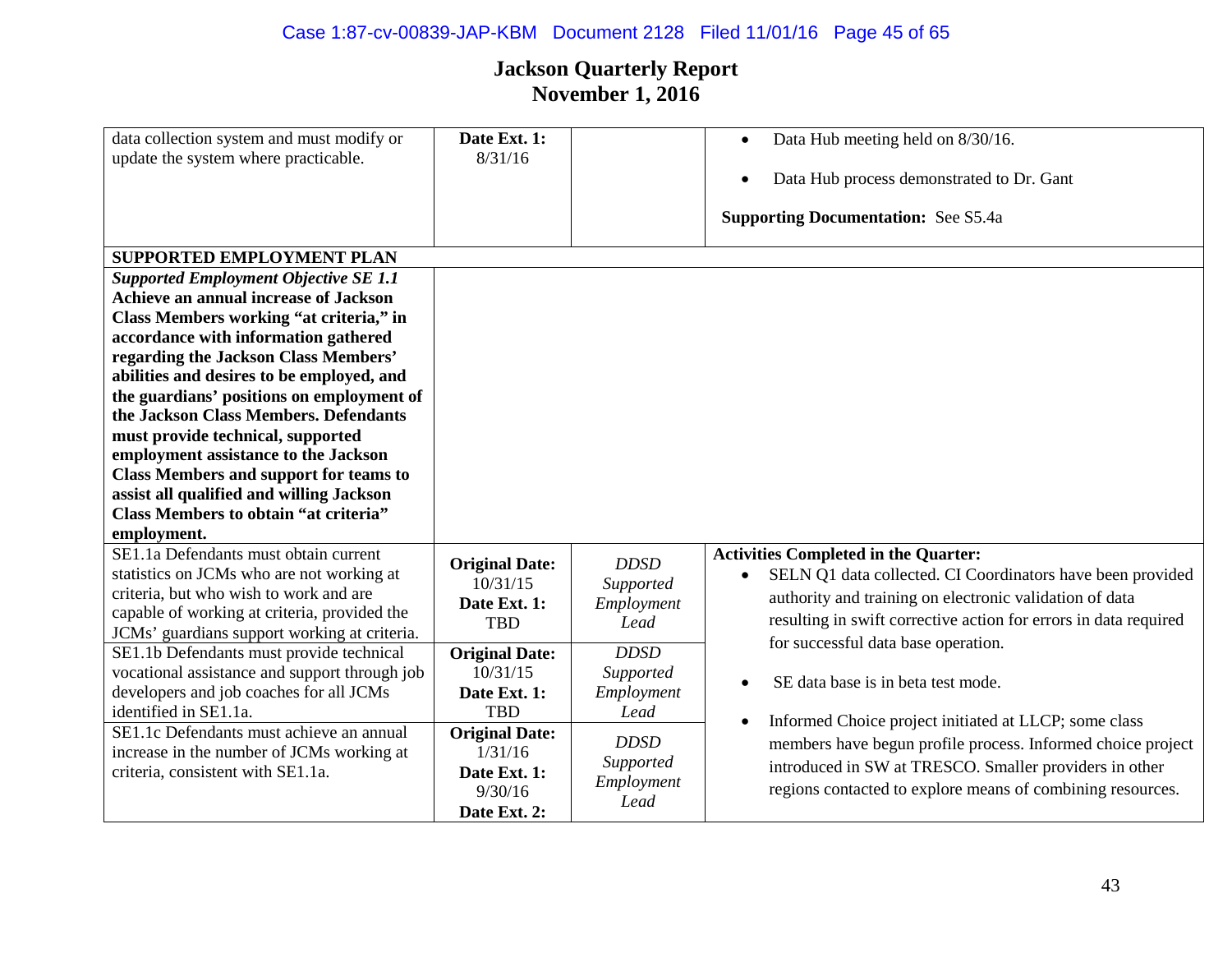#### Case 1:87-cv-00839-JAP-KBM Document 2128 Filed 11/01/16 Page 46 of 65

|                                                                                                                                                                                                                                                                                                                                                                                                                                                                                                                   | <b>TBD</b>                                                                                                           |                                                | <b>Supporting Documentation: JCM Wage and Hour report (Bates</b>                                                                                                                                                                                                                                                                                                                                                |
|-------------------------------------------------------------------------------------------------------------------------------------------------------------------------------------------------------------------------------------------------------------------------------------------------------------------------------------------------------------------------------------------------------------------------------------------------------------------------------------------------------------------|----------------------------------------------------------------------------------------------------------------------|------------------------------------------------|-----------------------------------------------------------------------------------------------------------------------------------------------------------------------------------------------------------------------------------------------------------------------------------------------------------------------------------------------------------------------------------------------------------------|
| SE1.1d Defendants must provide technical<br>assistance to JCMs and their teams to obtain<br>jobs for JCMs consistent with the federal<br>definition of Supported Employment.                                                                                                                                                                                                                                                                                                                                      | <b>Original Date:</b><br>1/31/16<br>Date Ext. 1:<br><b>TBD</b>                                                       | <b>DDSD</b><br>Supported<br>Employment<br>Lead | Number JQR 000552-000555), DDSD Data Collection Update<br>(Bates Number JQR 000556-000557), Discovery Assignment<br>Schedule (Bates Number JQR 000558-000562), and Informed<br>Choice Work Plan (Bates Number JQR 000563-000569).<br><b>Activities Remaining to Complete EC:</b><br>Transfer of all database operation from IT to Statewide<br>Employment lead<br>Continue roll out of IC project.<br>$\bullet$ |
| <b>Supported Employment Objective SE 1.2</b><br>Defendants will increase the number of<br>qualified providers statewide in order to<br>increase the number of Jackson Class<br>Members earning minimum wage or<br>better, and to increase the average number<br>of hours per week worked by Jackson<br>Class Members. Defendants will develop a<br>plan with time lines to provide quality<br>supported employment at criteria to all<br>priority class members who are<br>determined to be appropriate for work. |                                                                                                                      |                                                |                                                                                                                                                                                                                                                                                                                                                                                                                 |
| SE1.2a Defendants must develop a written<br>strategy and process to recruit and retain<br>qualified employment providers for all JCMs<br>who wish to and are able to work at criteria,<br>with their guardians' consent.                                                                                                                                                                                                                                                                                          | <b>Original Date:</b><br>9/30/15<br>Date Ext. 1:<br>4/30/16<br>Date Ext. 2:<br>6/30/16<br>Date Ext. 3:<br><b>TBD</b> | <b>DDSD</b> Deputy<br><b>Director</b>          | <b>Activities Completed in the Quarter:</b><br>Defendants met with Linda Rolfe and designed written<br>$\bullet$<br>strategy to identify and retain qualified providers.<br>Supporting Documentation: See SE1.1d for Informed Choice Work<br>plan and Qualified provider update (Bates Number JQR 000570-<br>$000572$ ).                                                                                        |
| SE1.2b Defendants must provide a current<br>written list of qualified employment<br>providers to JCMs and their guardians.                                                                                                                                                                                                                                                                                                                                                                                        | <b>Original Date:</b><br>9/30/15<br>Date Ext. 1:<br>4/30/16                                                          | <b>DDSD</b> Deputy<br><b>Director</b>          | <b>Activities Remaining to Complete EC:</b><br>With Linda Rolfe, identify process to implement written<br>strategy.                                                                                                                                                                                                                                                                                             |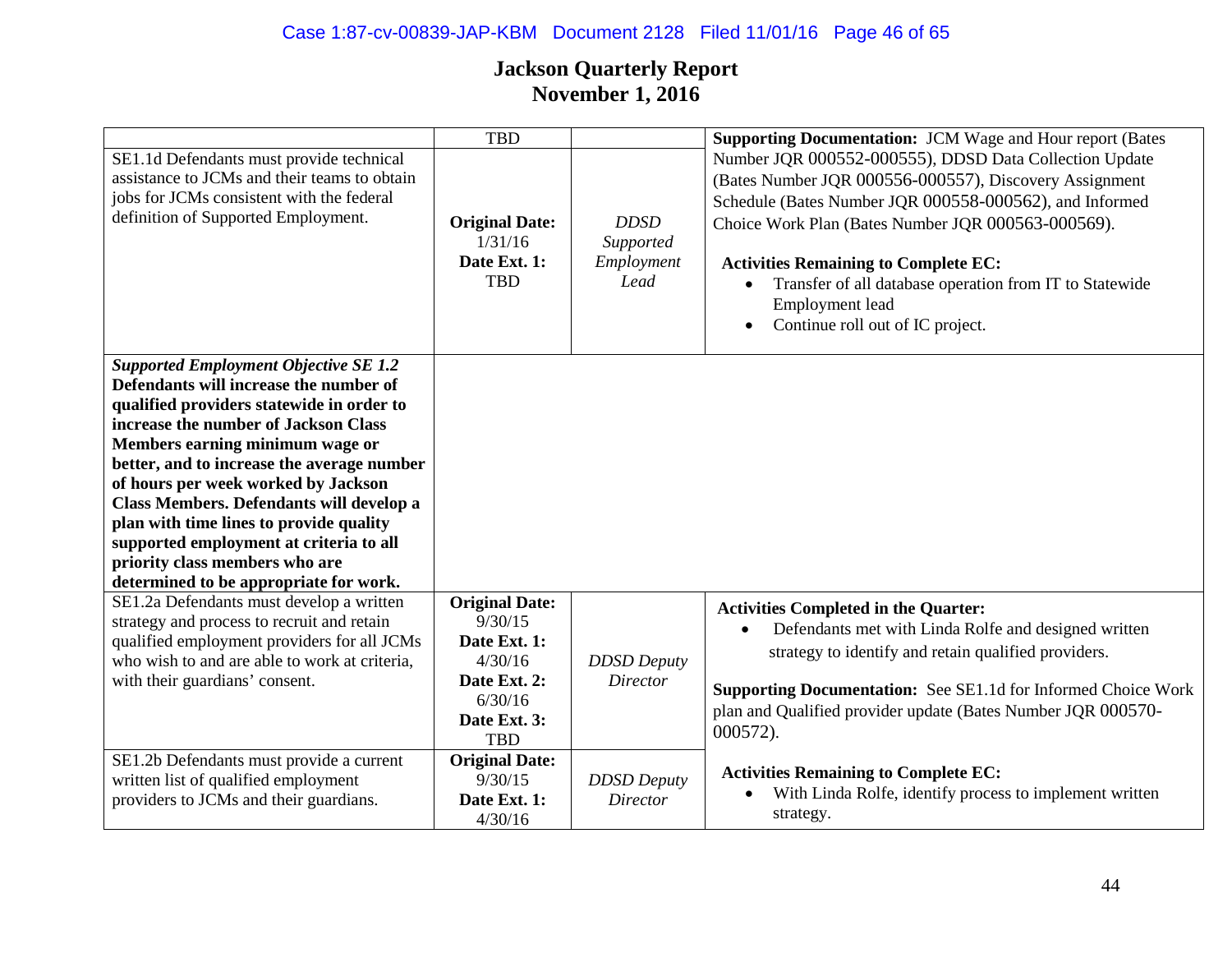|                                                 | Date Ext. 2:          |                    |                                                          |
|-------------------------------------------------|-----------------------|--------------------|----------------------------------------------------------|
|                                                 | 6/30/16               |                    |                                                          |
|                                                 | Date Ext. 3:          |                    |                                                          |
|                                                 | 9/30/16               |                    |                                                          |
| SE1.2c Defendants must use the list of          | <b>Original Date:</b> |                    |                                                          |
| qualified employment providers to increase      | 9/30/15               |                    |                                                          |
| the number of JCMs earning minimum wage         | Date Ext. 1:          | <b>DDSD</b> Deputy |                                                          |
| or better and to increase the number of hours   | 6/30/16               | Director           |                                                          |
| per week worked by JCMs.                        | Date Ext. 2:          |                    |                                                          |
|                                                 | <b>TBD</b>            |                    |                                                          |
| SE1.2d Defendants must create and must          | <b>Original Date:</b> |                    |                                                          |
| disseminate a timeline with target dates for    | 10/31/15              |                    |                                                          |
| the employment at criteria of all JCMs who      | Date Ext. 1:          | <b>DDSD</b> Deputy |                                                          |
| wish to work, who can work, and who have        | 6/30/16               | Director           |                                                          |
| the consent of the guardians to work at         | Date Ext. 2:          |                    |                                                          |
| criteria.                                       | <b>TBD</b>            |                    |                                                          |
| SE1.2e Defendants must maintain and must        |                       |                    |                                                          |
| report annual statistics on the number of $(1)$ | <b>Original Date:</b> |                    |                                                          |
| JCMs who wish to work at criteria, (2) JCMs     | 12/31/15              |                    |                                                          |
| who can work at criteria with their guardians'  | Date Ext. 1:          | <b>DDSD</b> Deputy |                                                          |
| consent, and (3) JCMs who are working at        | 9/30/16               | Director           |                                                          |
| criteria. Defendants must correlate these       | Date Ext. 2:          |                    |                                                          |
| annual statistics with the target dates in the  | <b>TBD</b>            |                    |                                                          |
| timeline.                                       |                       |                    |                                                          |
| <b>Supported Employment Objective SE 1.3</b>    |                       |                    |                                                          |
| Personnel who develop or implement              |                       |                    |                                                          |
| career development plans will receive and       |                       |                    |                                                          |
| pass competency based training based on         |                       |                    |                                                          |
| <b>DDW</b> standards on career development      |                       |                    |                                                          |
| planning.                                       |                       |                    |                                                          |
| SE1.3a Defendants must develop                  | <b>Original Date:</b> |                    | <b>Activities Completed in the Quarter:</b>              |
| competency based training on DDW                | 12/31/15              |                    | Defendants have met with Linda Rolfe to discuss national |
| standards for career development planning.      | Date Ext. 1:          | <b>DDSD</b> Deputy | $\bullet$                                                |
|                                                 | 6/30/16               | <b>Director</b>    | standards on career development planning.                |
|                                                 | Date Ext. 2:          |                    |                                                          |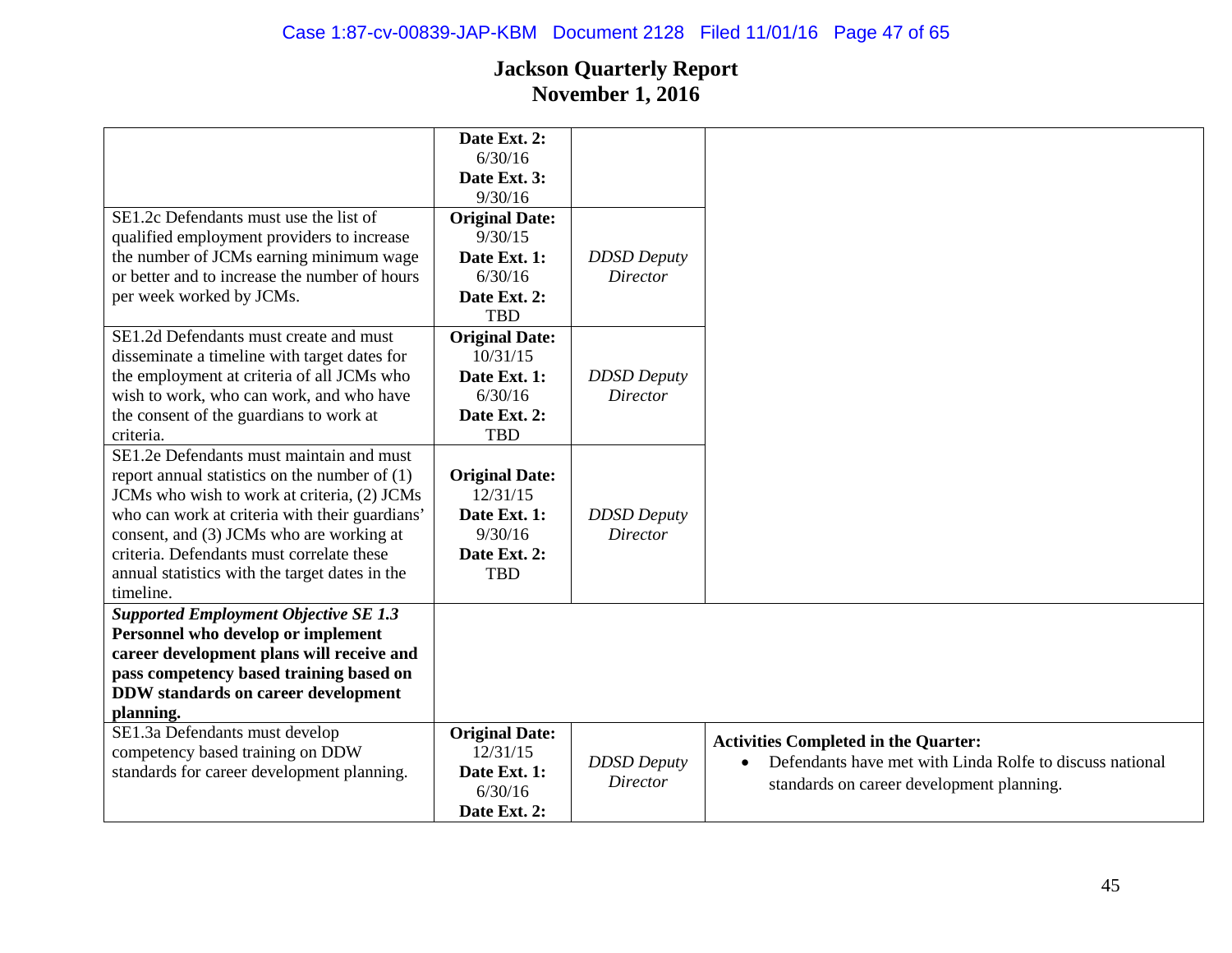## Case 1:87-cv-00839-JAP-KBM Document 2128 Filed 11/01/16 Page 48 of 65

| SE1.3b Personnel must have satisfactorily<br>passed competency based training on DDW<br>standards for career development planning<br>before providing career development<br>planning to JCMs and their guardians.                                                                     | 12/31/16<br><b>Original Date:</b><br>4/30/16<br>Date Ext. 1:<br>9/30/16<br>Date Ext. 2:<br><b>TBD</b> | <b>DDSD</b> Deputy<br><b>Director</b> |                                                                                                                                                                                                                                                                                                                                                                                                                                                                                                                                                                                         |
|---------------------------------------------------------------------------------------------------------------------------------------------------------------------------------------------------------------------------------------------------------------------------------------|-------------------------------------------------------------------------------------------------------|---------------------------------------|-----------------------------------------------------------------------------------------------------------------------------------------------------------------------------------------------------------------------------------------------------------------------------------------------------------------------------------------------------------------------------------------------------------------------------------------------------------------------------------------------------------------------------------------------------------------------------------------|
| <b>Supported Employment Objective SE 1.4</b><br>Increase capacity to create traditional and<br>non-traditional paths to employment.                                                                                                                                                   |                                                                                                       |                                       |                                                                                                                                                                                                                                                                                                                                                                                                                                                                                                                                                                                         |
| SE1.4a The DDSD Deputy Director must<br>develop an approved action plan to deploy an<br>SE expert or experts to work with qualified<br>employment providers to increase the<br>number of traditional and non-traditional<br>employment opportunities for JCMs to work<br>at criteria. | <b>Original Date:</b><br>7/31/15<br>Date Ext. 1:<br>9/30/16<br>Date Ext. 2:<br>12/31/16               | <b>DDSD</b> Deputy<br><b>Director</b> | <b>Activities Completed in the Quarter:</b><br>The Deputy Director, Linda Rolfe, State wide lead Carrie<br>$\bullet$<br>Roberts and Leaders from PFE developed the Informed<br>Choice project to offer Discovery to all class members<br>identified through the DDSD Employment Strikeforce as<br>potentially available for employment even though their ISP<br>documents state that they currently decline to work<br>This plan has been presented to the JCA and Plaintiffs and<br>has been approved.<br><b>Supporting Documentation:</b> See SE1.1a for Informed Choice Work<br>Plan |
| SE1.4b Defendants, through Partners for<br>Employment, must deliver customized<br>employment training to qualified<br>employment providers in reference to<br>employment of JCMs at criteria.                                                                                         | <b>Original Date:</b><br>10/31/15<br>Date Ext. 1:<br>9/30/16<br>Date Ext. 2:<br>12/31/16              | <b>DDSD</b> Deputy<br>Director        | <b>Activities Completed in the Quarter:</b><br>PFE Training report August 2016 and Informed Choice Work<br>plan (Bates Number JQR 000593-000598)                                                                                                                                                                                                                                                                                                                                                                                                                                        |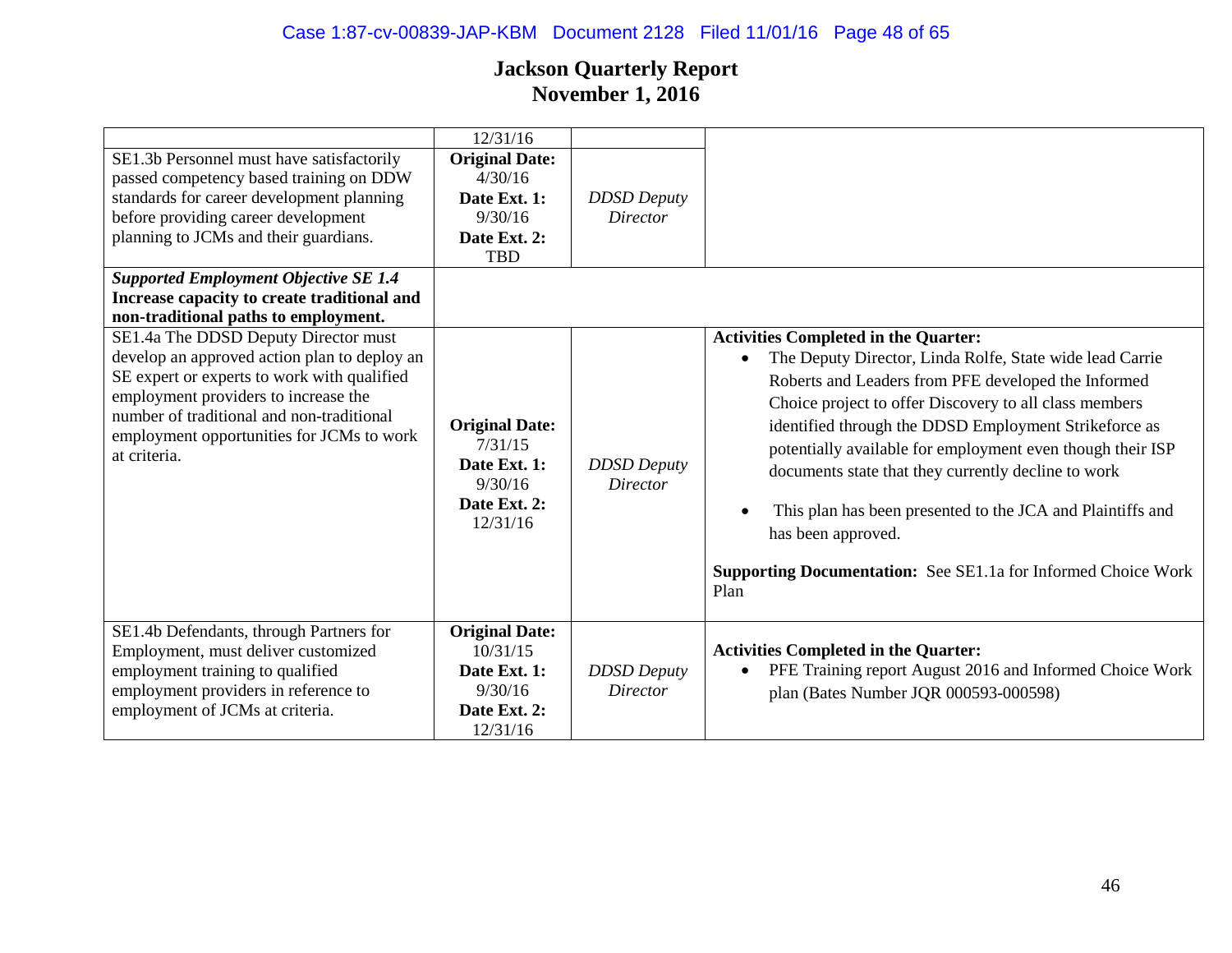#### Case 1:87-cv-00839-JAP-KBM Document 2128 Filed 11/01/16 Page 49 of 65

| SE1.4c Defendants must use funding<br>available through the IGA for the<br>development of JCMs' vocational assessment<br>profiles (VAPs).                                                                                                                                                                                                                                                                                            | Complete in<br>FY15.<br>Negotiation<br>underway for FY<br>16.<br>Date Ext. 1:<br>9/30/16 | <b>DDSD</b> Deputy<br><b>Director</b>          | <b>Activities Completed in the Quarter:</b><br>Defendants do not limit assessment to VAPS. The term<br>$\bullet$<br>"VAP" was retired in January 2016 and the IC project<br>initiated to encourage experiential component to assessment.<br>Supporting Documentation: See SE1.1a for Informed Choice Work<br>Plan          |
|--------------------------------------------------------------------------------------------------------------------------------------------------------------------------------------------------------------------------------------------------------------------------------------------------------------------------------------------------------------------------------------------------------------------------------------|------------------------------------------------------------------------------------------|------------------------------------------------|----------------------------------------------------------------------------------------------------------------------------------------------------------------------------------------------------------------------------------------------------------------------------------------------------------------------------|
| SE1.4d Defendants must demonstrate<br>through annual statistics that they have<br>increased the capacity to provide traditional<br>and non-traditional paths for employment of<br>JCMs at criteria.                                                                                                                                                                                                                                  | <b>Original Date:</b><br>1/31/16<br>Date Ext. 1:<br>9/30/16                              | <b>DDSD</b> Deputy<br>Director                 | <b>Activities Completed in the Quarter:</b><br>IC project initiated in Metro; introduced in SW. No data at<br>$\bullet$<br>this time.<br><b>Activities Remaining to Complete EC:</b><br>Continue IC project roll out.                                                                                                      |
| <b>Supported Employment Objective SE 1.5</b><br>Individual records (including ISPs) of<br><b>Jackson Class Members will contain</b><br>accurate employment plans that include<br>information about the Jackson Class<br>Members' desires to work, the Jackson<br>Class Members' skills for existing jobs,<br>and whether the guardians want the<br><b>Jackson Class Members to work.</b><br>SE1.5a Defendants, through appropriately |                                                                                          |                                                | <b>Activities Completed in the Quarter:</b>                                                                                                                                                                                                                                                                                |
| trained personnel, must update each JCM's<br>ISP with a current and accurate employment<br>plan, including information about the JCM's<br>employment goals and whether the JCM<br>wishes to work, has skills for existing work,<br>seeks traditional or nontraditional work, and<br>has the guardian's consent to work.                                                                                                              | <b>Original Date:</b><br>4/30/16<br>Date Ext. 1:<br><b>TBD</b>                           | <b>DDSD</b><br>Supported<br>Employment<br>Lead | Informed Choice project will support this EC. For those class<br>٠<br>members who are retired or medically unable to work, clear<br>documentation is expected.<br><b>Supporting Documentation:</b> See SE1.1a for Informed Choice Work<br>Plan<br>Activities Remaining to Complete EC: Continue to roll out IC<br>project. |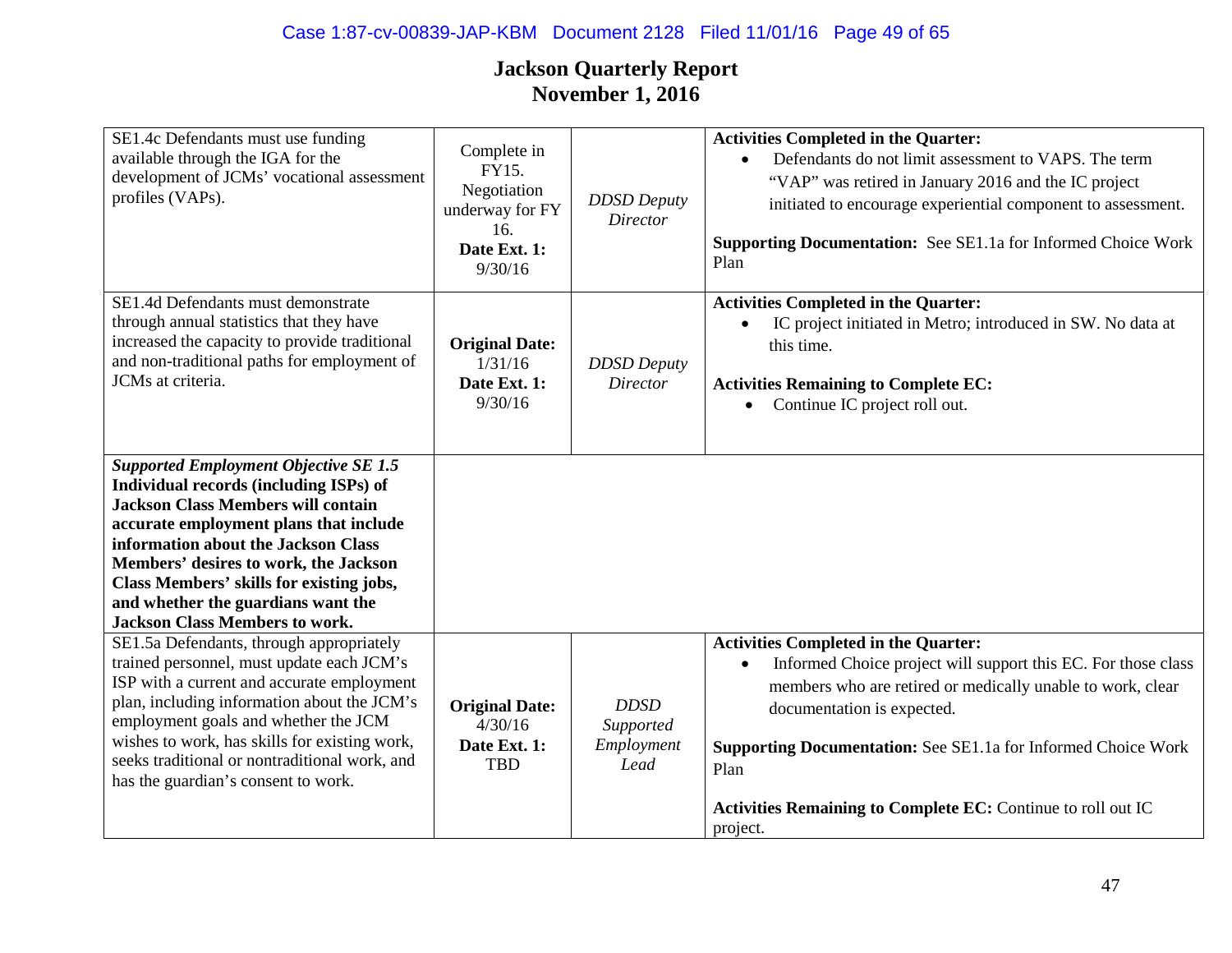## Case 1:87-cv-00839-JAP-KBM Document 2128 Filed 11/01/16 Page 50 of 65

| <b>Supported Employment Objective SE 1.6</b><br>When there is a change in an individual's<br>life that impacts their employment status,<br>the team will meet within 10 days and take<br>action to minimize the disruption to the<br>class member's employment. |                                                                                          |                                                |                                                                                                                                                                                                                                                                                                                                                                               |
|-----------------------------------------------------------------------------------------------------------------------------------------------------------------------------------------------------------------------------------------------------------------|------------------------------------------------------------------------------------------|------------------------------------------------|-------------------------------------------------------------------------------------------------------------------------------------------------------------------------------------------------------------------------------------------------------------------------------------------------------------------------------------------------------------------------------|
| SE1.6a Defendants must have a system in<br>place to minimize the disruption to a JCM's<br>employment when a JCM suffers a "life<br>change" (hospitalization, significant health<br>status change, relocation to another city, loss<br>of employment).           | <b>Original Date:</b><br>9/30/15<br>Date Ext. 1:<br>9/30/16<br>Date Ext. 2:<br>12/31/16  | <b>DDSD</b><br>Supported<br>Employment<br>Lead | <b>Activities Completed in the Quarter:</b><br>Director's release has informed field of this requirement. CI<br>$\bullet$<br>Coordinators review OOH placement weekly to identify any<br>class member who is OOH and employed. CI will contact the<br>class member's CM and SE provider to assure that all<br>measures are taken to protect the class member's<br>employment. |
| SE1.6b Defendants must promptly document<br>any life change for a JCM in appropriate<br>forms, including Case Management Site Visit<br>Forms and IDT Meeting minutes.                                                                                           | <b>Original Date:</b><br>9/30/15<br>Date Ext. 1:<br>9/30/16<br>Date Ext. 2:<br>12/31/16  | <b>DDSD</b><br>Supported<br>Employment<br>Lead | <b>Activities Completed this Quarter:</b><br>No data to report.<br>$\bullet$                                                                                                                                                                                                                                                                                                  |
| SE1.6c The JCM's team must meet within<br>ten (10) days of a JCM's life change to take<br>appropriate actions to minimize a disruption<br>in the JCM's employment.                                                                                              | <b>Original Date:</b><br>10/31/15<br>Date Ext. 1:<br>9/30/16<br>Date Ext. 2:<br>12/31/16 | <b>DDSD</b><br>Supported<br>Employment<br>Lead | <b>Activities Completed this Quarter:</b><br>See SE1.6a.                                                                                                                                                                                                                                                                                                                      |
| <b>Supported Employment Objective SE2.1</b><br>Qualified regional providers will be<br>available in each region for each<br>individual seeking employment.                                                                                                      |                                                                                          |                                                |                                                                                                                                                                                                                                                                                                                                                                               |
| SE2.1a Defendants must develop a process to<br>produce a list of qualified employment<br>providers in all regions of the State for JCMs<br>who seek employment.                                                                                                 | <b>Original Date:</b><br>9/30/15<br>Date Ext. 1:<br>4/30/16                              | <b>DDSD</b> Deputy<br><b>Director</b>          | <b>Supporting Documentation:</b> See SE1.2a Qualified Provider Update                                                                                                                                                                                                                                                                                                         |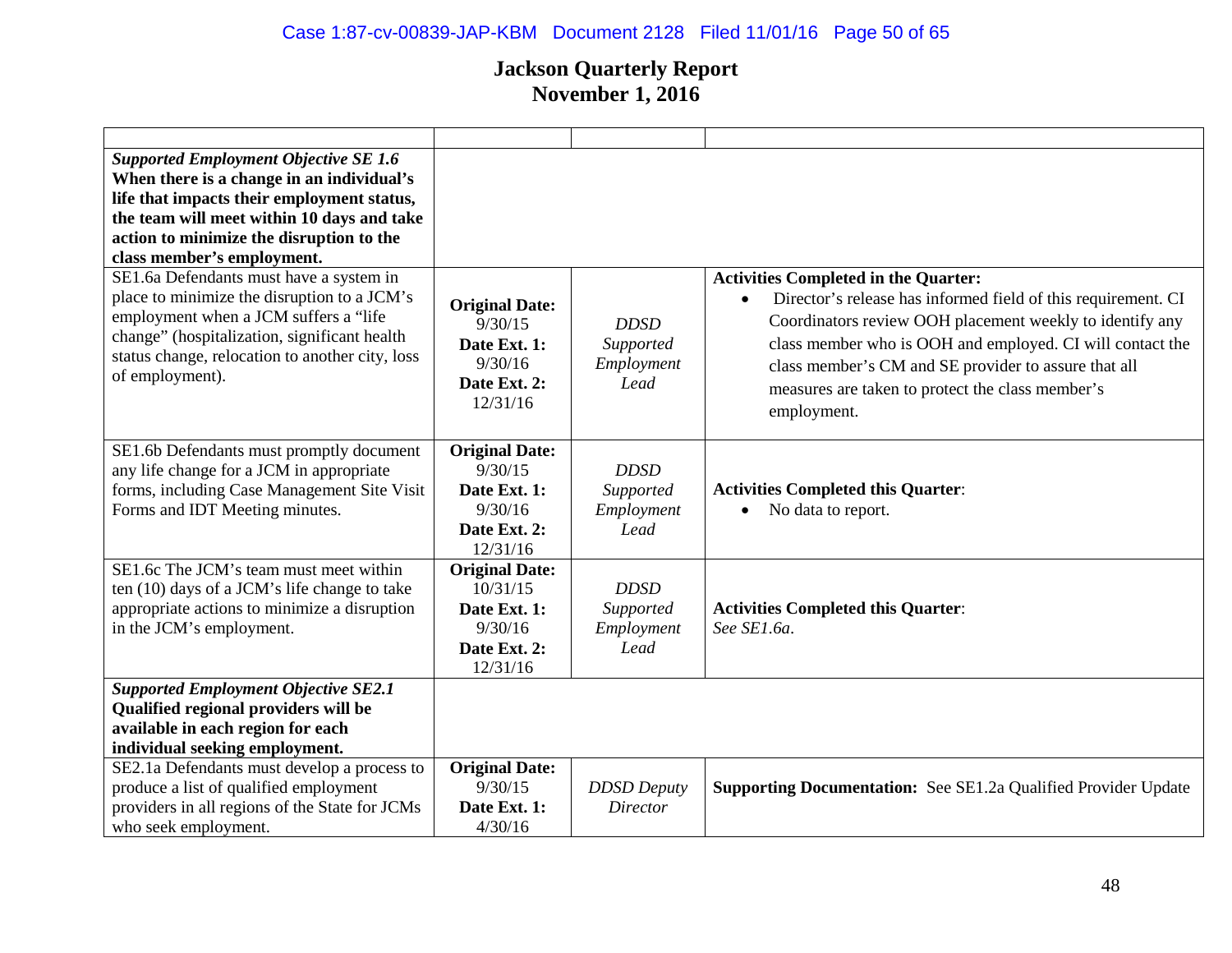|                                                                                                                                                                                                                                                                                                                                                             | Date Ext. 2:                                                                             |                                                |                                                                                                                                                                                                     |
|-------------------------------------------------------------------------------------------------------------------------------------------------------------------------------------------------------------------------------------------------------------------------------------------------------------------------------------------------------------|------------------------------------------------------------------------------------------|------------------------------------------------|-----------------------------------------------------------------------------------------------------------------------------------------------------------------------------------------------------|
|                                                                                                                                                                                                                                                                                                                                                             | 7/31/16                                                                                  |                                                |                                                                                                                                                                                                     |
| SE2.1b Defendants must create written<br>standards that qualified employment<br>providers must meet, including standards<br>addressing employment goals for JCMs.                                                                                                                                                                                           | <b>Original Date:</b><br>9/30/15<br>Date Ext. 1:<br>4/30/16<br>Date Ext. 2:<br>12/31/16  | <b>DDSD</b> Deputy<br><b>Director</b>          |                                                                                                                                                                                                     |
| SE2.1c Qualified employment providers that<br>do not meet Defendants' standards must be<br>placed on probation for a period not to<br>exceed six (6) months. If a qualified<br>employment provider does not meet<br>Defendants' standards by the end of the<br>probationary period, Defendants must<br>eliminate that employment provider from the<br>list. | <b>Original Date:</b><br>12/31/15<br>Date Ext. 1:<br>9/30/16<br>Date Ext. 2:<br>12/31/16 | <b>DDSD</b> Deputy<br>Director                 |                                                                                                                                                                                                     |
| SE2.1d Defendants must ensure that JCMs in<br>every region of the State have some choice of<br>qualified employment providers. Defendants<br>need not provide qualified employment<br>providers in regions of the State where there<br>are no JCMs who seek employment.                                                                                     | <b>Original Date:</b><br>12/31/15<br>Date Ext. 1:<br>6/30/16<br>Date Ext. 2:<br>12/31/16 | <b>DDSD</b> Deputy<br>Director                 |                                                                                                                                                                                                     |
| <b>Supported Employment Objective SE2.2</b><br>Defendants will implement the<br><b>Employment First Policy that explicitly</b><br>sets forth the role and importance of<br>employment, as well as expectations for<br>employment, in a Jackson Class Member's<br>life.                                                                                      |                                                                                          |                                                |                                                                                                                                                                                                     |
| SE2.2a The DOH must develop and must<br>implement an Employment First Policy<br>consistent with professionally accepted<br>standards of practice that apply to a JCM.                                                                                                                                                                                       | <b>Original Date:</b><br>9/30/15<br>Date Ext. 1:<br>4/30/16<br>Date Ext. 2:              | <b>DDSD</b><br>Supported<br>Employment<br>Lead | <b>Activities Completed in the Quarter:</b><br>A draft Employment First policy and procedure has been<br>$\bullet$<br>created through the work of the JCA expert Linda Rolfe and<br>Carrie Roberts. |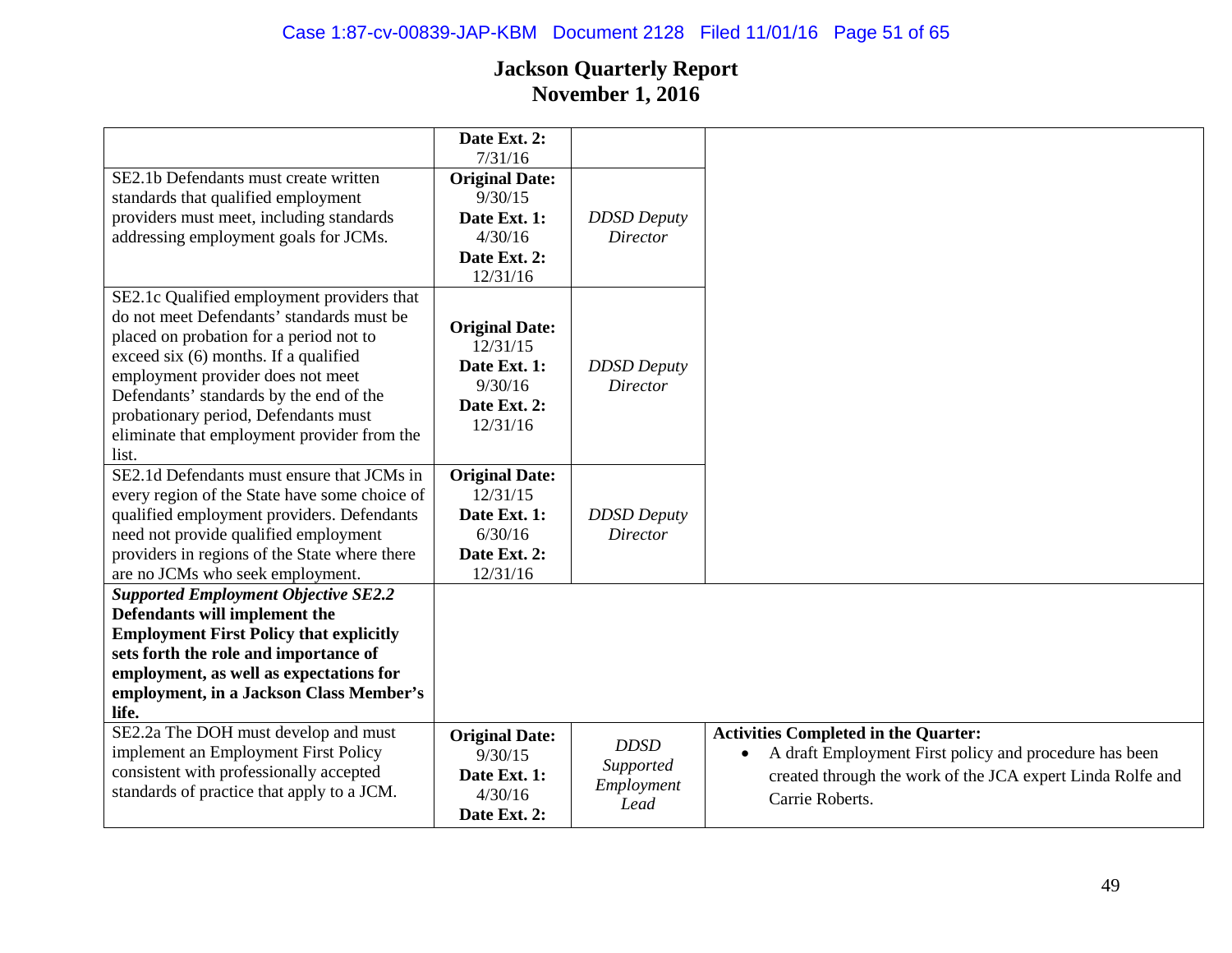## Case 1:87-cv-00839-JAP-KBM Document 2128 Filed 11/01/16 Page 52 of 65

| <b>TBD</b> | The draft policy and procedure were reviewed with the<br>DDSD Community Inclusion Coordinators on 7.27.16. |
|------------|------------------------------------------------------------------------------------------------------------|
|            |                                                                                                            |
|            | The draft policy and procedure were reviewed with Cathy                                                    |
|            | Stevenson on 8.1.16.                                                                                       |
|            | The draft policy and procedure were reviewed with the                                                      |
|            | DDSD Case Management Coordinators on 8.15.16.                                                              |
|            | The draft policy and procedure were shared and ideas for a                                                 |
|            | communication plan were discussed with key stakeholders on                                                 |
|            | 9.19.05 including Sally Faubion - ARC, Kathleen Cates -                                                    |
|            | Life Roots, Kathy Kunkel - DDSD, Ellen Carpenter - DVR,                                                    |
|            | Daniel Lucero - DDSD, Linda Rolfe - SME, Tanya Baker                                                       |
|            | McCue – UNM/CDD and Carrie Roberts – DDSD.                                                                 |
|            | On 10.17.16, Carrie, Linda, Kathy and Cathy discussed the                                                  |
|            | Informed Choice language in the policy and procedure. It                                                   |
|            | varies slightly from the language in the standards. However,                                               |
|            | the intent is the same. The standards will be updated to                                                   |
|            | reflect the new language at the next available opportunity.                                                |
|            | The policy and procedure were approved to move forward.                                                    |
|            | Additionally, a response to Plaintiffs Council was discussed<br>on this date.                              |
|            | Kathy Kunkel forwarded the policy and procedure to the                                                     |
|            | ACQ for an emergency review by their executive committee.                                                  |
|            | <b>Supporting Documentation:</b> 10-1-16 Employment First Policy                                           |
|            | Draft (Bates Number JQR 000573-000577), 10-1-16 v3                                                         |
|            | Employment 1st NM Procedures (Bates Number JQR 000578-                                                     |
|            | 000582).                                                                                                   |
|            |                                                                                                            |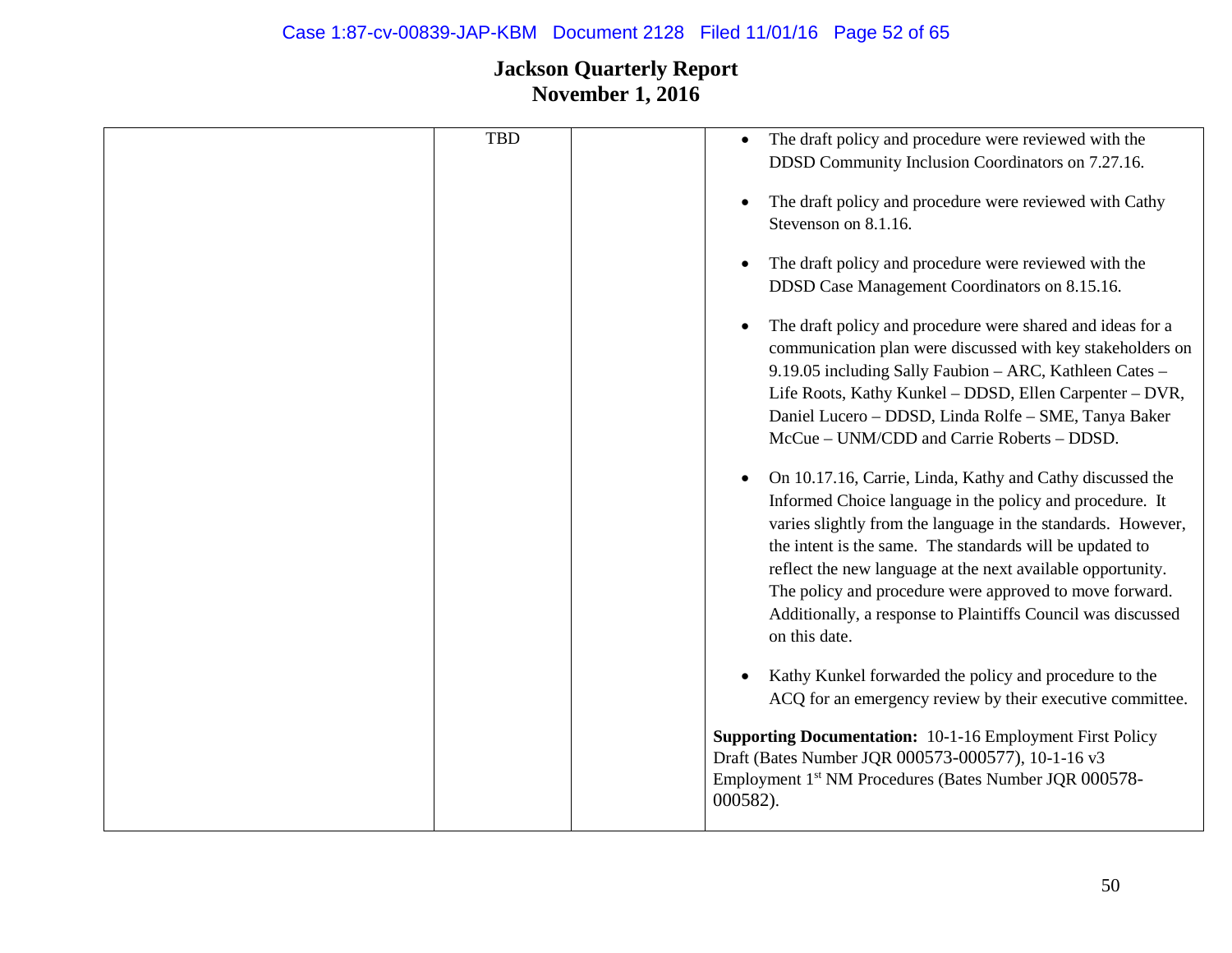# Case 1:87-cv-00839-JAP-KBM Document 2128 Filed 11/01/16 Page 53 of 65

| SE2.2b The Employment First Policy must<br>set forth in writing the role and importance of<br>employment for a JCM and a JCM's<br>expectation of employment.<br>SE2.2c The DOH must make available to a<br>JCM and the JCM's family and guardian<br>information on how to obtain vocational<br>assistance, vocational assessment, assistance<br>for non-traditional employment, and DVR<br>services. | <b>Original Date:</b><br>9/30/15<br>Date Ext. 1:<br>4/30/16<br>Date Ext. 2:<br>9/30/16 | <b>DDSD</b><br>Supported<br>Employment<br>Lead<br><b>DDSD</b> | <b>Activities Completed in the Quarter:</b><br>See SE2.2a status update.<br>$\bullet$<br><b>Activities Completed in the Quarter:</b><br>Meetings continue with DVR to produce a single document<br>$\bullet$<br>with information on how to obtain vocational assistance,<br>vocational assessment, assistance with non-traditional<br>employment and DVR services. The last meeting was<br>11.18.16 and included Linda Rolfe.                     |
|------------------------------------------------------------------------------------------------------------------------------------------------------------------------------------------------------------------------------------------------------------------------------------------------------------------------------------------------------------------------------------------------------|----------------------------------------------------------------------------------------|---------------------------------------------------------------|---------------------------------------------------------------------------------------------------------------------------------------------------------------------------------------------------------------------------------------------------------------------------------------------------------------------------------------------------------------------------------------------------------------------------------------------------|
|                                                                                                                                                                                                                                                                                                                                                                                                      | <b>Original Date:</b><br>12/31/15<br>Date Ext. 1:<br>9/30/16                           | Supported<br>Employment<br>Lead                               | The Employment First Policy and Procure Communication<br>$\bullet$<br>Plan is a working document designed to track the<br>stakeholders who obtain information about the policy and<br>procedure. The procedure outlines a process for IDTs to<br>ensure that individuals have access to valued employment<br>opportunities.<br><b>Supporting Documentation:</b> Employment First Communication<br>Plan 10.20.16 (Bates Number JQR 000583-000584). |
| <b>Supported Employment Objective SE2.3</b><br>Clarify what the employment first                                                                                                                                                                                                                                                                                                                     |                                                                                        |                                                               |                                                                                                                                                                                                                                                                                                                                                                                                                                                   |
| principle means in terms of day-to-day                                                                                                                                                                                                                                                                                                                                                               |                                                                                        |                                                               |                                                                                                                                                                                                                                                                                                                                                                                                                                                   |
| practice for all stakeholders (people with<br>disabilities, family members, providers,                                                                                                                                                                                                                                                                                                               |                                                                                        |                                                               |                                                                                                                                                                                                                                                                                                                                                                                                                                                   |
| guardians, advocates, case managers,                                                                                                                                                                                                                                                                                                                                                                 |                                                                                        |                                                               |                                                                                                                                                                                                                                                                                                                                                                                                                                                   |
| DDSD, DVR, Partners for Employment).                                                                                                                                                                                                                                                                                                                                                                 |                                                                                        |                                                               |                                                                                                                                                                                                                                                                                                                                                                                                                                                   |
| SE2.3a Defendants must communicate to                                                                                                                                                                                                                                                                                                                                                                | <b>Original Date:</b>                                                                  | <b>DDSD</b>                                                   | <b>Activities Completed in the Quarter:</b>                                                                                                                                                                                                                                                                                                                                                                                                       |
| stakeholders, including pertinent agency                                                                                                                                                                                                                                                                                                                                                             | 9/30/15                                                                                | Supported                                                     | Policy approved by ACQ, Plaintiffs and under review by<br>$\bullet$                                                                                                                                                                                                                                                                                                                                                                               |
| personnel, the meaning of New Mexico's                                                                                                                                                                                                                                                                                                                                                               | Date Ext. 1:                                                                           | Employment                                                    | Bureau Chiefs.                                                                                                                                                                                                                                                                                                                                                                                                                                    |
| Employment First Policy as it relates to day-                                                                                                                                                                                                                                                                                                                                                        | 6/30/16                                                                                | Lead                                                          |                                                                                                                                                                                                                                                                                                                                                                                                                                                   |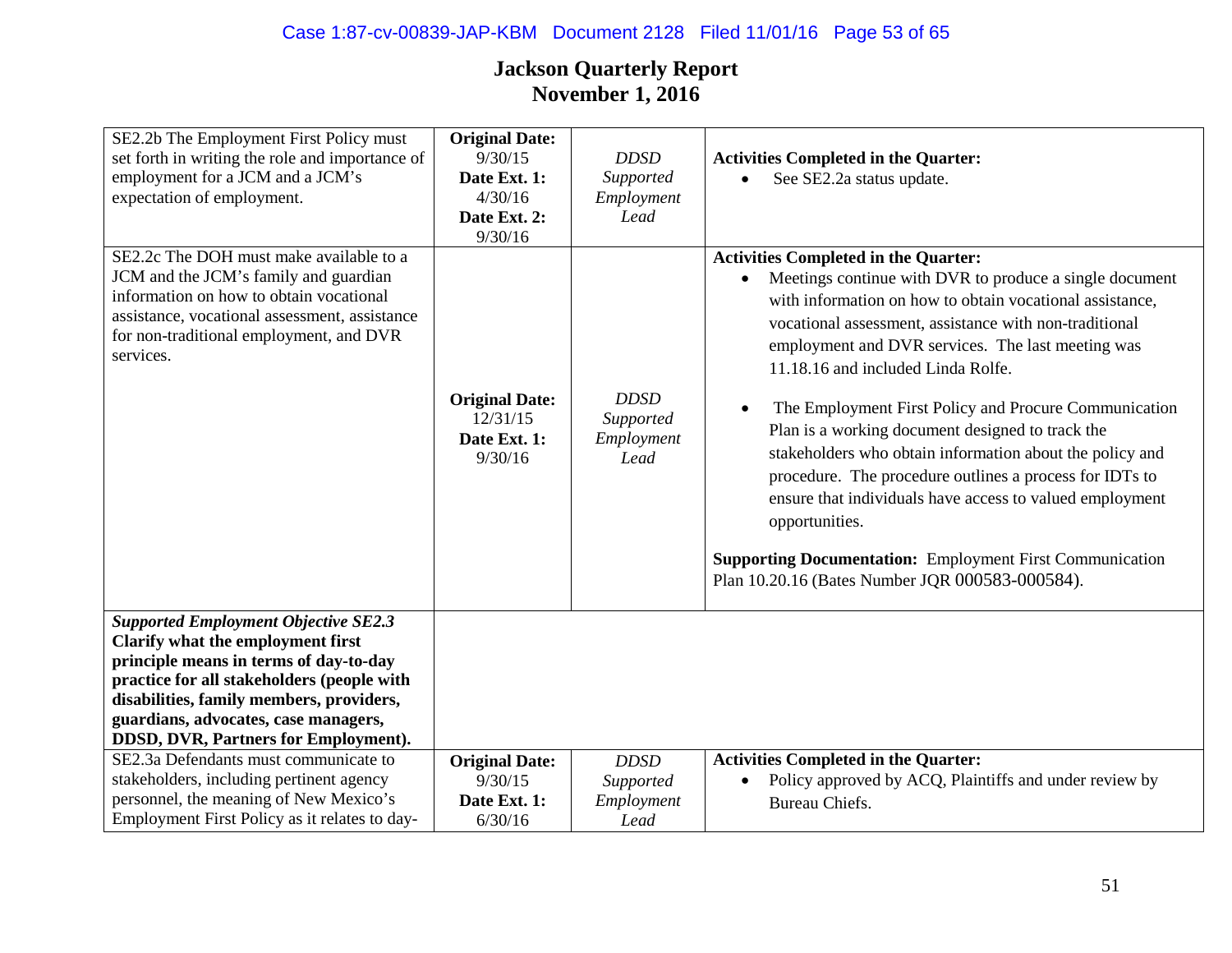## Case 1:87-cv-00839-JAP-KBM Document 2128 Filed 11/01/16 Page 54 of 65

| to-day practice and assistance to JCMs and   | Date Ext. 2:            |                                       | <b>Supporting Documentation: See SE2.2c</b>                           |
|----------------------------------------------|-------------------------|---------------------------------------|-----------------------------------------------------------------------|
| their guardians.                             | 8/31/16                 |                                       |                                                                       |
| SE2.3b Defendants must communicate           | <b>Original Date:</b>   | <b>DDSD</b>                           | Supporting Documentation: See SE1.1a for Informed Choice Work         |
| information about New Mexico's               | 12/31/15                | Supported                             | Plan                                                                  |
| Employment First Policy through formal       | Date Ext. 1:            | Employment                            |                                                                       |
| training sessions, delivery of written       | 9/30/16                 | Lead                                  |                                                                       |
| materials, or other outreach efforts.        |                         |                                       |                                                                       |
| SE2.3c Defendants must use the proposed      |                         |                                       |                                                                       |
| <b>Communication Matrix-which contains</b>   |                         |                                       |                                                                       |
| columns indicating audience size, frequency  | <b>Original Date:</b>   | <b>DDSD</b>                           | <b>Activities Completed in the Quarter:</b>                           |
| of event, method of communication, key       | 12/31/15                | Supported                             | Employment Lead, Linda Rolfe and PFE developing matrix.               |
| message delivered, and date of               | Date Ext. 1:            | Employment                            |                                                                       |
| communication-to identify communications     | 9/30/16                 | Lead                                  |                                                                       |
| about New Mexico's Employment First          |                         |                                       |                                                                       |
| Policy.                                      |                         |                                       |                                                                       |
| <b>Supported Employment Objective SE2.4</b>  |                         |                                       |                                                                       |
| <b>Identify quality employment providers</b> |                         |                                       |                                                                       |
| based on employment outcome data.            |                         |                                       |                                                                       |
| SE2.4a Defendants must measure qualified     |                         |                                       |                                                                       |
| employment providers through employment      | <b>Original Date:</b>   |                                       |                                                                       |
| outcome data that includes each JCM's        | 9/30/15                 |                                       |                                                                       |
| name, start and end date of each job,        |                         | <b>DDSD</b> Deputy<br><b>Director</b> | <b>Supporting Documentation:</b> See SE1.2a Qualified Provider Update |
| employer of record, wages earned, hours      | Date Ext. 1:<br>9/30/16 |                                       |                                                                       |
| worked, and summary of qualified             |                         |                                       |                                                                       |
| employment providers' assistance.            |                         |                                       |                                                                       |
| <b>Supported Employment Objective SE2.5</b>  |                         |                                       |                                                                       |
| Review CPR and other employment data.        |                         |                                       |                                                                       |
| Analyze data and use the resulting           |                         |                                       |                                                                       |
| information annually to help make            |                         |                                       |                                                                       |
| improvements to the employment system        |                         |                                       |                                                                       |
| and improve provider performance.            |                         |                                       |                                                                       |
| SE2.5a Defendants, in consultation with the  | <b>Original Date:</b>   |                                       | <b>Activities Completed in the Quarter:</b>                           |
| Jackson Employment Expert, must maintain     | 12/31/15                | <b>DDSD</b> Deputy                    | No activities to report this quarter<br>$\bullet$                     |
| and must analyze current employment data     | Date Ext. 1:            | Director                              |                                                                       |
| and the CPR.                                 | 9/30/16                 |                                       |                                                                       |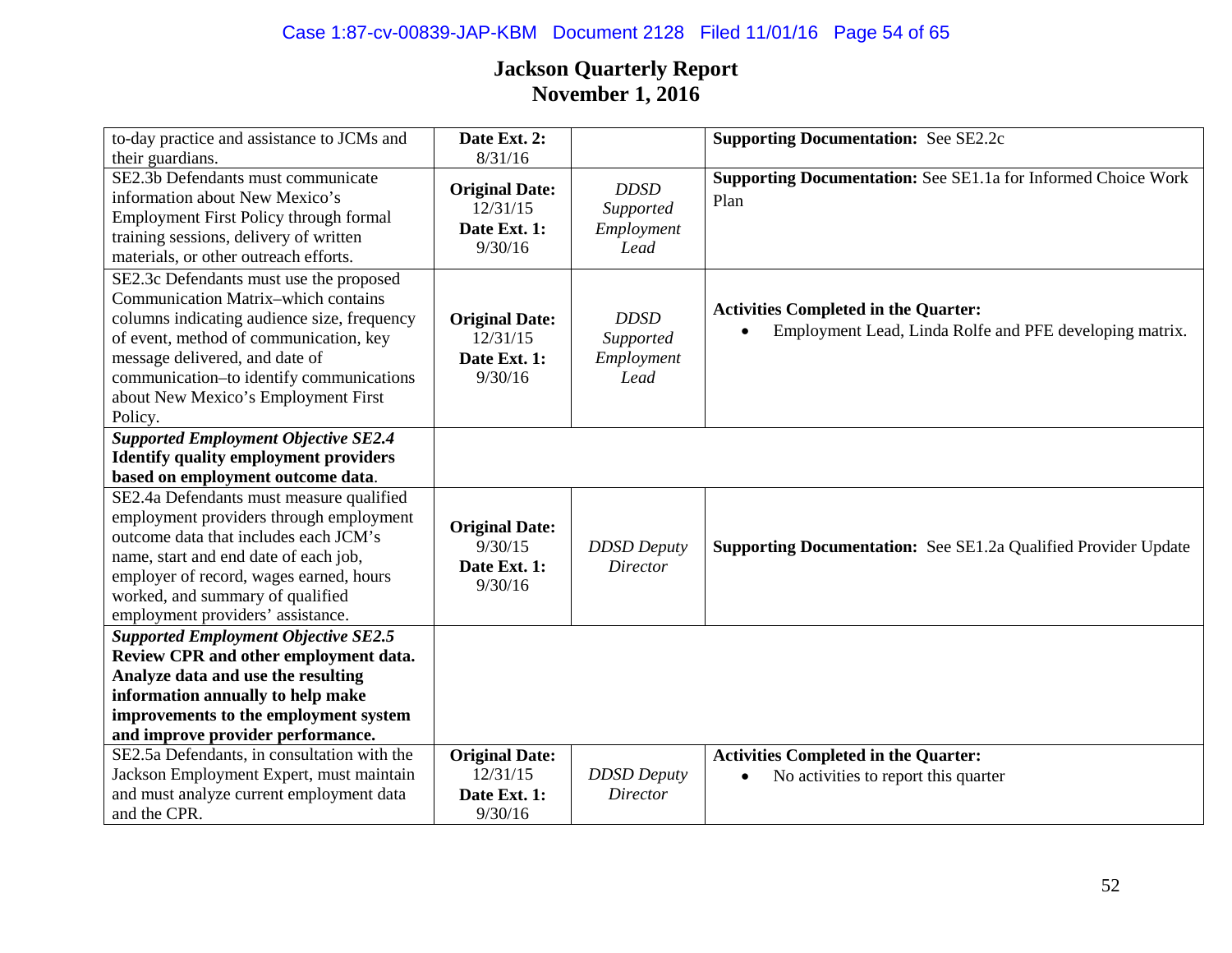## Case 1:87-cv-00839-JAP-KBM Document 2128 Filed 11/01/16 Page 55 of 65

| SE2.5b Defendants, through the Statewide<br>Supported Employment Lead will use the<br>resulting information to enhance employment<br>outcomes for individual JCMs and the<br>employment system.                                                                             | <b>Original Date:</b><br>12/31/15<br>Date Ext. 1:<br>9/30/16                            | <b>DDSD</b> Deputy<br>Director                                                              | <b>Activities Completed in the Quarter:</b><br>See SE1.1a Informed Choice Work plan<br>$\bullet$                                                                                                                                                                                                                                                                                                                                                                                                                                                                     |
|-----------------------------------------------------------------------------------------------------------------------------------------------------------------------------------------------------------------------------------------------------------------------------|-----------------------------------------------------------------------------------------|---------------------------------------------------------------------------------------------|----------------------------------------------------------------------------------------------------------------------------------------------------------------------------------------------------------------------------------------------------------------------------------------------------------------------------------------------------------------------------------------------------------------------------------------------------------------------------------------------------------------------------------------------------------------------|
| <b>Supported Employment Objective SE2.6</b><br>Increase the number of qualified providers<br>statewide. Qualified providers are defined<br>as those that get people jobs in the<br>community, maintain jobs and help<br>individuals with career advancement.                | Date: 9/30/16                                                                           | <b>Activities Completed in the Quarter:</b><br>See SE2.1a Qualified providers update report | No need for evaluative component per court order. Component Manager is DDSD Deputy Director.                                                                                                                                                                                                                                                                                                                                                                                                                                                                         |
| <b>Supported Employment Objective SE2.7</b><br>CMs will demonstrate competence in<br>facilitating IDTs regarding employment<br>outcomes for class members. Competence<br>will be demonstrated by passing<br>competency based training regarding<br>DOH employment policies. |                                                                                         |                                                                                             |                                                                                                                                                                                                                                                                                                                                                                                                                                                                                                                                                                      |
| SE2.7a DOH, in consultation with the<br>Jackson Employment Expert, must provide<br>competency-based training for all JCM case<br>managers.                                                                                                                                  | <b>Original Date:</b><br>4/30/16<br>Date Ext. 1:<br>6/30/16<br>Date Ext. 2:<br>12/31/16 | <b>DDSD</b> Deputy<br><b>Director</b>                                                       | <b>Activities Completed in the Quarter:</b><br>Deputy Director meets monthly with Case Management<br>Advocacy and Action Council.<br>Proposed design for CM training created;<br>$\bullet$<br>Core competencies under development.<br>$\bullet$<br><b>Supporting Documentation:</b> Update on Competency Based training<br>(Bates Number JQR 000585-000586).<br><b>Activities Remaining to Complete EC:</b><br>Draft written proposal for JCA approval on training process.<br>Broaden membership at monthly meeting to enhance<br>development of core competencies. |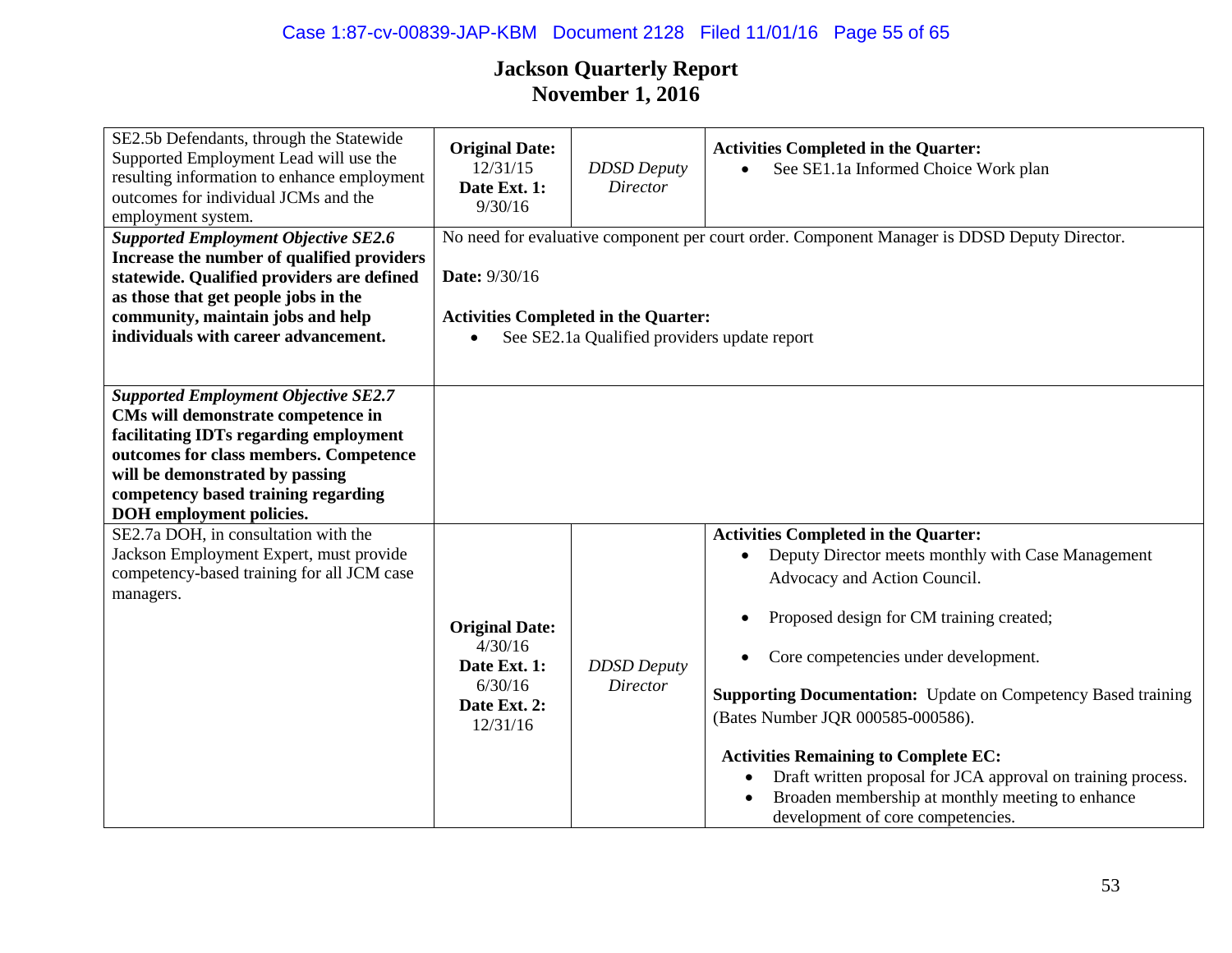## Case 1:87-cv-00839-JAP-KBM Document 2128 Filed 11/01/16 Page 56 of 65

| SE2.7b DOH must identify JCM case              | <b>Original Date:</b> |                    |                                                                   |
|------------------------------------------------|-----------------------|--------------------|-------------------------------------------------------------------|
| managers who have not passed the               | 4/30/16               |                    |                                                                   |
|                                                |                       |                    |                                                                   |
| competency-based training and must take        | Date Ext. 1:          | <b>DDSD</b> Deputy | <b>Activities Completed this Quarter:</b>                         |
| appropriate actions until the case managers    | 9/30/16               | <b>Director</b>    | See SE2.7a.                                                       |
| are successful.                                | Date Ext. 2:          |                    |                                                                   |
|                                                | 12/31/16              |                    |                                                                   |
| <b>Supported Employment Objective SE2.8</b>    |                       |                    |                                                                   |
| <b>DOH</b> will disseminate information to     |                       |                    |                                                                   |
| CM[s], Providers and IDTs regarding            |                       |                    |                                                                   |
| strategies for overcoming identified           |                       |                    |                                                                   |
| barriers to employment and will promote        |                       |                    |                                                                   |
| use of the RORI system by CMs, providers       |                       |                    |                                                                   |
| and IDTs to seek assistance from DOH           |                       |                    |                                                                   |
| when they encounter obstacles related to       |                       |                    |                                                                   |
| employment. DOH will review and use the        |                       |                    |                                                                   |
| information from the RORIs at least            |                       |                    |                                                                   |
| annually.                                      |                       |                    |                                                                   |
| SE2.8a The DOH must collect annual data        |                       |                    |                                                                   |
| and information useful in identifying barriers |                       |                    |                                                                   |
| to employment and in developing strategies     | <b>Original Date:</b> |                    |                                                                   |
| for overcoming barriers to employment for      | 12/31/15              | <b>DDSD</b>        | <b>Activities Completed in the Quarter:</b>                       |
| JCMs. The data and information may include     | Date Ext. 1:          | Supported          | No data this quarter. The Informed Choice Project may             |
| CPRs, RORIs, and input from JCMs, JCMs'        | 9/30/16               | Employment         | provide relevant data.                                            |
| families and guardians, case managers,         | Date Ext. 2:          | Lead               |                                                                   |
|                                                | 12/31/16              |                    |                                                                   |
| providers, DDSD personnel, DVR personnel,      |                       |                    |                                                                   |
| and advocates.                                 |                       |                    |                                                                   |
| SE2.8b The DOH must disseminate the            | <b>Original Date:</b> |                    | <b>Activities Completed in the Quarter:</b>                       |
| information addressed in SE2.8a to case        | 12/31/15              |                    | The letter promoting the use of RORIs for employment              |
| managers, providers, JCMs, guardians, and      |                       | <b>DDSD</b>        | assistance was sent per the Supported Employment                  |
| IDTs.                                          | Date Ext. 1:          | Supported          | Communication Matrix. (See previous reports for                   |
|                                                | 9/30/16               | Employment         | information on these actions.                                     |
|                                                | Date Ext. 2:          | Lead               |                                                                   |
|                                                | 12/31/16              |                    | <b>Supporting Documentation: SE Communication Matrix 10.21.16</b> |
|                                                |                       |                    |                                                                   |
|                                                |                       |                    | (Bates Number JQR 000587-000592).                                 |
| SE2.8c The DOH must collect RORI               | <b>Original Date:</b> | <b>DDSD</b>        | <b>Activities Completed in the Quarter:</b>                       |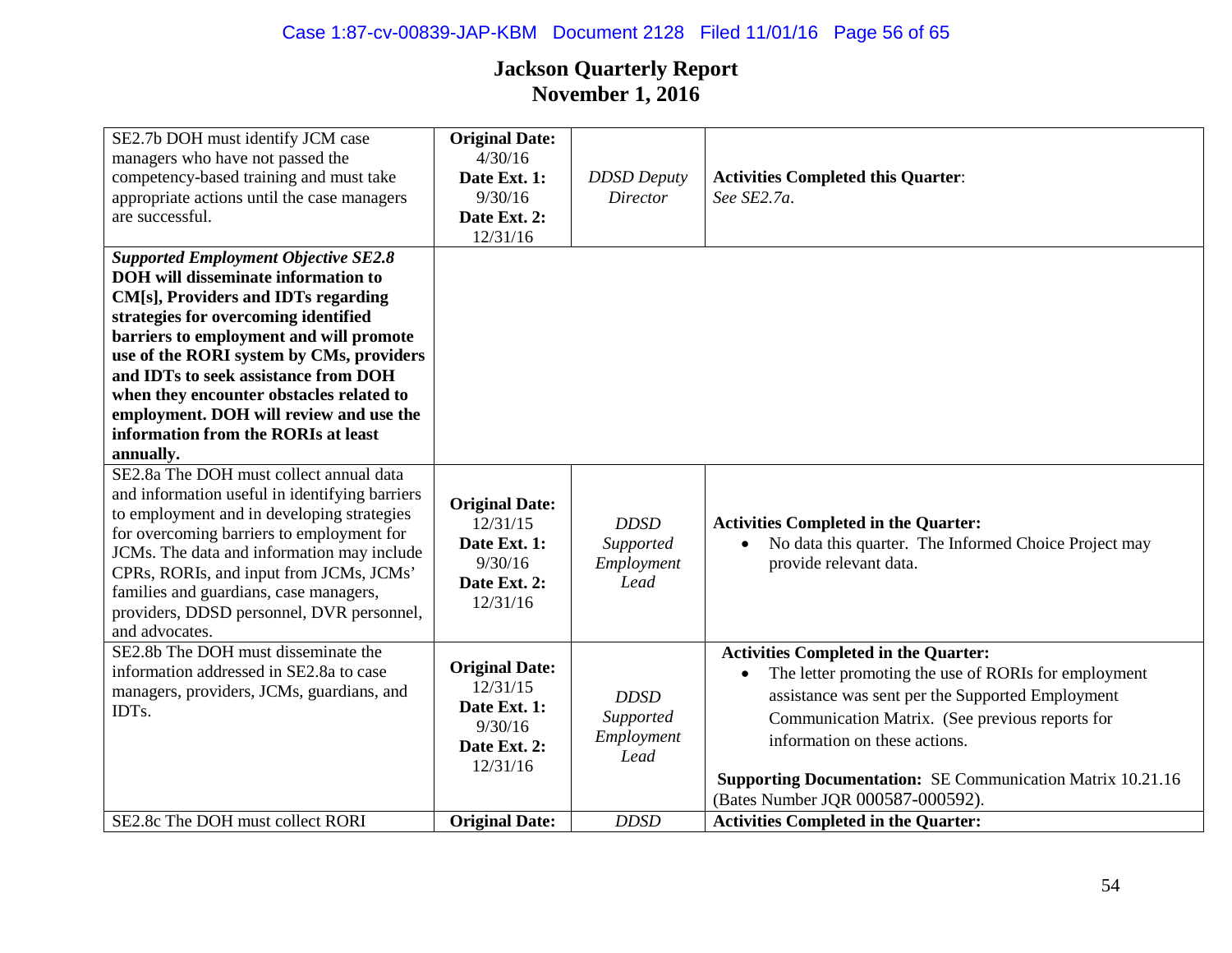## Case 1:87-cv-00839-JAP-KBM Document 2128 Filed 11/01/16 Page 57 of 65

| information on an annual basis and must<br>promote RORI use to identify barriers that<br>JCMs encounter in obtaining employment.                                                                                                                                                                                                                                                                                   | 10/31/15                                                                                                          | Supported<br>Employment<br>Lead                | No new data this quarter.<br>$\bullet$                                               |
|--------------------------------------------------------------------------------------------------------------------------------------------------------------------------------------------------------------------------------------------------------------------------------------------------------------------------------------------------------------------------------------------------------------------|-------------------------------------------------------------------------------------------------------------------|------------------------------------------------|--------------------------------------------------------------------------------------|
| <b>Supported Employment Objective SE2.9</b><br><b>Qualified employment providers have</b><br>capacity to do individualized job<br>development.                                                                                                                                                                                                                                                                     |                                                                                                                   |                                                |                                                                                      |
| SE2.9a Defendants must provide adequate<br>training for providers that are unable to<br>perform the individualized job development.                                                                                                                                                                                                                                                                                | <b>Original Date:</b><br>4/30/16<br>Date Ext. 1:<br>9/30/16<br>Date Ext. 2:<br>12/31/16                           | <b>DDSD</b> Deputy<br><b>Director</b>          | <b>Activities Completed in the Quarter:</b><br>No data to report                     |
| <b>Supported Employment Objective SE2.10</b><br>Qualified employment providers have the<br>capacity to provide individualized job<br>supports to JCMs.                                                                                                                                                                                                                                                             |                                                                                                                   |                                                |                                                                                      |
| SE2.10a For JCM's who need job supports,<br>Defendants will ensure qualified supported<br>employment providers can supply the<br>required job supports.                                                                                                                                                                                                                                                            | <b>Original Date:</b><br>9/30/15<br>Date Ext. 1:<br>9/30/16<br>Date Ext. 2:<br>12/31/16                           | <b>DDSD</b> Deputy<br><b>Director</b>          | <b>Activities Completed in the Quarter:</b><br>See SE1.2a Qualified providers update |
| <b>Supported Employment Objective SE2.11</b><br>Provider agencies use outcome data to<br>improve practice.                                                                                                                                                                                                                                                                                                         |                                                                                                                   |                                                |                                                                                      |
| SE2.11a Defendants must identify outcome<br>data related to employment of JCMs that will<br>assist provider agencies to improve their<br>services to JCMs. That data may include<br>information concerning provider agencies<br>that are successfully developing jobs for<br>JCMs at criteria or above criteria, provider<br>agencies that are successfully supporting<br>JCMs in maintaining community based jobs | <b>Original Date:</b><br>1/31/16<br>Date Ext. 1:<br>4/30/16<br>Date Ext. 2:<br>6/30/16<br>Date Ext. 3:<br>7/31/16 | <b>DDSD</b><br>Supported<br>Employment<br>Lead | <b>Activities Completed in the Quarter:</b><br>See SE1.2a Qualified providers update |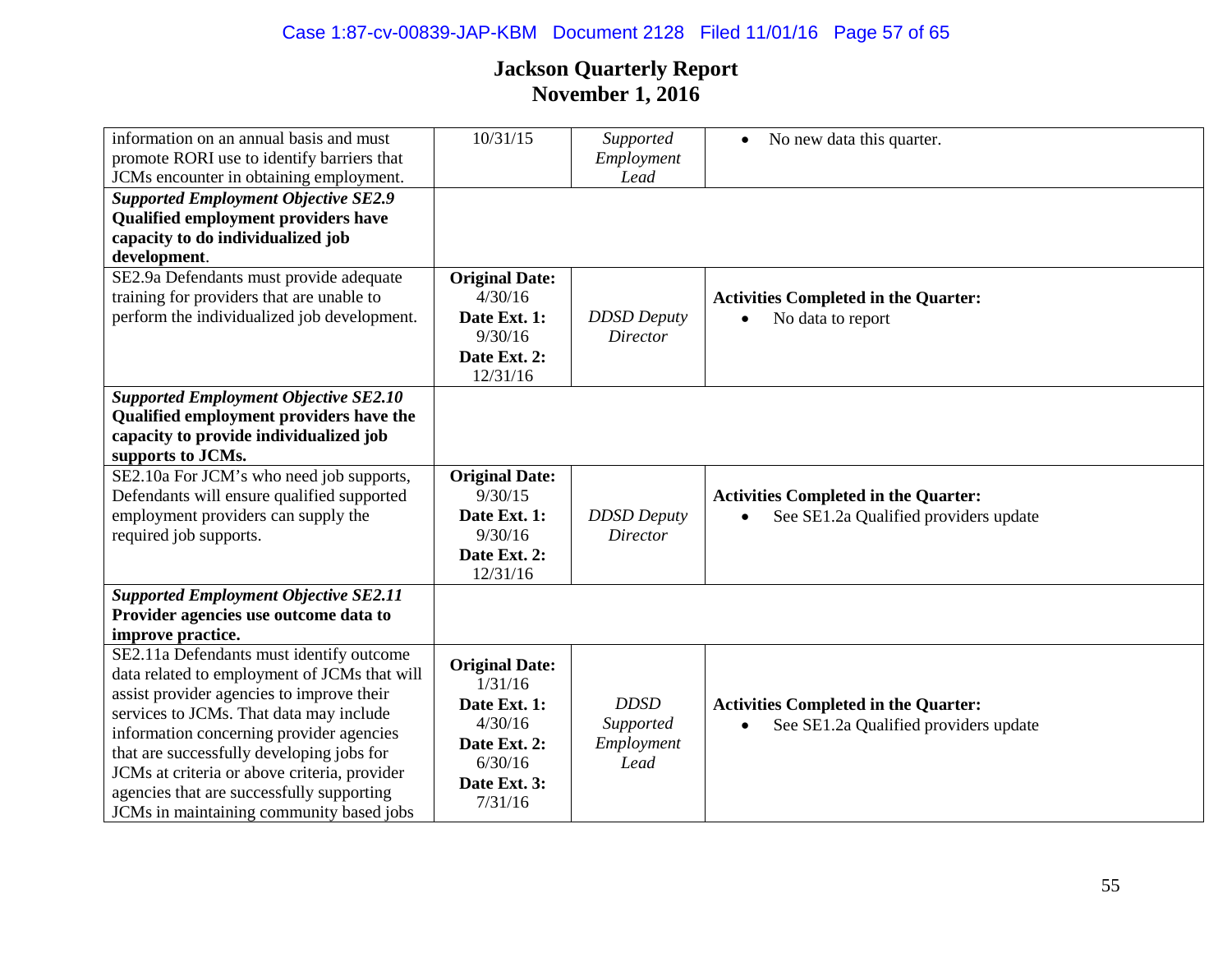| at criteria or above criteria, and provider  |                                  |                    |                                                           |
|----------------------------------------------|----------------------------------|--------------------|-----------------------------------------------------------|
| agencies that are enabling JCMs to work      |                                  |                    |                                                           |
| more hours, receive higher wages, and obtain |                                  |                    |                                                           |
| greater levels of social integration.        |                                  |                    |                                                           |
| SE2.11b Defendants must disseminate to       | <b>Original Date:</b>            |                    |                                                           |
| provider agencies annual outcome data that   | 1/31/16                          |                    |                                                           |
| Defendants deem helpful for use by provider  | Date Ext. 1:                     | <b>DDSD</b>        | <b>Activities Completed in the Quarter:</b>               |
| agencies to improve services to JCMs.        | 4/30/16                          | Supported          | See SE1.1a DDSD Data Collection Update; SE1.2a Qualified  |
|                                              | Date Ext. 2:                     | Employment         | providers update                                          |
|                                              | 6/30/16                          | Lead               |                                                           |
|                                              | Date Ext. 3:                     |                    |                                                           |
|                                              | 7/31/16                          |                    |                                                           |
| SE2.11c Provider agencies must use "the      | <b>Original Date:</b>            |                    |                                                           |
| required QA/QI agency plan in regards to     | 4/30/16                          | <b>DDSD</b>        |                                                           |
| ISP implementation specific to Supported     | Date Ext. 1:                     | Supported          |                                                           |
| Employment."                                 | 9/30/16                          | Employment         | <b>Activities Completed in the Quarter:</b>               |
|                                              | Date Ext. 2:                     | Lead               | See SE1.2a Qualified providers update                     |
|                                              | 12/31/16                         |                    |                                                           |
|                                              |                                  |                    |                                                           |
| <b>Supported Employment Objective SE3.1</b>  |                                  |                    |                                                           |
| Defendants will inform employment            |                                  |                    |                                                           |
| providers where to refer Jackson Class       |                                  |                    |                                                           |
| Members for a complete, person-centered      |                                  |                    |                                                           |
| vocational assessment, and employment        |                                  |                    |                                                           |
| providers will understand the requisite      |                                  |                    |                                                           |
| elements of a person-centered vocational     |                                  |                    |                                                           |
| assessment as defined by Defendants.         |                                  |                    |                                                           |
| SE3.1a Defendants must identify appropriate  | <b>Original Date:</b><br>9/30/15 |                    | <b>Activities Completed in the Quarter:</b>               |
| tools, e.g., the "Assessment Toolkit," for   |                                  |                    | DDSD meeting with DVR to create Assessment tool kit.      |
| employment providers, including information  | Date Ext. 1:<br>6/30/16          | <b>DDSD</b> Deputy | Linda Rolfe and DVR expert meeting in November to discuss |
| about where to refer JCMs for a complete     |                                  | Director           | tool kit, training and implementation.                    |
| person-centered vocational assessment.       | Date Ext. 2:<br><b>TBD</b>       |                    |                                                           |
|                                              |                                  |                    |                                                           |
| SE3.1b Defendants must develop training on   | <b>Original Date:</b>            | <b>DDSD</b> Deputy | <b>Activities Completed this Quarter:</b><br>See SE3.1a.  |
| how to use the Assessment Toolkit, and       | 9/30/15                          | <i>Director</i>    |                                                           |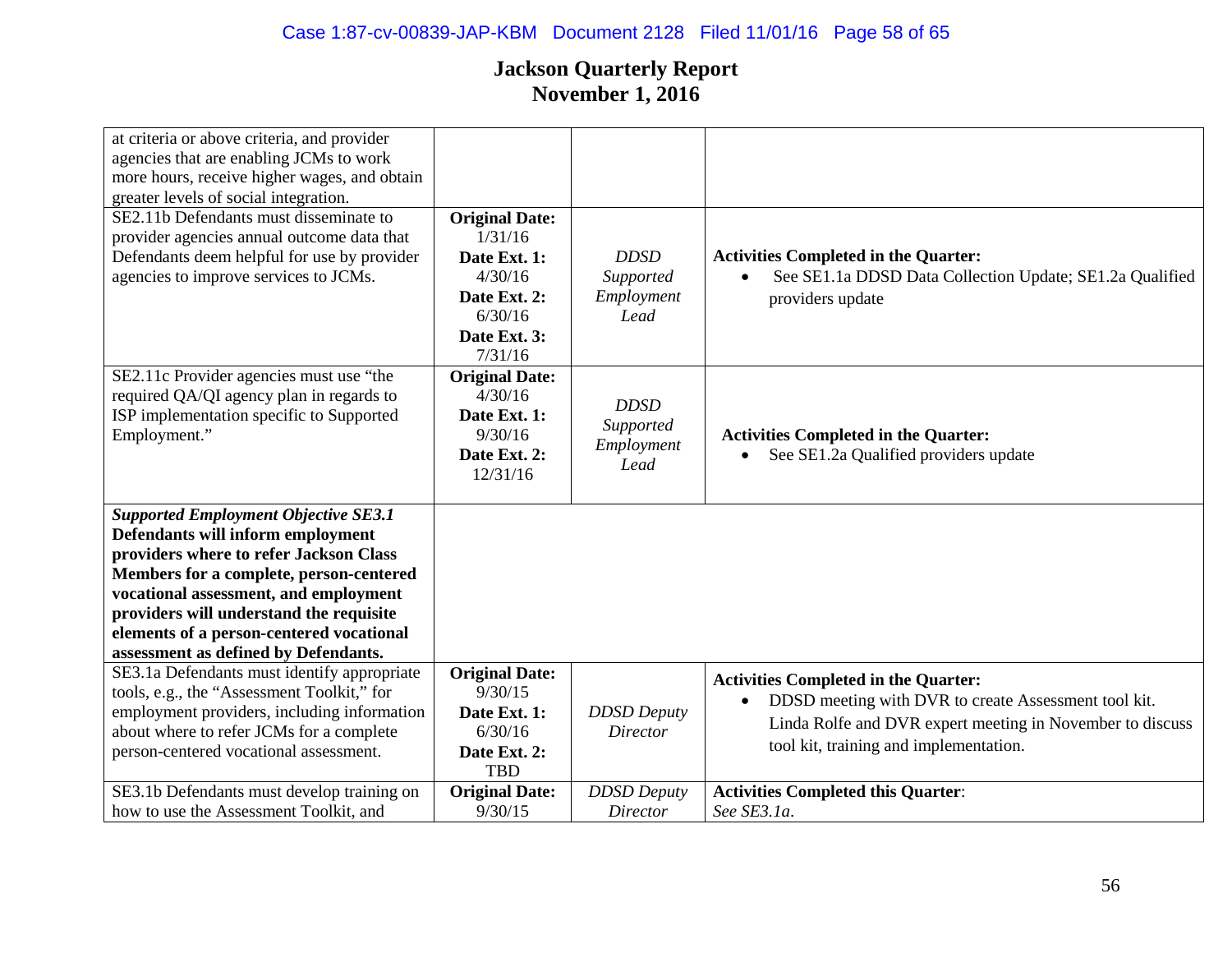| <b>DDSD</b> Supported Employment Coordinators<br>and other pertinent staff must receive that<br>training.                                                                                                                                                                             | Date Ext. 1:<br>9/30/16<br>Date Ext. 2:<br><b>TBD</b>                                     |                                                |                                                                                                                                          |
|---------------------------------------------------------------------------------------------------------------------------------------------------------------------------------------------------------------------------------------------------------------------------------------|-------------------------------------------------------------------------------------------|------------------------------------------------|------------------------------------------------------------------------------------------------------------------------------------------|
| SE3.1c Defendants must provide training to<br>employment providers on how to use the<br><b>Assessment Toolkit.</b>                                                                                                                                                                    | <b>Original Date:</b><br>9/30/15<br>Date Ext. 1:<br>9/30/16<br>Date Ext. 2:<br><b>TBD</b> | <b>DDSD</b> Deputy<br>Director                 | <b>Activities Completed this Quarter:</b><br>See SE3.1a.                                                                                 |
| SE3.1d Defendants must inform employment<br>providers that they may schedule follow-up<br>meetings with Defendants about the use of<br>the Assessment Toolkit.                                                                                                                        | <b>Original Date:</b><br>9/30/15<br>Date Ext. 1:<br>9/30/16<br>Date Ext. 2:<br><b>TBD</b> | <b>DDSD</b> Deputy<br><b>Director</b>          | <b>Activities Completed this Quarter:</b><br>See SE3.1a.                                                                                 |
| <b>Supported Employment Objective SE3.2</b><br><b>IDTs</b> are informed about the importance<br>of accommodations to increase<br>independent performance in the<br>workplace.                                                                                                         |                                                                                           |                                                |                                                                                                                                          |
| SE3.2a IDTs, case managers, and qualified<br>employment providers must complete<br>competency based training regarding the<br>importance of accommodations, supports,<br>and assistive technology for a JCM so as to<br>maximize a JCM's independent performance<br>in the workplace. | <b>Original Date:</b><br>4/30/16<br>Date Ext. 1:<br>9/30/16                               | <b>DDSD</b><br>Supported<br>Employment<br>Lead | <b>Activities Completed in the Quarter:</b><br>See SE1.2a; qualified providers update, and SE2.7a Update<br>on Competency Based training |
| SE3.2b IDTs, case managers, and qualified<br>employment providers must understand,<br>through training and written<br>communications, the availability of<br>accommodations, supports, and assistive<br>technology for use by a JCM in the<br>workplace.                              | <b>Original Date:</b><br>4/30/16<br>Date Ext. 1:<br>9/30/16                               | <b>DDSD</b><br>Supported<br>Employment<br>Lead | <b>Activities Completed this Quarter:</b><br>See SE3.2a.                                                                                 |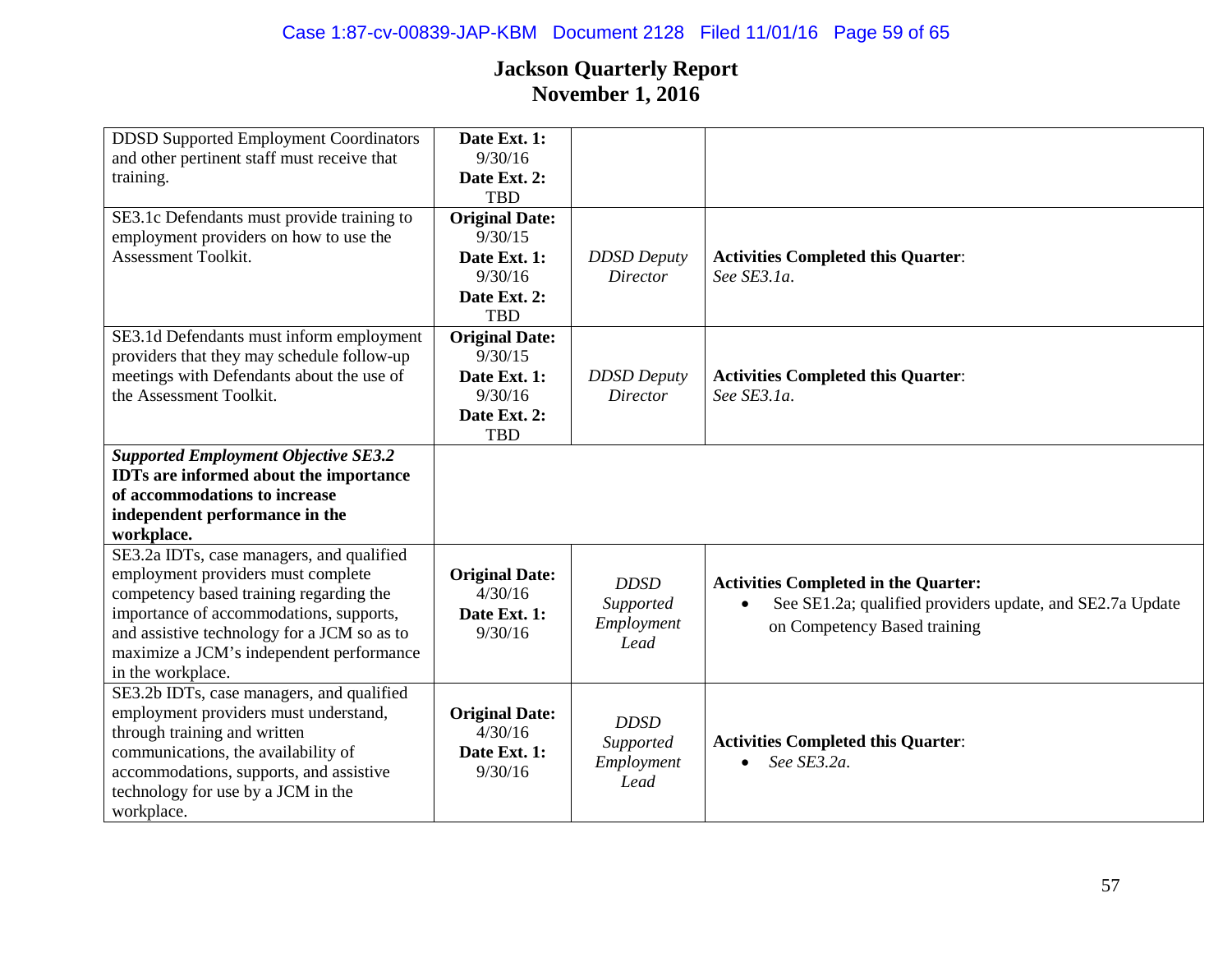## Case 1:87-cv-00839-JAP-KBM Document 2128 Filed 11/01/16 Page 60 of 65

| SE3.2c Defendants must document the<br>transmittal of information about the<br>importance of accommodations and supports<br>for a JCM to IDTs, case managers, and<br>qualified employment providers.                                                    | <b>Original Date:</b><br>7/31/15                               | <b>DDSD</b><br>Supported<br>Employment<br>Lead | <b>Activities Completed in the Quarter:</b><br>No data to report.<br>$\bullet$              |
|---------------------------------------------------------------------------------------------------------------------------------------------------------------------------------------------------------------------------------------------------------|----------------------------------------------------------------|------------------------------------------------|---------------------------------------------------------------------------------------------|
| <b>Supported Employment Objective SE3.3 Use</b><br>the statewide employment institute to<br>provide training and technical assistance<br>to the field to advance employment<br>opportunities for class members.                                         |                                                                |                                                |                                                                                             |
| SE3.3a The DOH and University of New<br>Mexico must have a formal agreement that<br>requires Partners for Employment to respond<br>to requests for employment information and<br>consultation.                                                          | <b>Original Date:</b><br>7/1/15<br>Date Ext. 1:<br>7/31/16     | <b>DDSD</b><br>Supported<br>Employment<br>Lead |                                                                                             |
| SE3.3b Partners for Employment must<br>provide training, technical assistance,<br>information, and support to employment<br>providers, JCMs and their families and<br>guardians, and the IDTs in order to advance<br>employment opportunities for JCMs. | <b>Original Date:</b><br>9/30/15<br>Date Ext. 1:<br><b>TBD</b> | <b>DDSD</b><br>Supported<br>Employment<br>Lead | <b>Activities Completed in the Quarter:</b><br>This EC will be submitted for disengagement. |
| SE3.3c Defendants must report quarterly the<br>requests for information about employment,<br>training, technical assistance, consultation,<br>and support made to Partners for<br>Employment that it provided regarding<br>JCMs.                        | <b>Original Date:</b><br>9/30/15<br>Date Ext. 1:<br>9/30/16    | <b>DDSD</b><br>Supported<br>Employment<br>Lead |                                                                                             |
| SE3.3d Defendants quarterly reports must<br>disclose Partner's for Employment's success<br>in assisting the advancement of employment<br>opportunities for JCMs. When feasible, the<br>reports will include quantitative information.                   | <b>Original Date:</b><br>9/30/15<br>Date Ext. 1:<br>9/30/16    | <b>DDSD</b><br>Supported<br>Employment<br>Lead |                                                                                             |
| <b>Supported Employment Objective SE3.4</b><br>DDSD will provide technical assistance to<br>teams as requested for individuals whom                                                                                                                     |                                                                |                                                |                                                                                             |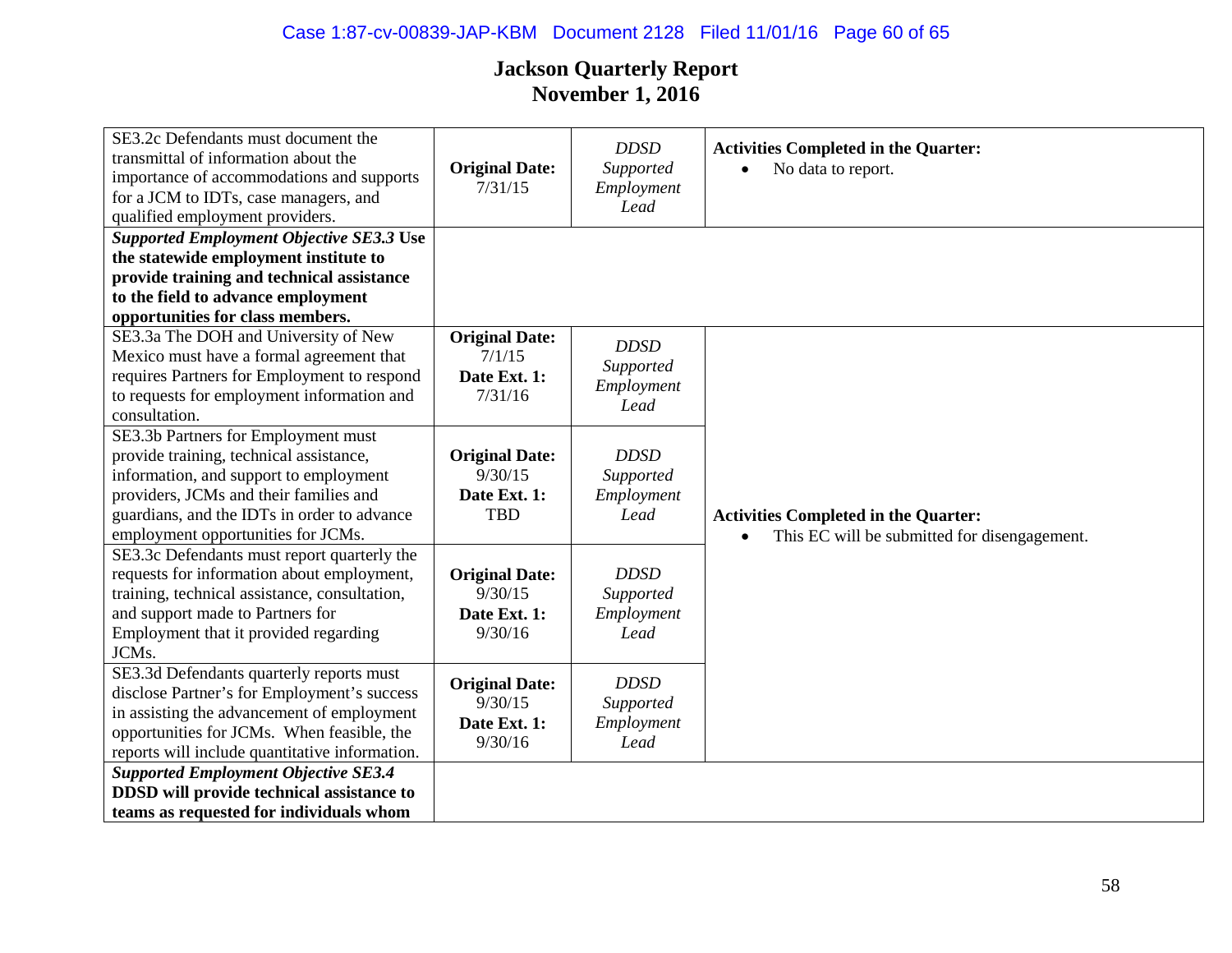## Case 1:87-cv-00839-JAP-KBM Document 2128 Filed 11/01/16 Page 61 of 65

| they support to access employment                     |                                                                                                             |                                             |                                                                                       |  |
|-------------------------------------------------------|-------------------------------------------------------------------------------------------------------------|---------------------------------------------|---------------------------------------------------------------------------------------|--|
| opportunities.<br>SE3.4a DDSD must identify necessary |                                                                                                             |                                             |                                                                                       |  |
| technical assistance and information to               | <b>Original Date:</b>                                                                                       | <b>DDSD</b>                                 | <b>Activities Completed in the Quarter:</b>                                           |  |
| provide to IDTs and JCMs and their                    | 7/31/15                                                                                                     | Supported                                   | No data to report.                                                                    |  |
| guardians for purposes of responding to               | Date Ext. 1:                                                                                                | Employment                                  |                                                                                       |  |
| JCMs' employment inquiries and issues.                | 9/30/16                                                                                                     | Lead                                        |                                                                                       |  |
| SE3.4b DDSD must respond to inquiries                 |                                                                                                             |                                             |                                                                                       |  |
| about employment opportunities and provide            | <b>Original Date:</b>                                                                                       | <b>DDSD</b>                                 | <b>Activities Completed in the Quarter:</b>                                           |  |
| appropriate job-related technical assistance          | 9/30/15                                                                                                     | Supported                                   | No data to report.                                                                    |  |
| and information that may include job                  | Date Ext. 1:                                                                                                | Employment                                  |                                                                                       |  |
| coaching, mentoring, and problem solving to           | 12/31/16                                                                                                    | Lead                                        |                                                                                       |  |
| IDTs and JCMs and their guardians.                    |                                                                                                             |                                             |                                                                                       |  |
| <b>Supported Employment Objective SE3.5</b>           |                                                                                                             |                                             |                                                                                       |  |
| <b>Defendants, through UNM/CDD Partners</b>           |                                                                                                             | <b>Activities Completed in the Quarter:</b> |                                                                                       |  |
| for Employment will provide training for              | Preparing disengagement                                                                                     |                                             |                                                                                       |  |
| people with disabilities, family members,             |                                                                                                             |                                             |                                                                                       |  |
| providers, guardians, advocates, case                 |                                                                                                             |                                             |                                                                                       |  |
| managers, DDSD and DVR consistent with                |                                                                                                             |                                             |                                                                                       |  |
| the Employment First Principle.                       |                                                                                                             |                                             |                                                                                       |  |
| <b>Supported Employment Objective SE3.6</b>           |                                                                                                             |                                             |                                                                                       |  |
| Defendants will provide training to                   | Original Date: 12/31/15 date of completion-no evaluative components. Date Ext. 1: 12/31/16                  |                                             |                                                                                       |  |
| employment providers and case managers                |                                                                                                             |                                             |                                                                                       |  |
| on evidence based practices in Supported              | Component Manager: DDSD Supported Employment Lead                                                           |                                             |                                                                                       |  |
| <b>Employment.</b>                                    |                                                                                                             |                                             |                                                                                       |  |
|                                                       | <b>Activities Completed this Quarter:</b>                                                                   |                                             |                                                                                       |  |
|                                                       | All evaluative components regarding training of Case managers to be grouped as appropriate. No<br>$\bullet$ |                                             |                                                                                       |  |
|                                                       | data on this EC this quarter.                                                                               |                                             |                                                                                       |  |
|                                                       |                                                                                                             |                                             |                                                                                       |  |
| <b>Supported Employment Objective SE3.7</b>           |                                                                                                             |                                             | This Objective is under preparation for review by the JCA for possible disengagement. |  |
| Defendant(s) will work with Partners for              |                                                                                                             |                                             |                                                                                       |  |
| <b>Employment (formerly known as</b>                  |                                                                                                             |                                             |                                                                                       |  |
| <b>Employment Institute) to maintain an</b>           |                                                                                                             |                                             |                                                                                       |  |
| ongoing learning collaborative.                       |                                                                                                             |                                             |                                                                                       |  |
| SE3.7a Defendants must continue to fund               | 7/31/15                                                                                                     | <b>DDSD</b>                                 |                                                                                       |  |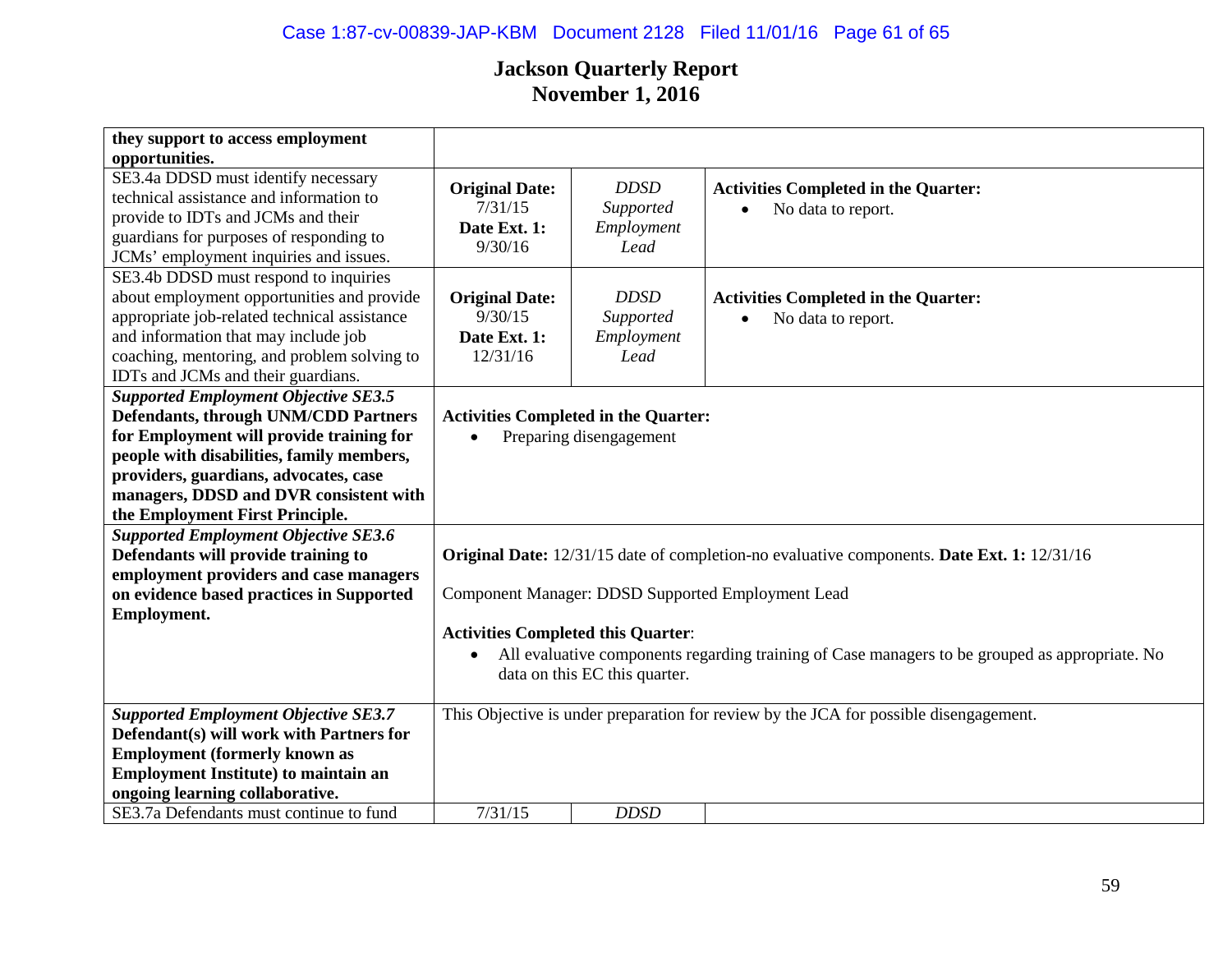| and support Partners for Employment in         |                       | Supported   | <b>Activities Completed in the Quarter:</b>                          |
|------------------------------------------------|-----------------------|-------------|----------------------------------------------------------------------|
| accordance with an active formal agreement     |                       | Employment  | Preparing disengagement                                              |
| between DDSD and UNM, pertinent state          |                       | Lead        |                                                                      |
| procurement rules, and funding appropriated    |                       |             |                                                                      |
| by the state legislature.                      |                       |             |                                                                      |
| SE3.7b The Partners for Employment             | 10/31/15              | <b>DDSD</b> |                                                                      |
| program is intended to provide a learning      |                       | Supported   |                                                                      |
| collaborative that enhances employment         |                       | Employment  |                                                                      |
| opportunities for JCMs.                        |                       | Lead        |                                                                      |
| SE3.7c Defendants must annually evaluate       | <b>Original Date:</b> | <b>DDSD</b> |                                                                      |
| the outcomes and efficacy of Partners for      | 4/30/16               | Supported   |                                                                      |
| Employment as the program relates to           | Date Ext. 1:          | Employment  |                                                                      |
| employment services for JCMs.                  | 9/30/16               | Lead        |                                                                      |
| SE3.7d Defendants must communicate the         | <b>Original Date:</b> | <b>DDSD</b> |                                                                      |
| results of the annual evaluation with Partners | 4/30/16               | Supported   |                                                                      |
| for Employment.                                |                       | Employment  |                                                                      |
|                                                |                       | Lead        |                                                                      |
| <b>Supported Employment Objective SE4.1</b>    |                       |             |                                                                      |
| <b>Class members are able to explore</b>       |                       |             |                                                                      |
| community work experiences including           |                       |             |                                                                      |
| job sampling, trial work experiences and       |                       |             |                                                                      |
| volunteering.                                  |                       |             |                                                                      |
| SE4.1a Defendants must identify JCMs who       |                       |             | <b>Activities Completed in the Quarter:</b>                          |
| wish to do job sampling, trial work, or        | <b>Original Date:</b> |             | Defendants secured Community Engagement Life grant<br>٠              |
| volunteering, provided the JCMs have their     | 9/30/15               | <b>DDSD</b> | through ICI. Federal team in NM October 26-28.                       |
| guardians' consent to do this type of work.    | Date Ext. 1:          | Supported   |                                                                      |
|                                                | 9/30/16               | Employment  |                                                                      |
|                                                | Date Ext. 2:          | Lead        | <b>Supporting Documentation:</b> See SE1.1a for Informed Choice Work |
|                                                | <b>TBD</b>            |             | Plan                                                                 |
|                                                |                       |             |                                                                      |
| SE4.1b Defendants must identify processes      | <b>Original Date:</b> | <b>DDSD</b> | <b>Activities Completed in the Quarter:</b>                          |
| that encourage job sampling, trial work        | 9/30/15               | Supported   | See SE4.1a<br>$\bullet$                                              |
| experience, and volunteer opportunities for    | Date Ext. 1:          | Employment  |                                                                      |
| JCMs identified in SE4.1a.                     | <b>TBD</b>            | Lead        |                                                                      |
|                                                |                       |             |                                                                      |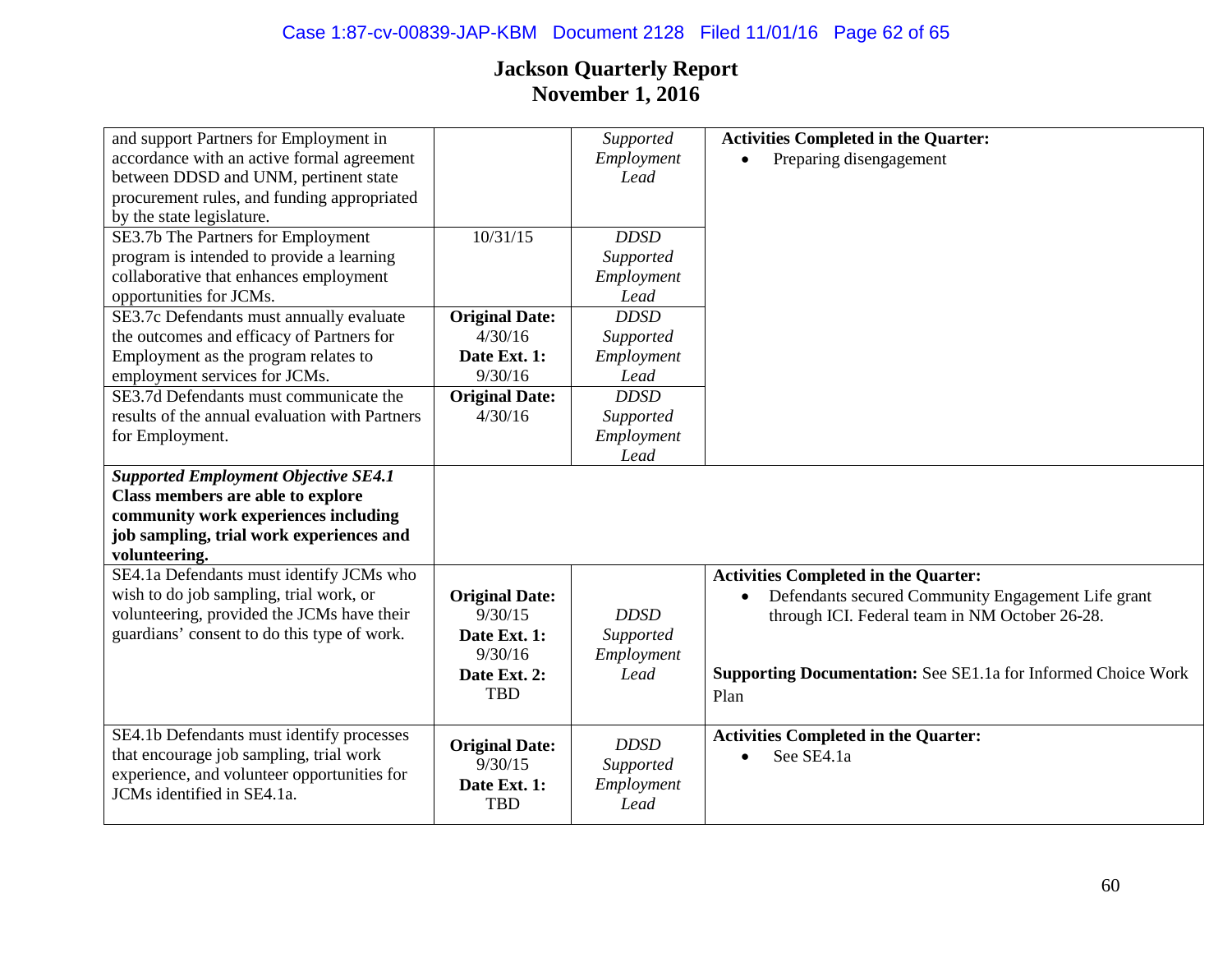| SE4.1c Defendants must communicate            | <b>Original Date:</b> | <b>DDSD</b>    | <b>Activities Completed in the Quarter:</b>              |
|-----------------------------------------------|-----------------------|----------------|----------------------------------------------------------|
| processes identified in SE4.1b to JCMs and    | 9/30/15               | Supported      | See SE2.7a                                               |
| their guardians, IDTs, case managers, and     | Date Ext. 1:          | Employment     |                                                          |
| qualified employment providers.               | <b>TBD</b>            | Lead           |                                                          |
| SE4.1d Defendants must ensure that there are  | <b>Original Date:</b> |                | <b>Activities Completed in the Quarter:</b>              |
| qualified employment providers in each        | 4/30/16               | <b>DDSD</b>    | See SE1.2a Qualified providers update                    |
| region that will afford opportunities for job | Date Ext. 1:          | Supported      |                                                          |
| sampling, trial work experiences, and         | 9/30/16               | Employment     |                                                          |
| volunteer opportunities for JCMs identified   | Date Ext. 2:          | Lead           |                                                          |
| in SE4.1a.                                    | <b>TBD</b>            |                |                                                          |
| <b>Supported Employment Objective SE4.2</b>   |                       |                |                                                          |
| Decrease the amount of time class             |                       |                |                                                          |
| members spend in congregated, segregated      |                       |                |                                                          |
| settings for persons with D/D and work        |                       |                |                                                          |
| with IDTs to promote participation in         |                       |                |                                                          |
| community activities and generic              |                       |                |                                                          |
| resources that are comparable to those        |                       |                |                                                          |
| used by non-disabled persons of the same      |                       |                |                                                          |
| age.                                          |                       |                |                                                          |
| SE4.2a Defendants must identify JCMs who      | <b>Original Date:</b> |                | <b>Activities Completed in the Quarter:</b>              |
| are in "congregated, segregated settings for  | 4/30/16               | <b>DDSD</b>    | CLE project initiated                                    |
| persons with D/D" and who do not wish to be   | Date Ext. 1:          | Meaningful Day |                                                          |
| in these settings.                            | 6/30/16               | Lead           | CMS Settings Rule validation to begin 12/16<br>$\bullet$ |
|                                               | Date Ext. 2:          |                |                                                          |
|                                               | <b>TBD</b>            |                |                                                          |
| SE4.2b For those JCMs identified in SE4.2a,   | <b>Original Date:</b> |                |                                                          |
| Defendants must take steps to decrease the    | 4/30/16               | <b>DDSD</b>    |                                                          |
| amount of time the JCMs spend in              | Date Ext. 1:          | Meaningful Day |                                                          |
| congregated, segregated settings, provided    | 9/30/16               | Lead           |                                                          |
| the JCMs' guardians agree.                    | Date Ext. 2:          |                |                                                          |
|                                               | <b>TBD</b>            |                |                                                          |
| SE4.2c Defendants must provide education      | <b>Original Date:</b> | <b>DDSD</b>    | <b>Activities Completed in the Quarter:</b>              |
| and competency-based training to IDTs and     | 4/30/16               | Meaningful Day | See SE2.7a                                               |
| pertinent personnel concerning the            | Date Ext. 1:          | Lead           |                                                          |
| importance of having JCMs participate in      | 9/30/16               |                |                                                          |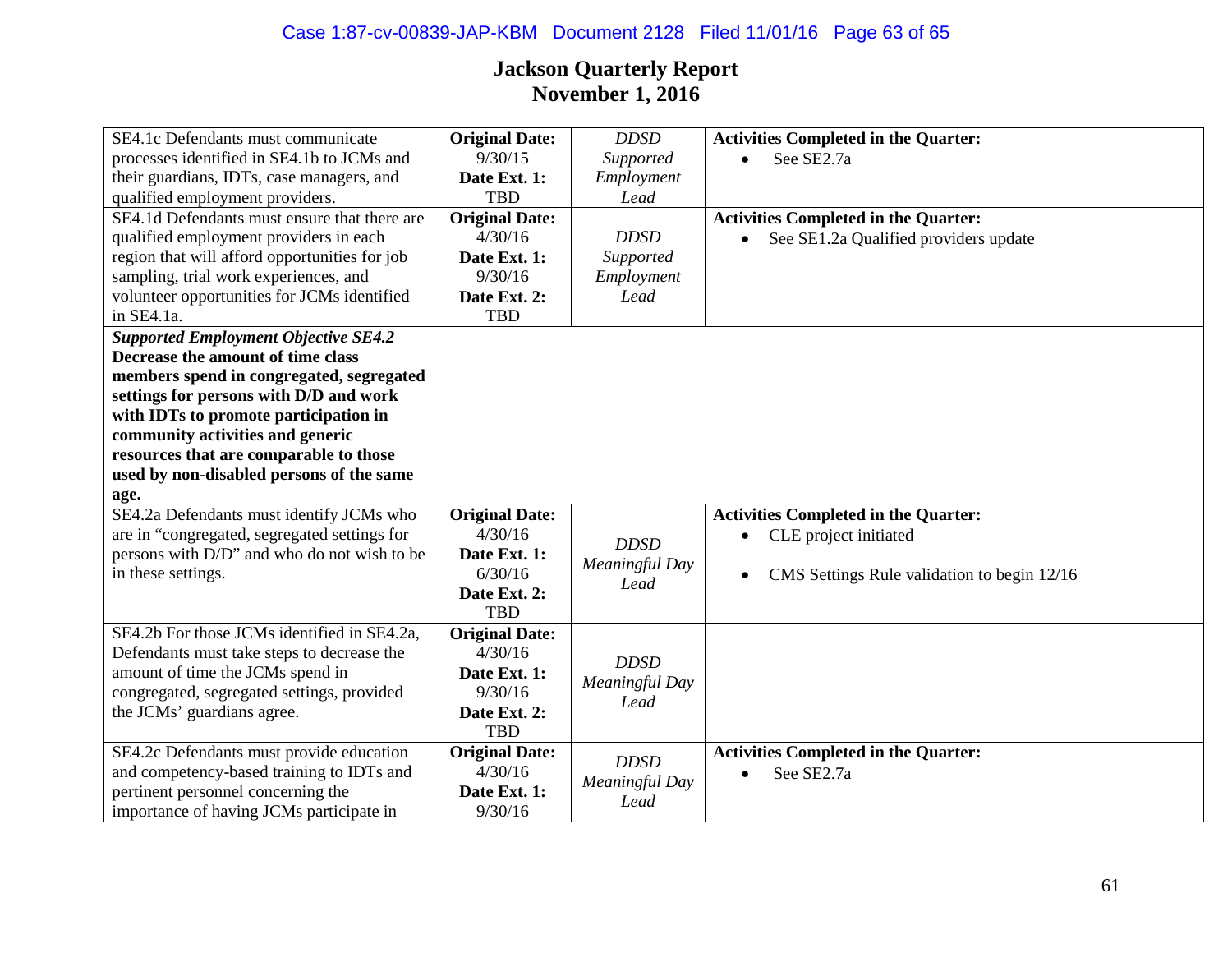| integrated community activities and reducing<br>the time spent by JCMs in congregated,<br>segregated settings.                                                                                                                                                                                      | Date Ext. 2:<br><b>TBD</b>                                                                                                                                                                                                                                                                                                                                                                                                                                                       |                                       |                                                                                                                                                                                            |  |
|-----------------------------------------------------------------------------------------------------------------------------------------------------------------------------------------------------------------------------------------------------------------------------------------------------|----------------------------------------------------------------------------------------------------------------------------------------------------------------------------------------------------------------------------------------------------------------------------------------------------------------------------------------------------------------------------------------------------------------------------------------------------------------------------------|---------------------------------------|--------------------------------------------------------------------------------------------------------------------------------------------------------------------------------------------|--|
| SE4.2d Defendants must annually identify<br>and monitor those JCMs who wish to reduce<br>time spent in congregated segregated settings<br>and those JCMs who spent reduced hours in<br>congregated, segregated settings.                                                                            | <b>Original Date:</b><br>4/30/16<br>Date Ext. 1:<br>9/30/16<br>Date Ext. 2:<br><b>TBD</b>                                                                                                                                                                                                                                                                                                                                                                                        | <b>DDSD</b><br>Meaningful Day<br>Lead | <b>Activities Completed in the Quarter:</b><br>See SE4.2a                                                                                                                                  |  |
| <b>OUTCOME E ISP: People will receive</b><br>appropriate services / supports through<br>integrated and meaningful ISP's<br><b>Individual Service Planning</b><br><b>OUTCOME C: Identify and correct ISP</b><br>deficiencies, both individual and systemic,<br>using the community audit information | in October 2016.                                                                                                                                                                                                                                                                                                                                                                                                                                                                 |                                       | JCA and Community Monitor have been meeting with DDSD Deputy Director and Community<br>Programs Bureau Chief in developing the ISP Strategic Plan. An initial stakeholder meeting was held |  |
| <b>OUTCOME K ASSISTIVE</b><br><b>TECHNOLOGY: People will have access</b><br>to appropriate Assistive Technology<br><b>Assistive Technology</b><br><b>OUTCOME A: Enhance and expand the</b><br><b>Assistive Technology Initiative statewide.</b>                                                     | Plaintiffs' Counsel rejected Defendants' AT plan. Plaintiffs' Counsel letter to Defendants' Counsel of<br>November 17, 2015 states Plaintiffs' Counsel would defer to the JCA to determine Defendants'<br>compliance with Assistive Technology. JCA has requested a meeting with DDSD Director to discuss<br>this issue the week of April 25. Division Director provided JCA with draft AT proposal on June 28,<br>2016. Awaiting JCA response. No new information at this time. |                                       |                                                                                                                                                                                            |  |
| 2005 Appendix A to the Plan of Action<br><b>MEANINGFUL DAY SERVICES</b>                                                                                                                                                                                                                             | DDSD Director informed JCA that state will proceed with disengagement motion of Appendix A.<br>DDSD Deputy will discuss current initiatives and impact of CMS final rule on day services at meeting<br>April 25 2016. No update.                                                                                                                                                                                                                                                 |                                       |                                                                                                                                                                                            |  |
| 2005 Appendix A to the Plan of Action<br><b>DIVISION OF VOCATIONAL</b><br><b>REHABILITATION</b>                                                                                                                                                                                                     | DVR has been meeting regularly with the JCA. Next scheduled check in meeting to discuss DVR<br>initiatives is Tuesday, August 2, 2016.                                                                                                                                                                                                                                                                                                                                           |                                       |                                                                                                                                                                                            |  |
| <b>JSD Continuous Improvement</b>                                                                                                                                                                                                                                                                   | Discussions needed to review remaining Employment Continuous Improvement items and their<br>incorporation into the Individual Quality Review.                                                                                                                                                                                                                                                                                                                                    |                                       |                                                                                                                                                                                            |  |
| <b>ISP JSD Paragraph 35</b>                                                                                                                                                                                                                                                                         |                                                                                                                                                                                                                                                                                                                                                                                                                                                                                  |                                       |                                                                                                                                                                                            |  |
| Metro:                                                                                                                                                                                                                                                                                              |                                                                                                                                                                                                                                                                                                                                                                                                                                                                                  |                                       |                                                                                                                                                                                            |  |
| <b>Total Program Adequate</b>                                                                                                                                                                                                                                                                       | <b>DISENGAGED Doc. 2069</b>                                                                                                                                                                                                                                                                                                                                                                                                                                                      |                                       |                                                                                                                                                                                            |  |